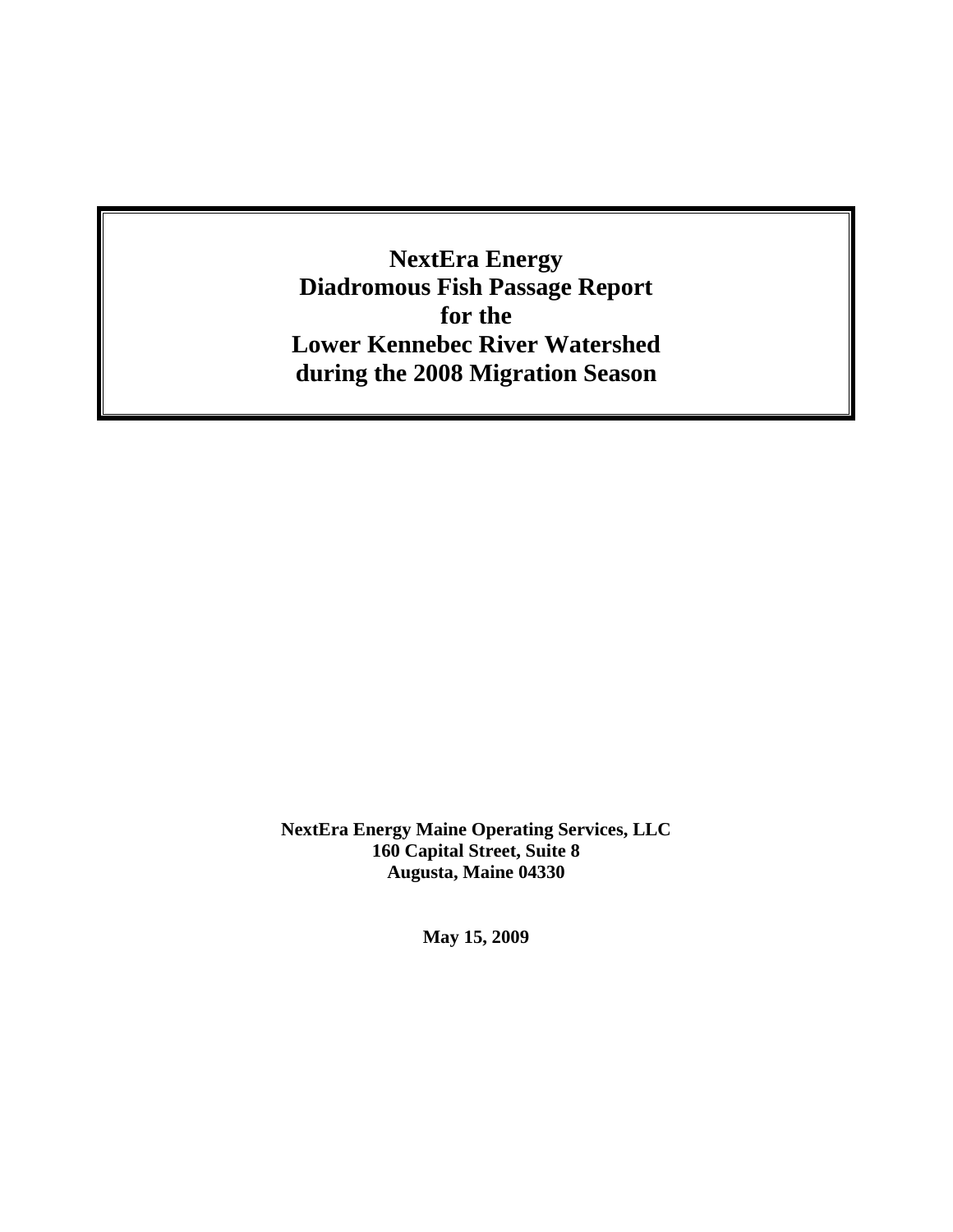## **Table of Contents**

|     | <b>PAGE</b>                                                               |
|-----|---------------------------------------------------------------------------|
| 1.0 |                                                                           |
|     |                                                                           |
| 2.0 |                                                                           |
| 2.1 |                                                                           |
|     | 2.1.1                                                                     |
|     |                                                                           |
|     |                                                                           |
|     |                                                                           |
|     |                                                                           |
|     | 2.1.3                                                                     |
|     | 2.1.4                                                                     |
|     |                                                                           |
|     |                                                                           |
|     |                                                                           |
|     |                                                                           |
|     |                                                                           |
|     |                                                                           |
|     |                                                                           |
|     |                                                                           |
|     |                                                                           |
|     |                                                                           |
|     |                                                                           |
| 2.3 |                                                                           |
|     | 2.3.1                                                                     |
|     |                                                                           |
|     |                                                                           |
|     | 2.3.2.1 River Herring, American Shad and Atlantic Salmon 15               |
|     |                                                                           |
|     | 2.3.2.3 Proposed American Shad Upstream Passage Radio Telemetry Study 16  |
|     | 2.3.2.4 Proposed Hydraulic Study of Flows in and Around the Fish Lift  17 |
|     | 2.3.3 Shawmut.<br>$-18$                                                   |
|     |                                                                           |
|     |                                                                           |
| 3.0 |                                                                           |
| 3.1 |                                                                           |
| 3.2 |                                                                           |
|     | 3.2.1                                                                     |
|     | 3.2.2                                                                     |
|     | 3.2.3                                                                     |
|     | 3.2.4                                                                     |
|     |                                                                           |
|     | 3.3.1                                                                     |
|     | 3.3.2                                                                     |
|     | 3.3.3                                                                     |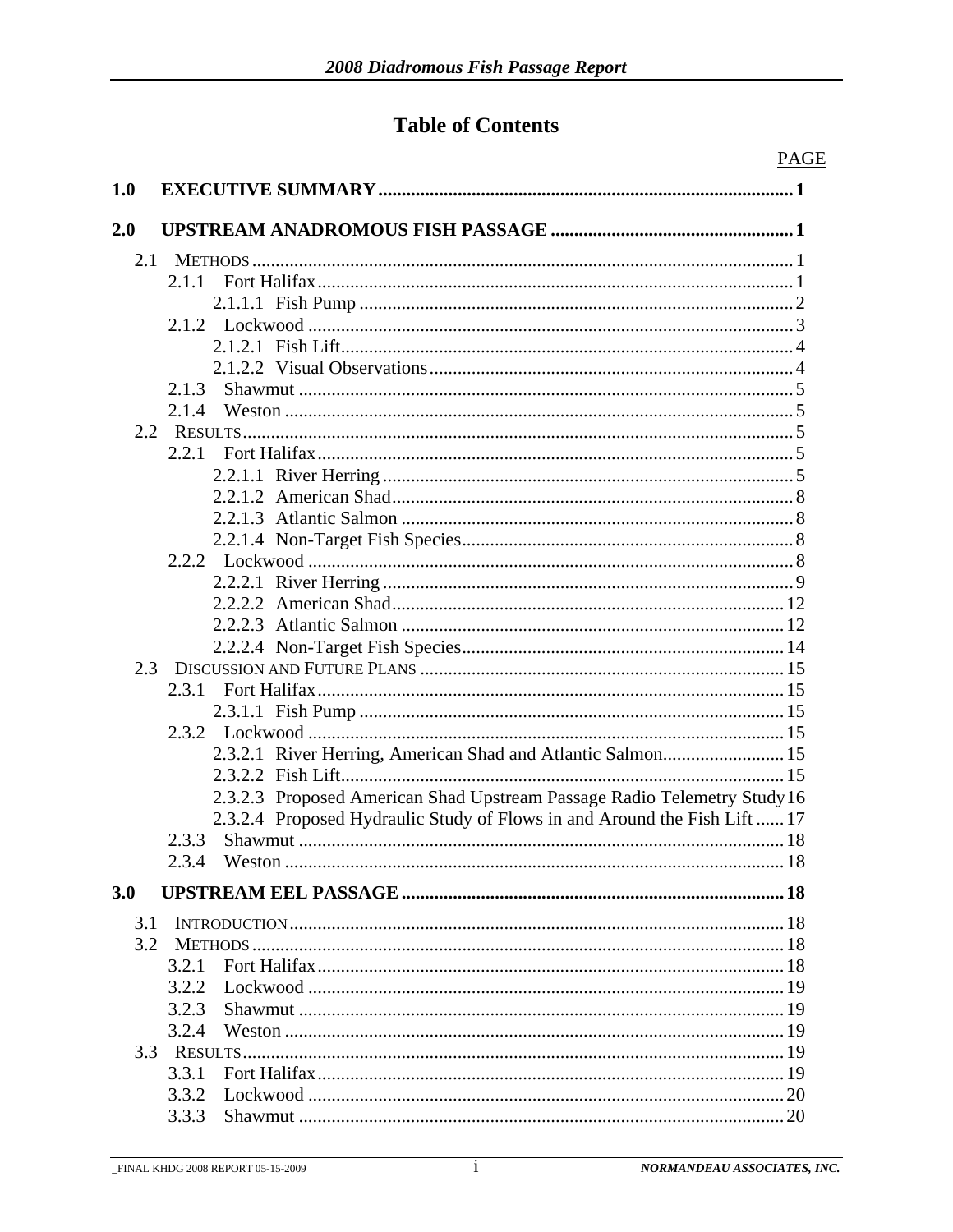|     | 3.3.4 |                                                                    |  |
|-----|-------|--------------------------------------------------------------------|--|
|     |       |                                                                    |  |
|     | 3.4.1 |                                                                    |  |
|     | 3.4.2 |                                                                    |  |
|     | 3.4.3 |                                                                    |  |
|     | 3.4.4 |                                                                    |  |
| 4.0 |       |                                                                    |  |
| 4.1 |       |                                                                    |  |
| 4.2 |       |                                                                    |  |
|     | 4.2.1 |                                                                    |  |
|     | 4.2.2 |                                                                    |  |
|     | 4.2.3 |                                                                    |  |
|     | 4.2.4 |                                                                    |  |
|     |       |                                                                    |  |
|     | 4.3.1 |                                                                    |  |
|     | 4.3.2 |                                                                    |  |
|     | 4.3.3 |                                                                    |  |
|     | 4.3.4 |                                                                    |  |
|     |       |                                                                    |  |
|     | 4.4.1 |                                                                    |  |
|     | 4.4.2 |                                                                    |  |
|     | 4.4.3 |                                                                    |  |
|     |       |                                                                    |  |
|     |       |                                                                    |  |
|     |       |                                                                    |  |
|     |       |                                                                    |  |
| 5.0 |       |                                                                    |  |
| 5.1 |       |                                                                    |  |
|     | 5.1.1 |                                                                    |  |
|     | 5.1.2 |                                                                    |  |
|     | 5.1.3 |                                                                    |  |
|     |       | 5.1.3.1 Downstream Eel Passage Effectiveness Studies at Shawmut 28 |  |
|     |       |                                                                    |  |
|     |       | 5.1.4.1 Downstream Eel Passage Effectiveness Studies at Weston 28  |  |
| 5.2 |       |                                                                    |  |
|     | 5.2.1 |                                                                    |  |
|     | 5.2.2 |                                                                    |  |
|     | 5.2.3 |                                                                    |  |
|     |       |                                                                    |  |
|     |       |                                                                    |  |
|     |       |                                                                    |  |
| 5.3 |       |                                                                    |  |
|     | 5.3.1 |                                                                    |  |
|     | 5.3.2 |                                                                    |  |
|     | 5.3.3 |                                                                    |  |
|     | 5.3.4 |                                                                    |  |
|     |       |                                                                    |  |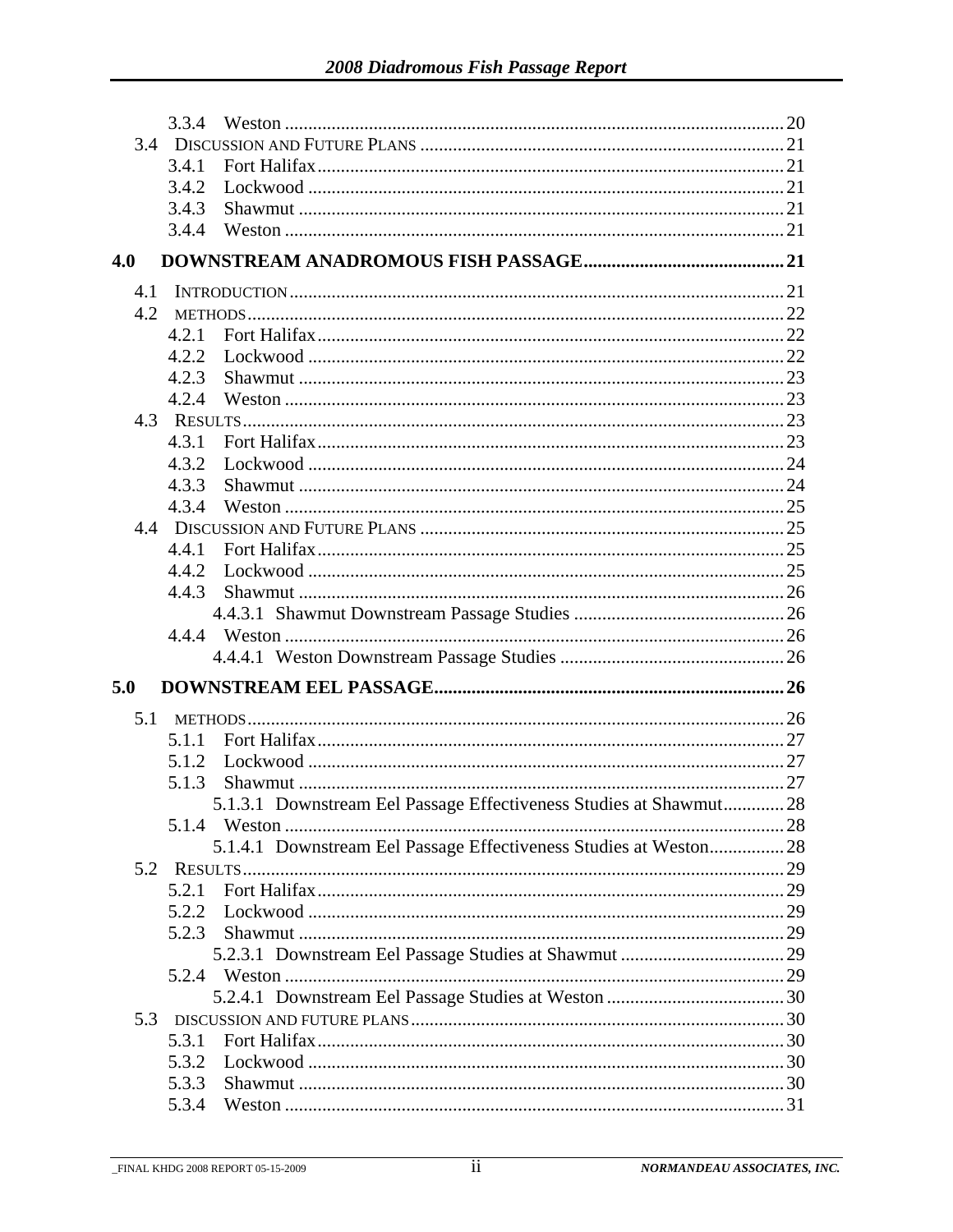#### **APPENDICES**

- Appendix A: River Flow, River Temperature, and Fish Lift Operational Status at the Lockwood Project
- Appendix B: Evaluation of Silver American Eel Downstream Passage at the Shawmut Project (Kennebec River, Maine)
- Appendix C: Evaluation of Silver American Eel Downstream Passage at the Weston Project (Kennebec River, Maine)

#### **List of Tables**

| Table 2-4: Adult Atlantic Salmon Captured at the Lockwood Fish Lift, 2008 13 |
|------------------------------------------------------------------------------|
|                                                                              |

#### **List of Figures**

| Figure 5. |  |
|-----------|--|
|           |  |

PAGE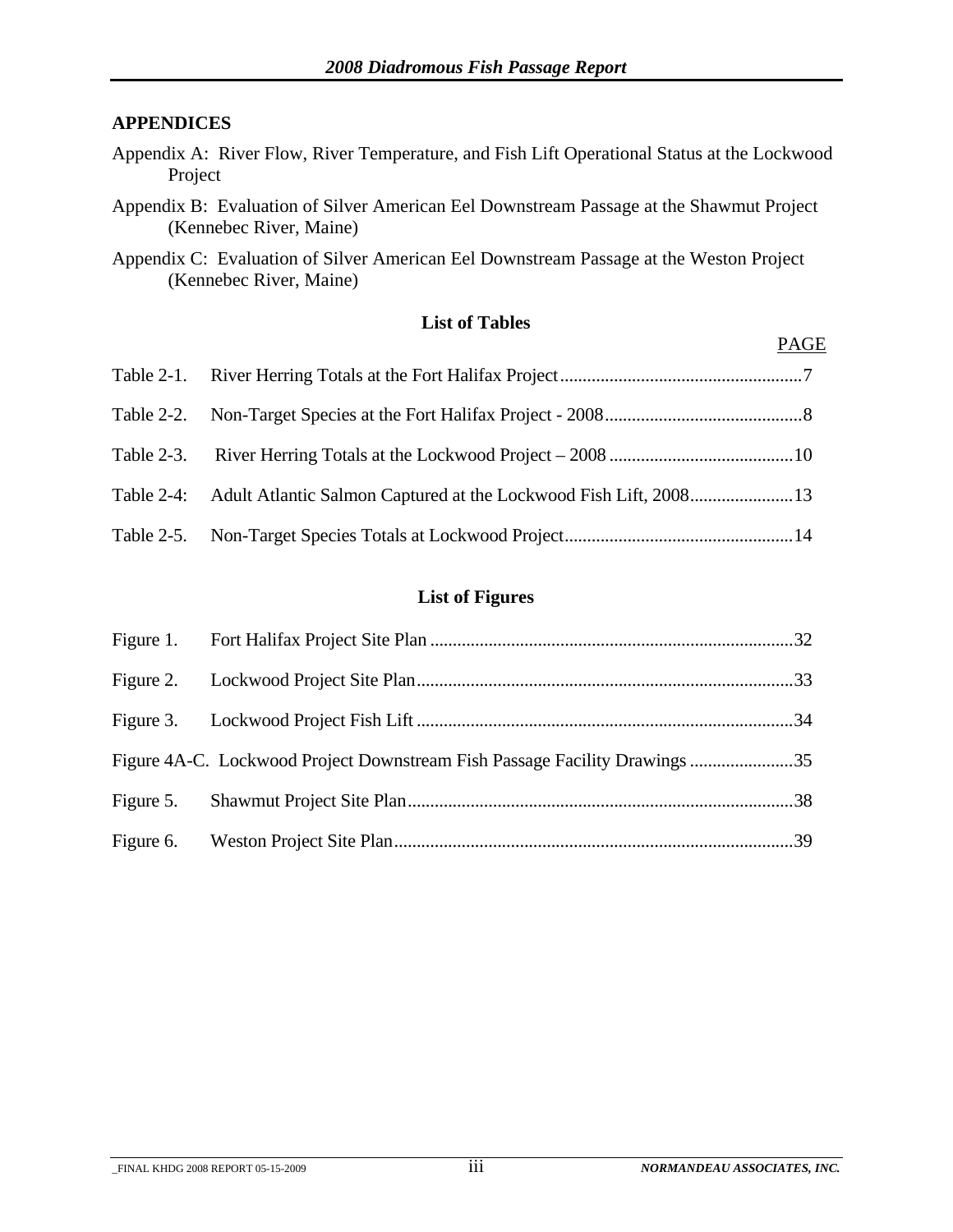#### <span id="page-4-0"></span>**1.0 EXECUTIVE SUMMARY**

The 1998 Agreement among the members of the Kennebec Hydro Developers Group (KHDG), the Kennebec Coalition, the National Marine Fisheries Service, the State of Maine, and the U.S. Fish and Wildlife Service ("KHDG Agreement") requires that the members of KHDG contribute \$4.75 million to the State of Maine to be used for diadromous fisheries restoration efforts in the Kennebec River basin. Approximately \$4.6 million dollars has been contributed as of December 31, 2008. KHDG members will contribute the balance in equal installments prior to January 15 of each year through the year 2010.

In accordance with the Kennebec River Restoration Fund Agreement, the National Fish and Wildlife Foundation ("NFWF") is responsible for disbursements from the fund to the State of Maine to use for the restoration of river herring, American shad and Atlantic salmon, and for conducting American eel passage evaluations on the Kennebec River.

In addition, KHDG members have provided anadromous and catadromous fish passage and have conducted studies at the projects in accordance with the KHDG Agreement. Specific anadromous and catadromous fish passage operations, studies and restoration activities at NextEra Energy Maine Operating Services, LLC (NextEra Energy) (formerly FPL Energy Maine Operating Services, LLC) projects in 2008 are described in this report.

#### **2.0 UPSTREAM ANADROMOUS FISH PASSAGE**

#### **2.1 METHODS**

#### **2.1.1 Fort Halifax**

The Fort Halifax Project is located on the Sebasticook River in the towns of Winslow and Benton, Kennebec County, Maine. The Project powerhouse and dam are located approximately 0.3 mile above the Sebasticook River's confluence with the Kennebec River. The powerhouse contains two horizontal-shaft Francis units rated at a total flow of approximately 1,700 cfs. A downstream fishway, one obermeyer gate, and flashboard sections provide additional flow capacity. Figure 1 shows a basic site plan and location of the Fort Halifax Project.

In accordance with the 1998 KHDG Agreement, interim fish passage consisting of a fish pump was installed at the Fort Halifax Project in the spring of 2000. Permanent upstream passage via a fish lift or partial dam breach was scheduled for 2003. In 2002, NextEra Energy proposed to partially breach the dam and surrender its FERC license in order to provide upstream fish passage. FERC subsequently approved NextEra Energy's license surrender application in 2004. In addition, Maine Department of Environmental Protection (MDEP) issued an order approving the partial breach of the dam in 2004. Since that time, Save our Sebasticook (SOS) has challenged the various State and Federal approvals of the partial dam breach. These challenges were not successful and the original FERC and MDEP permit approvals were upheld in court. In March 2008, NextEra Energy received permits from the Town of Winslow for dam removal and the dam was subsequently removed in the summer of 2008.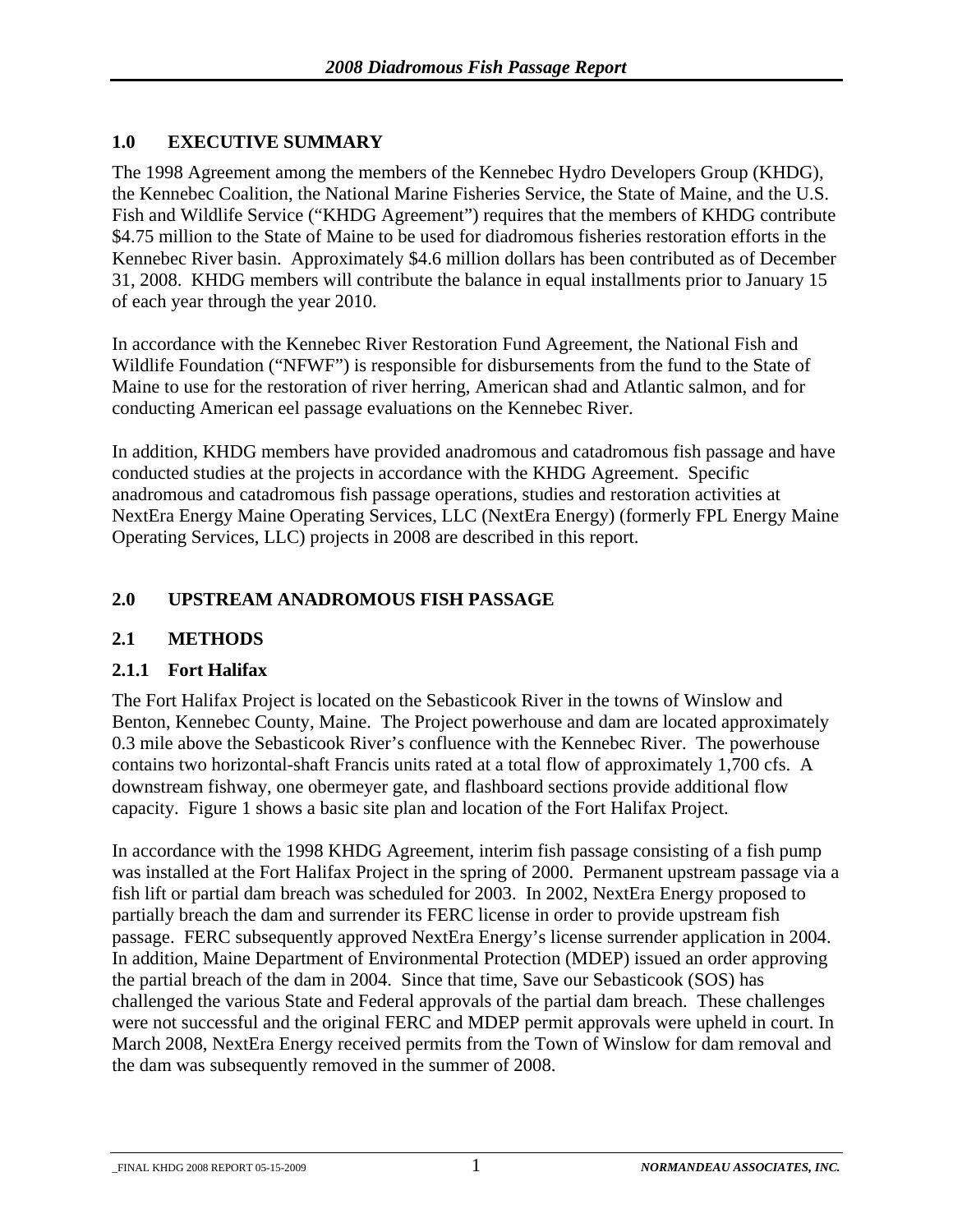<span id="page-5-0"></span>The year 2008 marked the ninth and final year of upstream anadromous fish passage at the Fort Halifax Project. As described previously, the dam was removed in the summer of 2008 and migrating fish now have free passage, and fish pumping operations are no longer required. In previous years, the Maine Department of Marine Resources (MDMR) had requested that NextEra Energy capture shad at the Fort Halifax Project for use as brood stock. However, prior to the start of the 2008 migration season, MDMR informed NextEra Energy that the capture of brood stock shad from the Kennebec and Sebasticook Rivers would not be necessary in 2008 because MDMR had made arrangements to obtain all brood stock shad from the Merrimack River.

#### *2.1.1.1 Fish Pump*

The Fort Halifax Project fish pump was operated by personnel from NextEra Energy and Normandeau Associates, Inc. during the 2008 migration season.

The primary method of river herring capture involved the use of a Transvac fish pump. The pump's vacuum vessel was placed on a steel platform that was anchored to the concrete dam immediately above the turbine outflow. This location ensured attraction flow within the capture area. To facilitate capture efforts, the 10-inch-diameter vacuum intake pipe was suspended from a steel monorail allowing movement into various positions depending upon fish behavior and river flow. A 3-foot-long section of 10-inch diameter clear lexan pipe was attached to the intake end of the pipe. This made the pipe less visible to fish and increased effectiveness. A "fishfriendly" bladder-type check valve was also installed on the vacuum intake pipe. This prevented escape through the intake pipe while the pump cycled between suction and discharge phases.

During each start-up procedure, the pump was manually put through two suction-discharge cycles to insure that the pump's vessel and pipes were primed before switching the pump to automatic mode. In automatic mode, the fish pump normally completed a suction-discharge cycle in approximately 40 seconds. The mechanical control portion of the fish pump was installed in the Project's powerhouse to protect the unit from the weather. This spring, the Fort Halifax fish pump was installed during the week of May 5th. During that week, NextEra Energy contracted with a fish pump technician from Inventive Marine, Nova Scotia Canada to assist with the start-up and shake-down of the fish pump.

The pump deposited both fish and water into a square fiberglass-receiving tank located in the Fort Halifax Project's parking area. Two circular tanks were also available to hold American shad and non-target species. Oxygen was introduced into the holding tanks to reduce stress and mortality. MDMR stocking trucks could be parked alongside the holding tanks, where fish could be dip-netted from the receiving tank and counted while being placed into the stocking truck. An auxiliary water pump provided water to all holding tanks and stocking trucks, as well as cooling water for the fish-pump motor. Non-target species were documented and returned to the Project tailrace.

Approximately 3,000 fish could be held in the receiving tank. Once this number was reached, a fish-excluding device was placed over the opening to the fish-pump intake pipe allowing water to flow through the pump system while preventing the receiving tank from becoming overcrowded.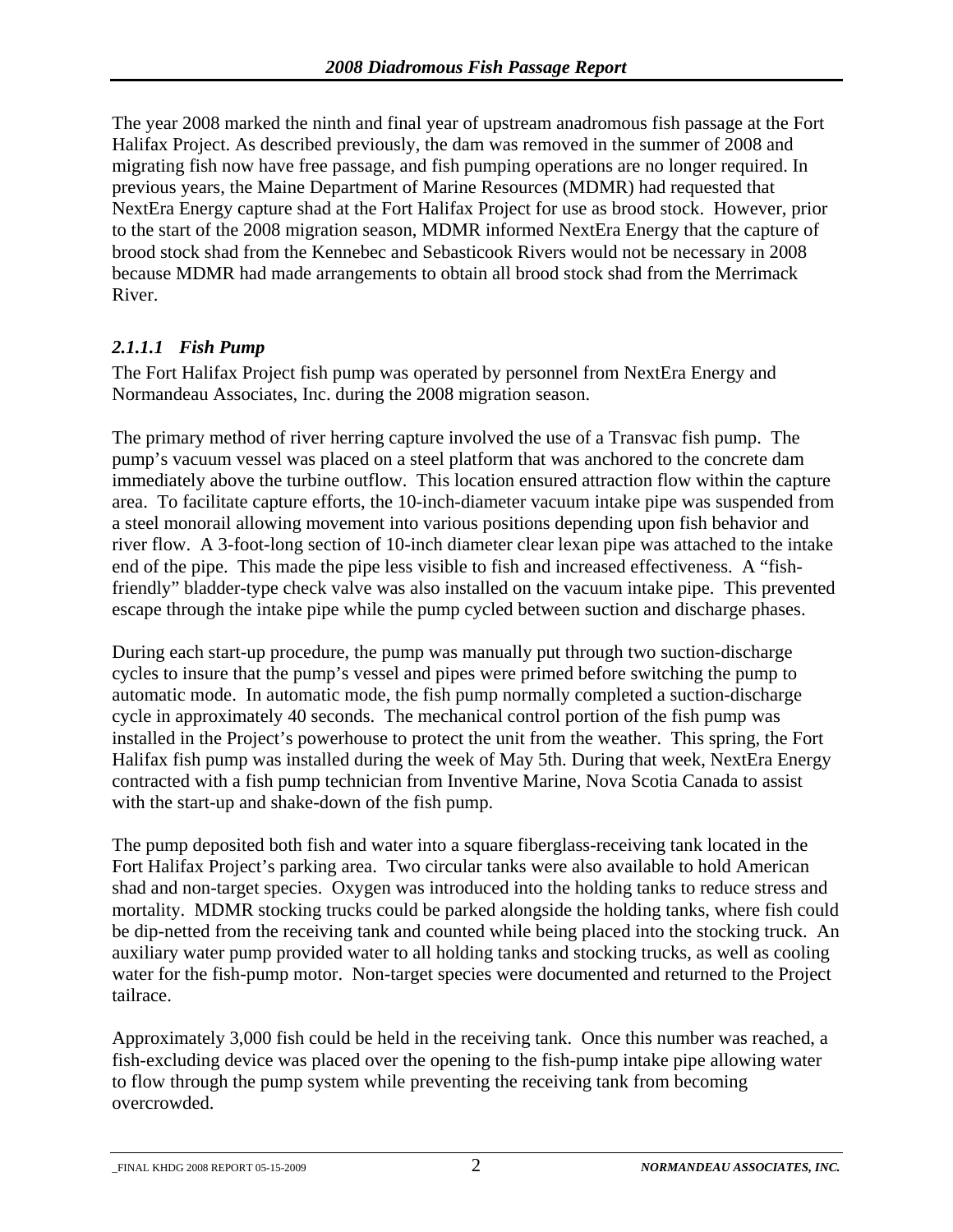<span id="page-6-0"></span>The Benton Falls and Burnham fish lifts were operational during the 2008 migration season. In the winter of 2006, MDMR asked NextEra Energy if it could fabricate and install a system that would allow MDMR to capture, sort and count alewives, and then sluice them into the Fort Halifax headpond to allow the fish to swim to Benton Falls. NextEra Energy agreed to this request and NextEra Energy and MDMR consulted on the design and implementation schedule. This new system consisted of a plastic trough inside the existing square fiberglass-receiving tank and a water sluicing system and associated piping into the headpond. River herring collected from the receiving tank could be sorted, counted and placed into the trough and then sluiced by water and gravity into the headpond.

In consultation with MDMR, NextEra Energy made modifications to the water sluicing system in early spring of 2008 to facilitate alewife counting and passage. The modifications included replacing a section of 10-inch by 8-feet sluice pipe with an 8-foot section of 36-inch plastic culvert. The culvert was cut length wise to expose a large open "trough" area where alewives were sluiced by and then counted by two biologists prior to exiting into the headpond. A small gate was installed at the outlet of the trough and could be quickly closed if undesirable species were observed. This new sluice system was utilized during the 2008 river herring migration season and proved to be very effective. This improved system eliminated the need to truck fish to up river impoundments as was done in the past.

When the 2008 anadromous fish migration season ended, NextEra Energy removed the pump vessel from the steel platform at the base of the dam. The pump was removed this season on August  $9<sup>th</sup>$ .

### **2.1.2 Lockwood**

The Lockwood Project (see Figure 2), is located at river mile 63 and is the first dam on the main stem of the Kennebec River. The Lockwood Project includes an 81.5-acre reservoir, an 875 foot-long and 17-foot-high dam with two spillway sections and a 160-foot-long forebay headworks section, a 450-foot-long forebay canal and two powerhouses. The dam and forebay headworks span the Kennebec River immediately upstream of the U.S. Route 201 Bridge along a site known as Ticonic Falls. The east spillway section begins at the east abutment of the dam and extends about 225 feet in a westerly direction to the small island. The west spillway extends about 650 feet from the small island in a southwesterly direction to the forebay canal headworks, which extend to the west bank of the river. Each spillway has 15-inch-high flashboards. From the headworks, the forebay canal directs water to two powerhouses located on the west bank of the Kennebec River. The original powerhouse contains six generating units and the second powerhouse contains one generating unit.

In accordance with the FERC license and the KHDG Agreement, Merimil Limited Partnership, licensee for the Lockwood Project, completed construction of a fish lift, trap, sort and transport system in the spring of 2006. The system was completed and became operational on May 5, 2006. In consultation with resource agencies, NextEra Energy developed operational and effectiveness plans for the new fish lift. These plans were filed with FERC on January 30, 2006, and approved on April 26, 2006.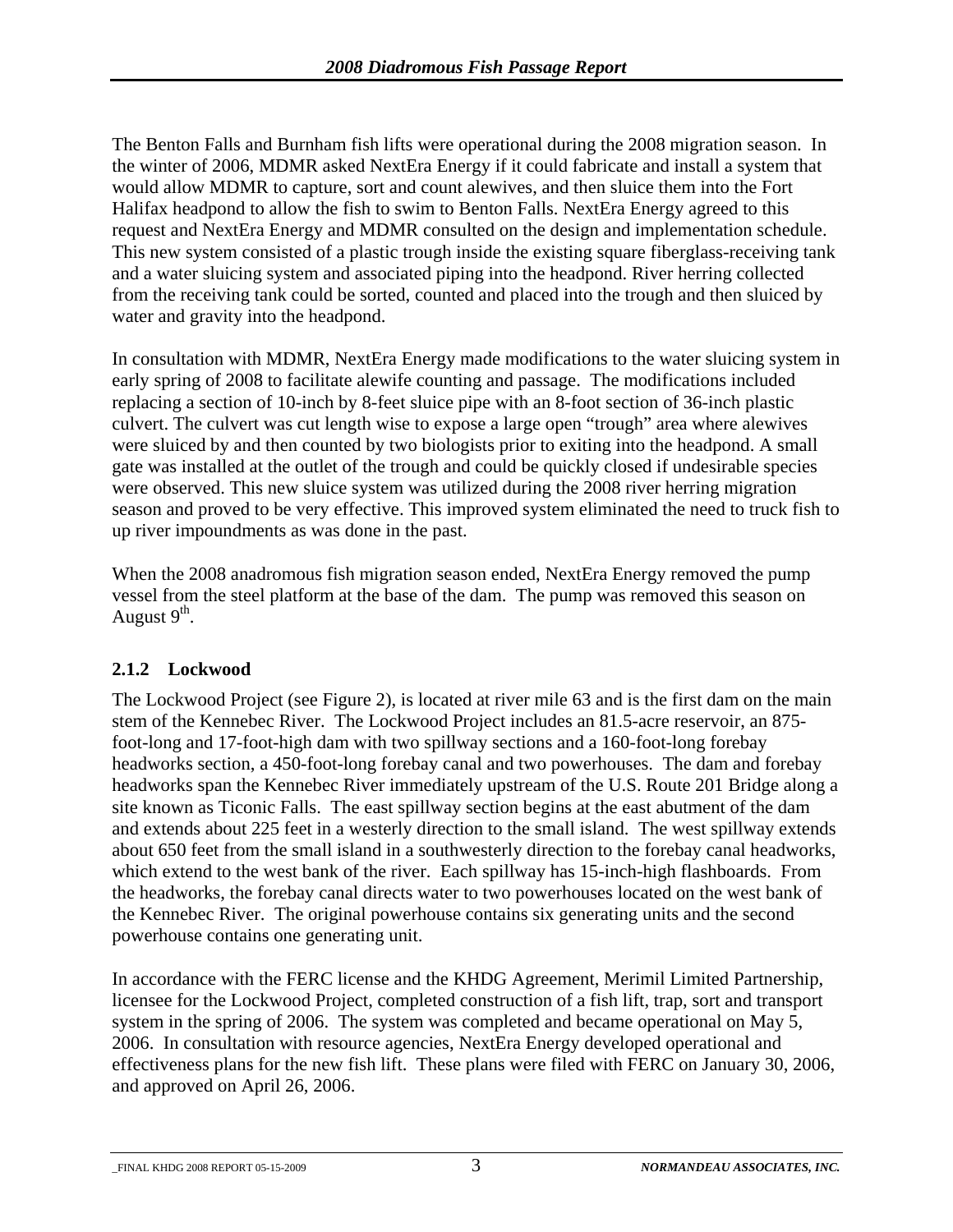### <span id="page-7-0"></span>*2.1.2.1 Fish Lift*

The entire fish lift facility is located on the westerly side of the powerhouse adjacent to Unit number 7 (see Figure 3). The sorting and trucking portion of the facility includes one 2,500 gallon 12-foot diameter round discharge tank which collects fish discharged from the 1,800 gallon fish lift hopper, two 1,250 gallon 10-foot diameter round holding tanks that sluice fish into stocking trucks and one 250 gallon rectangular holding tank for Atlantic salmon. The 2,500 gallon discharge tank is also equipped with piping that can discharge fish back into the tailrace.

The lift operates with an attraction flow of 150 cubic feet per second. Fishway entrance water velocities are 4 to 6 feet per second (fps). The lift has an approximate 10 minute cycle time and is operated as described below.

An attraction flow (150 cfs) attracts the fish through the fish lift entrance gate into the lower flume of the fish lift. The fish then swim through a vee-gate crowder and remain in the lower flume of the lift. During the cycling process, the vee-gate crowder closes to hold the fish in the hopper area. The 1,800 gallon water-filled hopper lifts the fish to the holding tank elevation and the fish are sluiced into the 2,500 gallon round discharge tank. Liquid oxygen is introduced into all tanks via carbon micro porous stones to reduce stress and mortality. Auxiliary water pumps provide a constant flow of ambient river water to all the tanks. These pumps also provide ambient river water to the stocking trucks. The fish lift operates to accommodate all target species and attraction flows are passed continuously during lift operation. The fish lift design criteria are to be able to pass 164,640 alewives, 228,470 American shad and 4,750 Atlantic salmon per year.

The Lockwood fish passage facility was operated by two NextEra Energy personnel and two seasonal employees. NextEra Energy staffed the facility as necessary to ensure that there was adequate number of personnel on site to effectively operate the facility. NextEra Energy was responsible for capturing shad, river herring and Atlantic salmon and MDMR was responsible for collecting biological data and trucking these fish to upstream spawning locations.

During the river herring and shad migration season (approximately May through mid July), the fish lift was generally manned seven days a week as necessary to meet resource agency trap and truck requirements. During the run, the lift, at times, was operated from early morning to late afternoon to capture fish effectively, to help prevent crowding, and to gather additional information on the time of day when peaks occur and the time of day when fish begin and cease migration.

During other times of the season, the fish lift was generally operated three to five times a day, seven days a week for Atlantic salmon capture. The precise timing of which was determined by NextEra Energy in consultation with the MDMR based on factors such as the number of migrating fish, water temperature, time of year and river flow.

#### *2.1.2.2 Visual Observations*

NextEra Energy personnel conducted some general visual observations of the Lockwood tailrace and spillway section for presence of fish during the upstream migration season. Observations were generally conducted one or two times a day from the fish lift holding tank platform and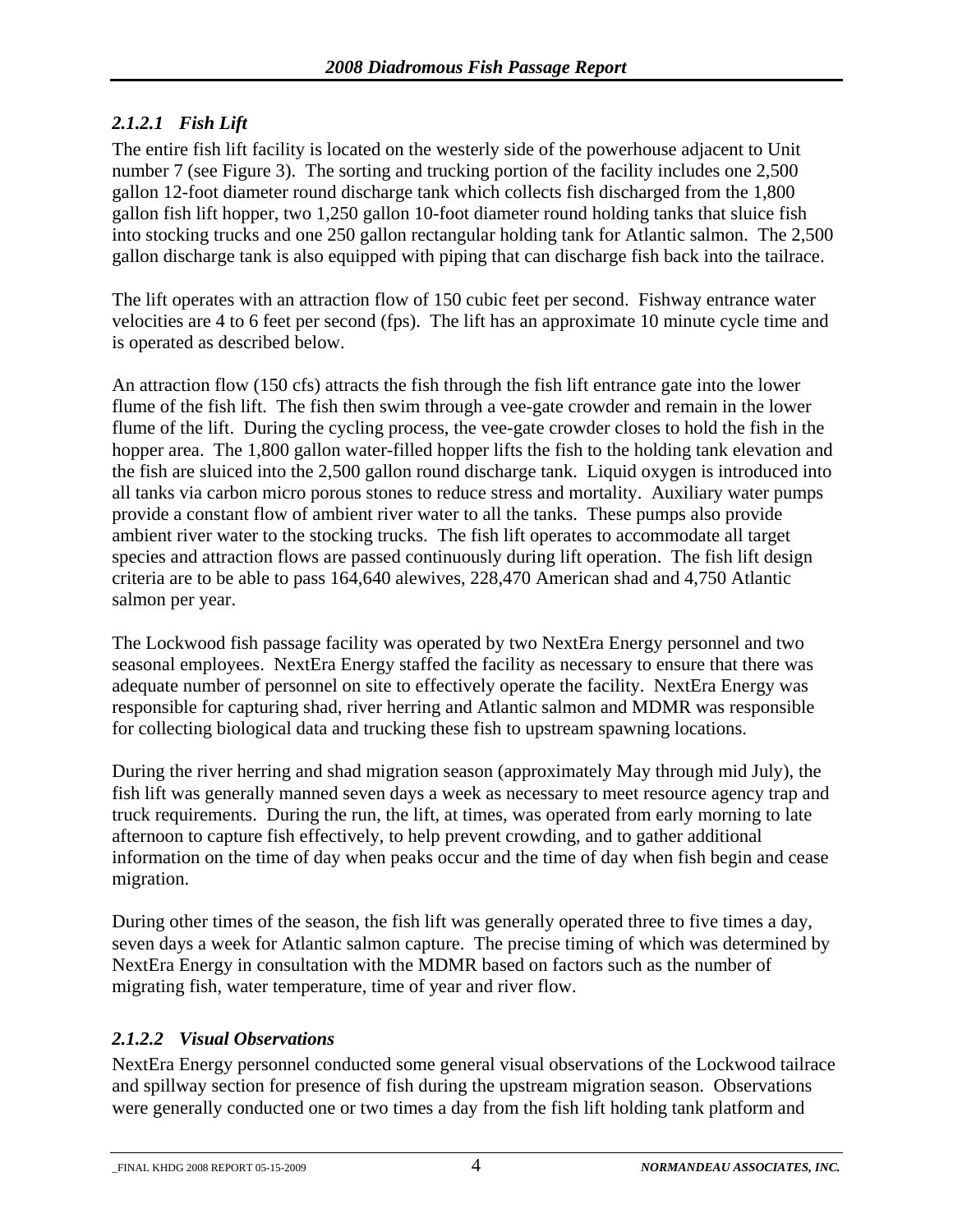<span id="page-8-0"></span>from the Route 201 Bridge and lasted approximately 15 – 30 minutes. These observations were noted in the daily fishlift operations data sheet. The holding tank area is approximately 25 feet above the surface of the tailrace. The platform was the optimal area to observe fish as it allowed a clear view of the shoreline and of the tailrace area. At certain flows, the Route 201 Bridge provided a good view of the spillway section and the majority of the ledges below the spillway. Each observer was generally equipped with polarized sunglasses that reduced glare and increased overall visibility.

NextEra Energy personnel routinely monitored four underwater cameras that were hooked up to a monitor and DVD recorder. The monitor and DVD recorder were located in the control room of the fish lift and recorded generally from dawn until dusk. The cameras were also used in real time in order to aid in determining the presence of fish in the lift and maximizing fishing efforts.

Camera 1 was located just downstream of the vee-gates and provided a good view of fish moving through the vee-gates into the hopper area. Camera 2 was located just upstream of the entrance gate and provided a good view of fish swimming towards and into the fish lift. Camera 3 was located in the river just downstream of the fish lift entrance gate. This location provided a view of the tailrace area below the entrance gate. NextEra Energy also added an additional fourth camera in 2008. Camera 4 was positioned between the entrance gate and sorting tank sluice pipe on the edge of the river. This camera offered another good view of the fish lift entrance gate vicinity. Since all four cameras showed good detail, personnel could identify species and an approximate number of fish and initiate the lift cycle manually, if appropriate.

#### **2.1.3 Shawmut**

The Shawmut Project used the Lockwood fish lift and transport system as its means of interim upstream fish passage. Fish were trucked by MDMR from the Lockwood fish lift to areas of suitable habitat upstream of the project.

#### **2.1.4 Weston**

The Weston Project used the Lockwood fish lift and transport system as its means of interim upstream fish passage. Fish were trucked by MDMR from the Lockwood fish lift to areas of suitable habitat upstream of the project.

#### **2.2 RESULTS**

#### **2.2.1 Fort Halifax**

#### *2.2.1.1 River Herring*

In 2008, the fish pump captured 401,059 adult river herring at the Fort Halifax Project. Small numbers of river herring were observed the first week of May and the pump captured the first river herring on May 14th (the first day of operation). Pump operation did not begin prior to May 14th, due to high flows and some minor mechanical issues with the piping system for the fish pump. There were 10,412 river herring pumped on the first day of operation.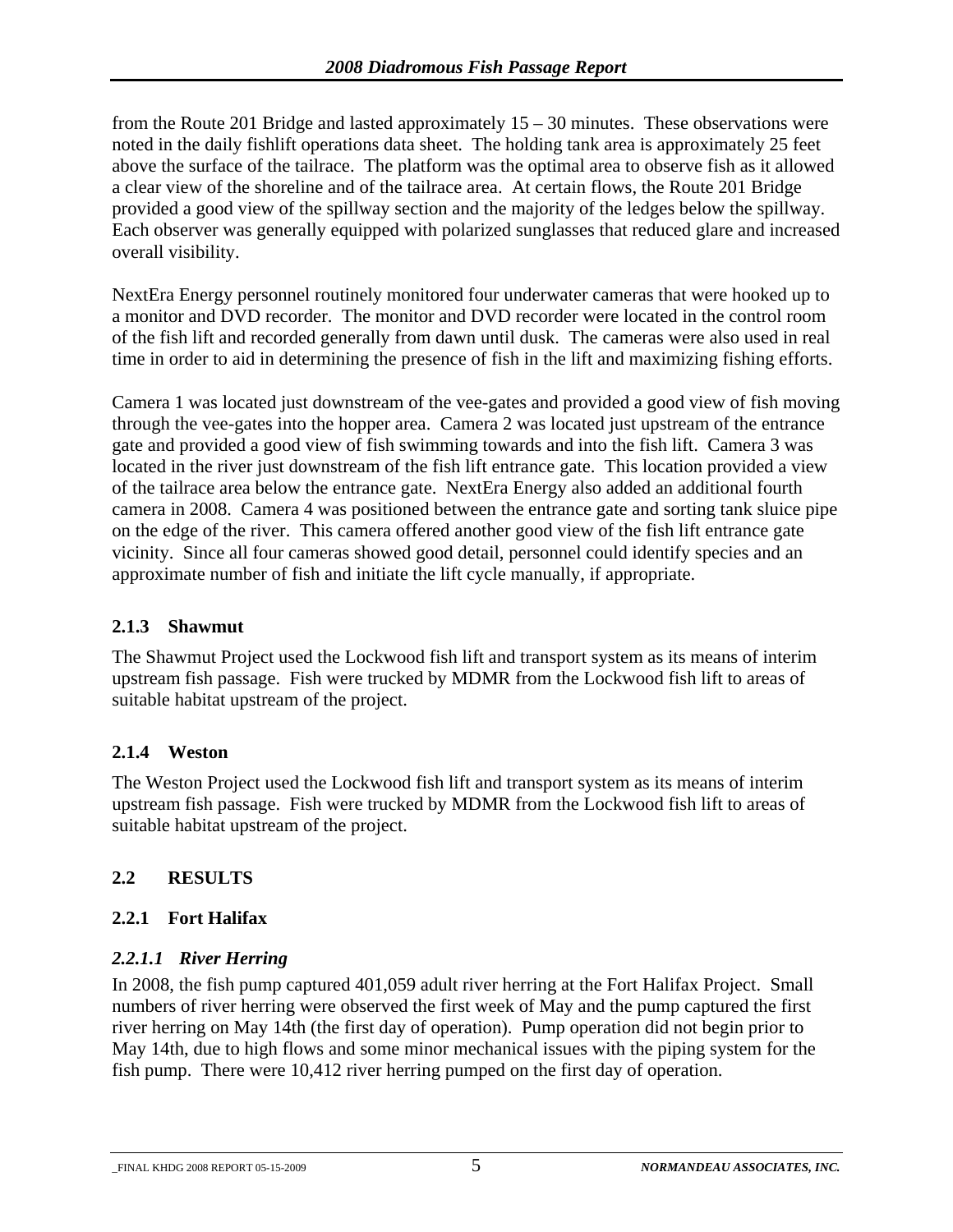The peak of the river herring run occurred during the third and fourth week of May. Biologists have visually assessed the peak of the run during the previous seven seasons and have found that the peak typically occurs near the third week in May.

On May  $15<sup>th</sup>$  the pump captured more than 36,000 river herring. There were eight additional days where over 30,000 river herring were captured and three days that the fish pump captured over 40,000 river herring.

There are several reasons why the fish pump captured large numbers of river herring this season. First of all, the flashboards were installed at the beginning of the migration period. In 2008, the flashboards were installed on May  $15<sup>th</sup>$  one day after pump operations started and remained up throughout the entire migration season. This assisted in congregating river herring near the pump. Secondly, as a new temporary procedure, the flashboards were installed with a section of two-foot-high boards in the middle of the dam instead of the normal four-foot-high boards. This two-foot-high section was approximately 75-feet in length. In prior seasons, the entire length of the spillway was replaced with four-foot-high boards. The lower flashboards in the middle section of the dam allowed additional water to pass via this route. This decreased the amount of spill on the ledges and helped congregate river herring near the fish pump. Thirdly, NextEra Energy hired additional personnel (Normandeau Associates) for fish pump operations to net, count and sort alewives to meet MDMR capture goals. Fourthly, the newly modified sluicing system was very effective, and there was also limited MDMR truck stocking this season. This allowed more time to capture, and sluice river herring into the headpond. Finally there were large numbers of river herring available for capture and there were no commercial fishermen harvesting river herring.

MDMR have previously estimated river herring numbers returning to the Sebasticook River at 1 to 2 million fish. In 2008, the river herring numbers appeared to be consistent with previous years. May 27th<sup>th</sup> marked the final day of the 13-day capture effort when the MDMR capture goal of approximately 400,000 fish was met. River herring were observed in the tailrace until mid June.

Table 2-1 lists the total amount of river herring captured per day, as well as the corresponding river flow and water temperature. Table 2-1 does not display dates where river herring were not captured, or when seasonal project shutdowns occurred due to high river flows.

The number of fish captured by the pump varied depending upon river herring density, water elevation in the tailrace, and competing areas of attraction flow. When river herring densities were lower, fewer fish were captured. Operation of at least one of the Project's two generating units produced attraction flow in the pump area. The unit outflow created several small eddies along the shoreline near the fish pump that became heavily concentrated with fish, which proved to be the most productive area for capture.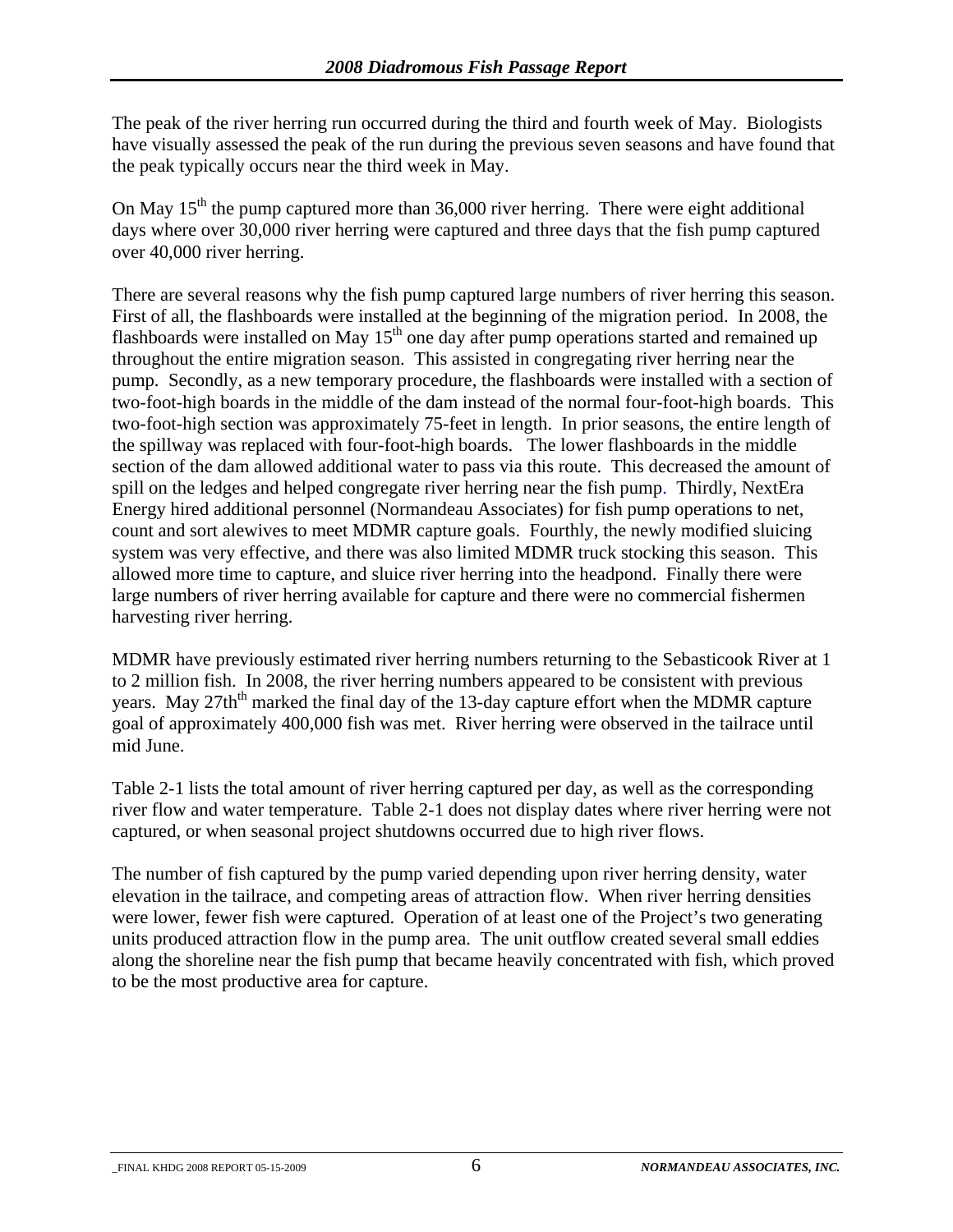| Date          | <b>River Herring</b> | Water Temp $(C^{\circ})$ | <b>River Flow</b> |
|---------------|----------------------|--------------------------|-------------------|
| 5/14/2008     | 10,412               | 15                       | 432               |
| 5/15/2008     | 36,647               | 15.1                     | 253               |
| 5/16/2008     | 40,970               | 15.5                     | 259               |
| 5/17/2008     | 49,330               | 16.7                     | 265               |
| 5/18/2008     | 33,020               | 16.5                     | 404               |
| 5/19/2008     | 34,440               | 16.5                     | 446               |
| 5/20/2008     | 29,740               | 16.5                     | 360               |
| 5/21/2008     | 35,000               | 17                       | 380               |
| 5/22/2008     | 29,490               | 17                       | 228               |
| 5/23/2008     | 30,655               | 16.75                    | 311               |
| 5/24/2008     | 29,105               | 16.5                     | 333               |
| 5/25/2008     | 40,700               | 17                       | 204               |
| 5/27/2008     | 1,550                | 17                       | 213               |
| <b>TOTALS</b> | 401,059              |                          |                   |

<span id="page-10-0"></span>**Table 2-1. River Herring Totals at the Fort Halifax Project**

As described above, the fish pump captured 401,059 upstream migrating river herring. The pump operated for approximately 87 hours (i.e., the total number of hours dictated by MDMR), and captured an average of 4,628 river herring per hour during the 2008 migration season. The vast majority of the captured alewives appeared to be in very good condition with minimal descaling and/or abrasions.

Out of the 401,059 river herring captured at the Fort Halifax Project during the 2008 migration season, approximately 516 mortalities were recorded. This represents a mortality rate of 0.1%. The vast majority of these mortalities occurred from fish that were not completely flushed out of the pump vessel and pump lines at the end of the day. There were also a few mortalities from fish coming in contact with the flapper valves of the pump vessel. The majority of these fish were donated to Avian Haven, a wild bird rehabilitation center in Freedom, Maine.

NextEra Energy and Normandeau personnel constantly monitored the status of the fish in the pools on the Fort Halifax ledges to avoid any stranding events. NextEra Energy has established procedures for biologists and operations personnel to follow during the herring migration. During high flows when spillage occurs over the spillway, the procedures state that water should continue to be spilled over the crest of the dam until NextEra Energy biologists are on-site and can safely remove any fish from the ledges that may be stranded when spillage stops. The procedure also requires that after flashboard replacement, the headpond be maintained at 0.5 feet below the top of the flashboards. This limits the possibility of creating spill and attracting fish onto the ledges. In addition to these procedures and visual observations, biologists maintained temporary weirs along the ledge area to limit fish access and stranding on the ledges.

NextEra Energy replaced the Fort Halifax Project flashboards on May 15, 2008. To accomplish flashboard replacement, the Project headpond was drawn below the crest of the concrete dam, eliminating any spill onto the ledge area. MDMR, Normandeau Associates, NextEra Energy biologists, and two seasonal NextEra Energy personnel were on-site for the flashboard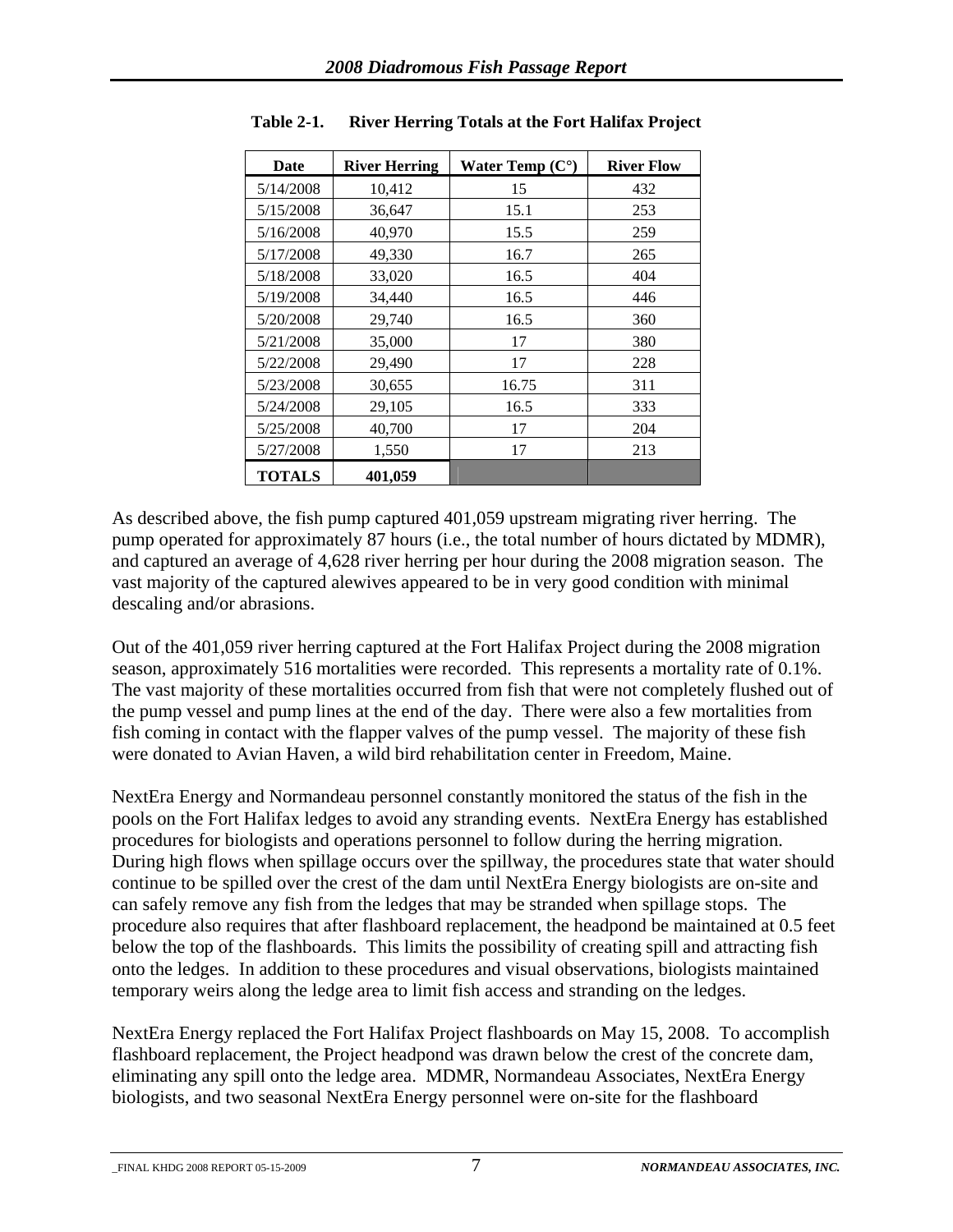<span id="page-11-0"></span>replacement to capture stranded fish and place them back into the river. American eel, common white sucker, smallmouth bass were the non-target species that biologists captured and safely returned to the river during flashboard replacement. During the time the flashboards were down, there were no stranding events that lead to fish kills.

#### *2.2.1.2 American Shad*

During the 2008 season, MDMR and NextEra Energy did not observe any shad in the Fort Halifax tailrace. In addition, Normandeau Associates also recorded seeing no shad in the tailrace while operating the pump this spring. No shad were captured at the Fort Halifax Project fish pump during the 2008 migration season.

#### *2.2.1.3 Atlantic Salmon*

No Atlantic salmon were observed or captured at the Fort Halifax Project fish pump during the 2008 migration season.

#### *2.2.1.4 Non-Target Fish Species*

In total, there were five different non-target species captured by the fish pump during fish restoration efforts at Fort Halifax in 2008 (see Table 2-2). Table 2-2 shows the species and the total number of non-target fish captured by the Fort Halifax fish pump.

There were no non-target fish mortalities recorded at the Fort Halifax Project during the 2008 migration season.

| <b>Species</b>      | <b>Number of Fish Captured at Pump</b> |
|---------------------|----------------------------------------|
| Sea Lamprey         |                                        |
| Smallmouth bass     |                                        |
| Largemouth bass     |                                        |
| White Perch         |                                        |
| <b>Yellow Perch</b> |                                        |
| <b>TOTAL</b>        |                                        |

**Table 2-2. Non-Target Species at the Fort Halifax Project - 2008** 

#### **2.2.2 Lockwood**

The fish lift was scheduled to be operational by May 1, 2008. However, due to high river flows, the official first day of lift operation was May 8, 2008. The fish lift operated properly throughout the majority of the migration season with only a couple of unscheduled shut downs. The 2007 modifications to the attraction system proved effective in 2008 as the attraction water design flow of 150 cfs was maintained throughout the majority of the migration seasons with some minor exceptions in the fall due to leaf and algae debris. The 2007 modification included moving the attraction water intake inlet higher in the water column to avoid entraining small woody debris located at the bottom of the intake canal. This modification led to very limited amounts of woody debris passing through the fish lift compared to previous years.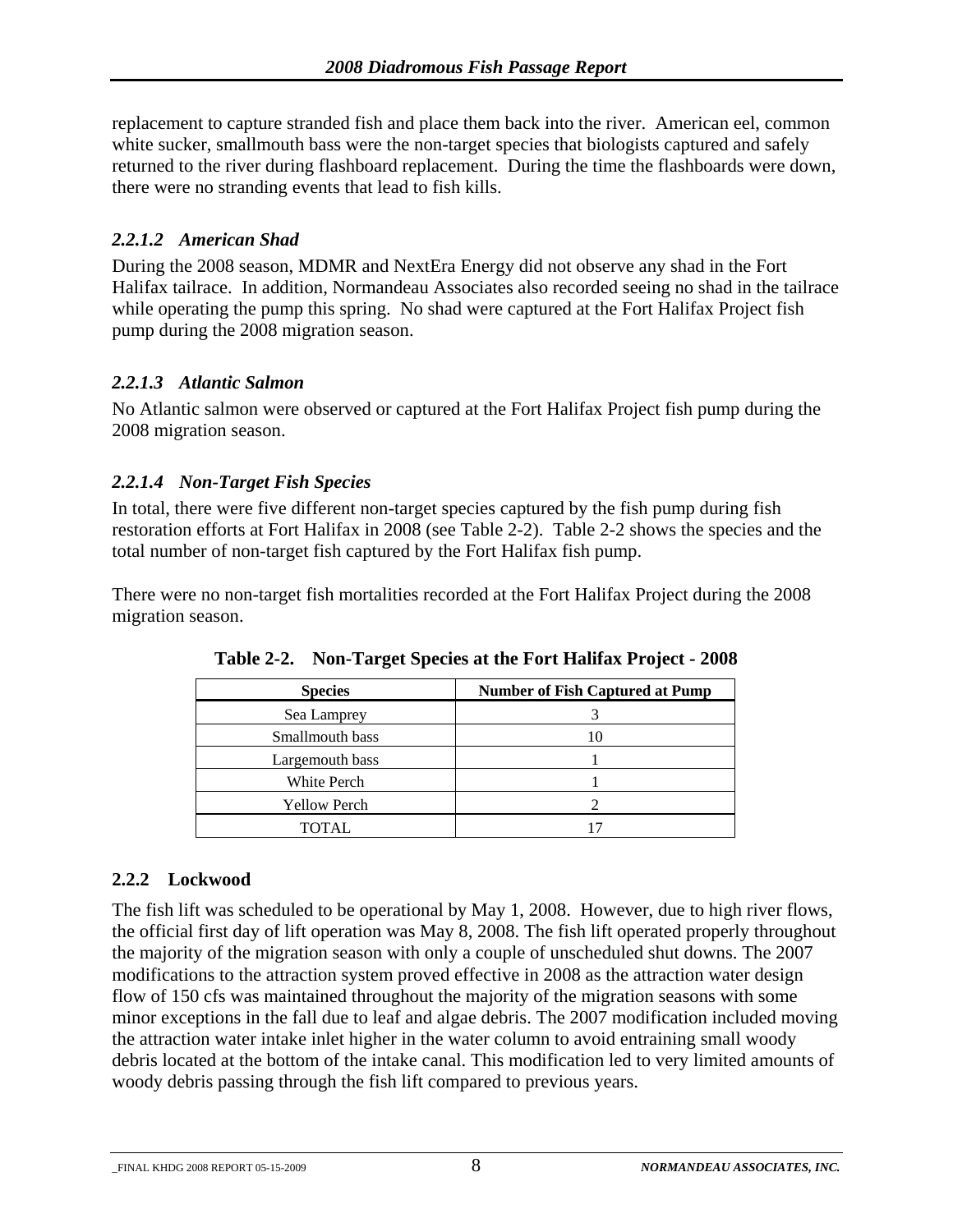<span id="page-12-0"></span>The Lockwood fish lift was shut down on May 20, 2008 in order to switch out the fish lift isolation screens. The four isolation screens (with 1 by 4-inch openings) located upstream of the fish lift hopper were replaced with different isolation screens (with 1 by 2 inch openings). The 1 by 4 screens were not replaced prior to the start of the 2008 migrations season because NextEra Energy wanted to start-up the fish lift with a larger mesh size in case the attraction water intake pipe was still entraining small woody debris. The larger screens would allow more river debris to pass through the fish lift to minimize potential debris issues. The 1 by 4 screens led to some alewife entrainment issues and NextEra Energy subsequently switched to the 1 by 2 screens during the remainder of the river herring and shad migration season to eliminate this issue.

Exceptionally high river flows in the Kennebec River resulted in a shutdown of fish lift operations from June 19 until June 23, 2008. The Kennebec River flow was approximately 30,000 cubic feet per second (cfs) at the Lockwood Project during that time. The fish lift was also shutdown July 1, July 25 and 26, 2008 due to high river flows. On August 20 and 21, 2008 the fish lift was down due to an issue with the fish lift hopper and discharge chute. A problem with the fish lift vee-gates resulted in a shutdown from September 23 until September 30, 2008. Each of the mechanical issues was resolved.

Generally once a week, NextEra Energy personnel shut down the attraction flow and used a pressure washer and hand rake to remove the debris from the screens. During such times, the screens were completely lifted out of the water with chain falls and cleaned allowing the debris to be flushed out of the fish lift area. Fish lift operations shutdown on August  $4<sup>th</sup>$  until August 14, 2008, due to an annual scheduled Lockwood facility shutdown which included dewatering and debris removal from the intake canal and performing scheduled maintenance on the hydro units. At this time, the fish lift was also dewatered, inspected and cleaned.

The fish lift was scheduled to resume operations during the last two weeks in August. At that time, MDMR requested that NextEra Energy adjust the vee-gate gap from eighteen inches to approximately six inches. The original eighteen inch vee-gate gap was to allow river herring and American shad into the fish lift. However, since the herring and shad runs had ended, the veegate opening was narrowed with the idea of making the fish lift more of an effective trap, (i.e., if an Atlantic salmon did swim into the hopper area, the salmon would be less likely to swim out given the smaller six inch vee-gate opening.).

In total, there were 829 lifts from May 8, through October 31, 2008. October 31 marked the final day of fish lift operations for the 2008 season.

The daily river temperatures, river flows and status of the Lockwood fish lift are included in Appendix A.

#### *2.2.2.1 River Herring*

In 2008, 131,201 adult river herring were captured at the fish lift during approximately 350 fish lift cycles. This was the largest number of river herring captured since the lift became operational in 2006. To put the 2008 number into perspective, 3,500 and 3,000 river herring were captured in 2006 and 2007 respectively. The first few river herring were captured on May 8, the first day of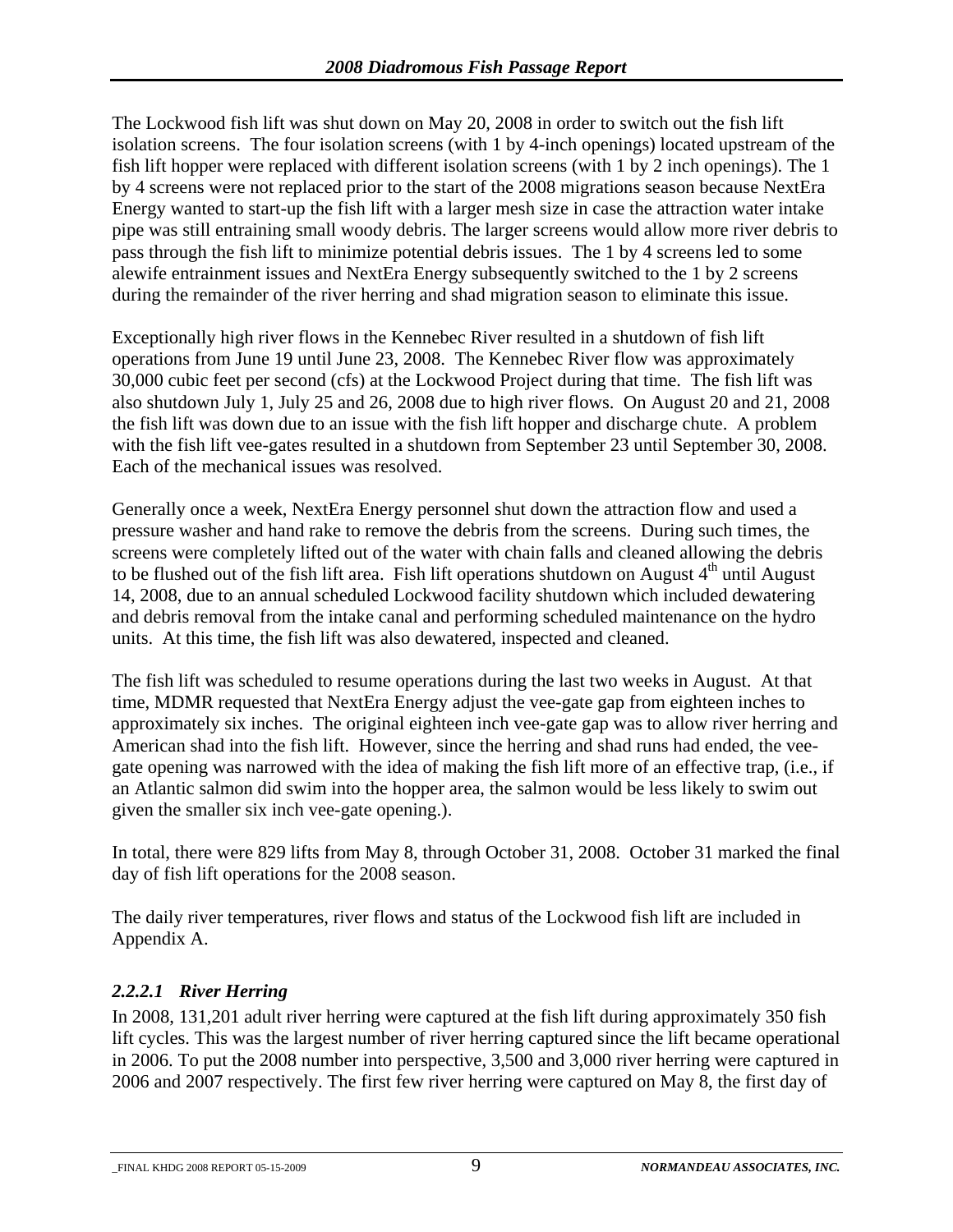<span id="page-13-0"></span>operations and the last river herring were captured on July 12. The peak of the river herring run occurred from the third week in May through the beginning of June.

MDMR personnel transported 9,855 of these river herring to Wesserunsett Lake in Skowhegan, 47,944 were transported to the Shawmut Project headpond and 22,074 were transported to the upper Sebasticook drainage. In addition, there were 13,902 river herring transported out of basin by MDMR. In addition, at the request of MDMR, approximately 36,283 river herring were returned to the river below the Lockwood Project as MDMR had no other available stocking locations. The biological information for these river herring can be found in MDMR's 2008 Diadromous Fish Restoration Report.

All the river herring were caught between May 8 and July 12. Adult river herring were observed and recorded on the underwater cameras. The underwater cameras proved to be very valuable in catching the majority of the river herring. Personnel watched the river herring swim into the fish lift and therefore knew exactly when to begin a fish lift cycle. In addition, on a couple of occasions, NextEra Energy personnel observed small schools of river herring in the river just below the fish lift entrance.

The vast majority of the captured river herring appeared to be in very good condition with no apparent descaling and/or abrasions. NextEra Energy personnel recorded 1,143 mortalities out of the 131,201 adult river herring captured. The 1,143 mortalities represent a mortality rate of 0.9%. The vast majority of the mortality occurred when river herring became gilled on the 1 by 4 isolation screens before the screens were replaced by 1 by 2 isolation screens.

In total, there were 93,775 river herring trucked by MDMR personnel. On May 13, 2008, MDMR reported 1,000 river herring mortalities from an oxygen problem with one of the stocking trucks. MDMR reported an additional 24 river herring mortalities from trucking. In total, there were 1,024 river herring mortalities out of a total of 93,775 trucked river herring in spring 2008, which represents a stocking mortality rate of 1.1%.

Table 2-3 shows daily total catch rates for river herring, corresponding river temperatures and average river flows. Table 2-3 does not show dates when no herring were caught, fish lift shutdown dates, or when the flow exceeded 24,000 cfs. As per design specifications, the Lockwood fish lift shuts down when flows exceed 24,000 cfs.

| Date      | <b>River Herring</b><br>Captured | <b>River Temperature</b><br><b>Degrees Celsius</b> | <b>Average River Flow Cubic</b><br><b>Feet/Second</b> |
|-----------|----------------------------------|----------------------------------------------------|-------------------------------------------------------|
| $9-Mav$   | 598                              | 10.7                                               | 21,550                                                |
| $11-May$  | 33                               | 10.7                                               | 19,930                                                |
| $12$ -May | 2,968                            | 10.6                                               | 17,400                                                |
| $13-Mav$  | 3,516                            | 11.9                                               | 15,000                                                |
| $14$ -May | 4.047                            | 12.6                                               | 12,724                                                |
| $15$ -May | 8,750                            | 12                                                 | 11,800                                                |
| $16$ -May | 19,700                           | 11.8                                               | 8,000                                                 |
| $17-May$  | 16,000                           | 12                                                 | 8,200                                                 |
| $21$ -May | 5,181                            | 14.4                                               | 5,757                                                 |

**Table 2-3. River Herring Totals at the Lockwood Project – 2008**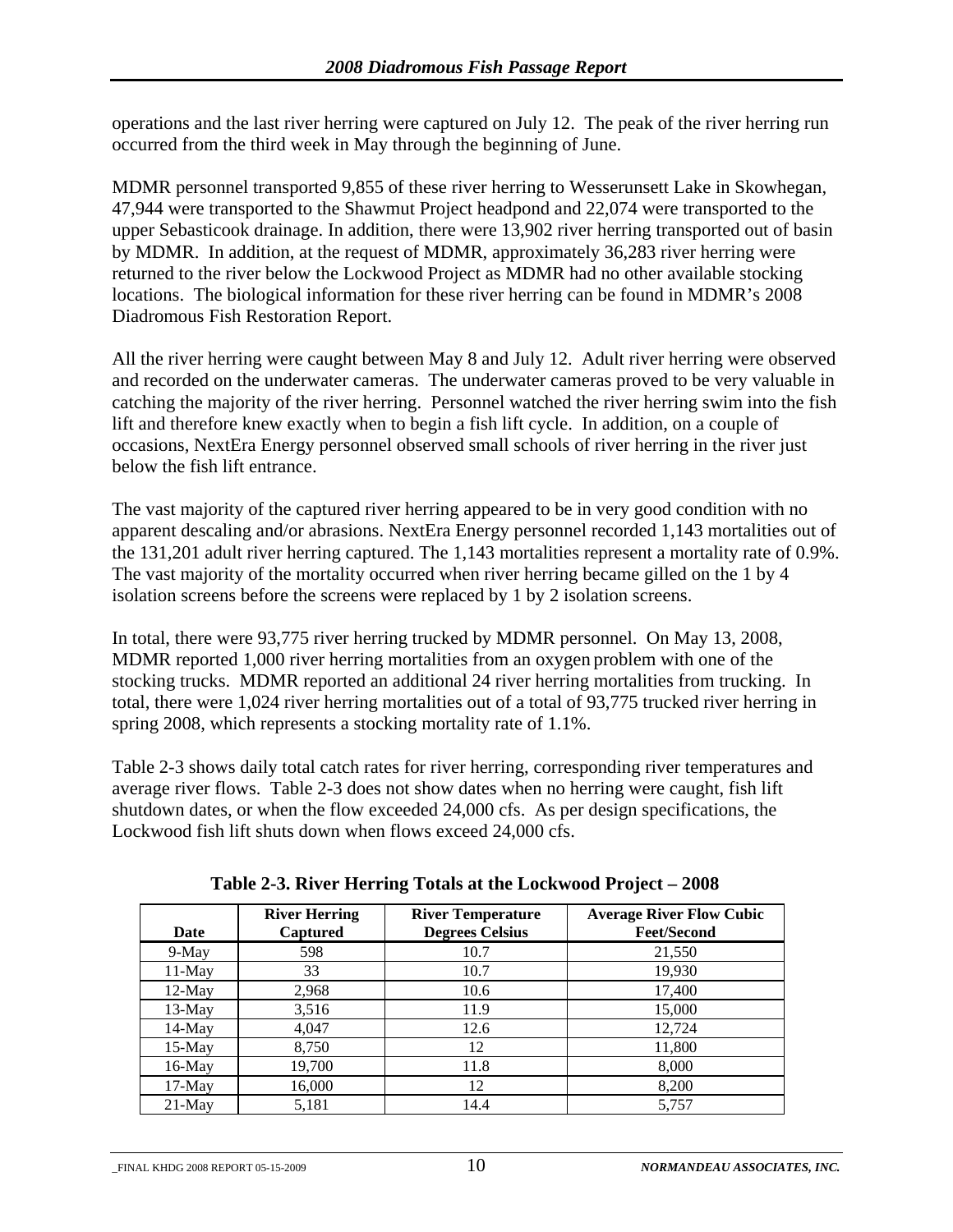| <b>Date</b>         | <b>River Herring</b><br>Captured | <b>River Temperature</b><br><b>Degrees Celsius</b> | <b>Average River Flow Cubic</b><br><b>Feet/Second</b> |
|---------------------|----------------------------------|----------------------------------------------------|-------------------------------------------------------|
| 22-May              | 3,750                            | 14.6                                               | 3,804                                                 |
| 23-May              | 12,800                           | 13.3                                               | 5,121                                                 |
| 24-May              | 3,600                            | 13.1                                               | 4,554                                                 |
| 25-May              | 2,500                            | 13.1                                               | 5,624                                                 |
| 26-May              | 4,375                            | 13.5                                               | 5,248                                                 |
| 27-May              | 5,010                            | 13.4                                               | 5,914                                                 |
| 28-May              | 7,902                            | 14                                                 | 4,743                                                 |
| 29-May              | 3,000                            | 14.5                                               | 4,348                                                 |
| 30-May              | 6,500                            | 15.2                                               | 5,163                                                 |
| 31-May              | 3,600                            | 15.5                                               | 4,267                                                 |
| $1-Jun$             | 500                              | 14.2                                               | 5,731                                                 |
| $2-Jun$             | 1,684                            | 15.3                                               | 5,361                                                 |
| $\overline{3}$ -Jun | 2,557                            | 15.9                                               | 4,637                                                 |
| 4-Jun               | 6,933                            | 15.8                                               | 5,107                                                 |
| 5-Jun               | 556                              | 14.9                                               | 5,646                                                 |
| 6-Jun               | 19                               | 15.2                                               | 7,316                                                 |
|                     |                                  |                                                    |                                                       |
| 7-Jun               | $\sqrt{2}$                       | 14.4                                               | 6,914                                                 |
| 8-Jun               | $\boldsymbol{7}$                 | 16.3                                               | 6,100                                                 |
| $9-Jun$             | 2,322                            | 16.2                                               | 4,974                                                 |
| $10 - Jun$          | 1,760                            | 17.5                                               | 4,534                                                 |
| $11-Jun$            | 681                              | 17.2                                               | 6,165                                                 |
| $12-Jun$            | 95                               | 19.3                                               | 17,390                                                |
| $13-Jun$            | 19                               | 19.4                                               | 10,320                                                |
| $14-Jun$            | 25                               | 19.5                                               | 9,467                                                 |
| $15$ -Jun           | 22                               | 18.8                                               | 8,968                                                 |
| $16$ -Jun           | 6                                | 18.4                                               | 8,750                                                 |
| $17 - Jun$          | $\mathfrak{Z}$                   | 17.6                                               | 11,390                                                |
| $18 - Jun$          | 6                                | 16.5                                               | 12,445                                                |
| $24$ -Jun           | 1                                | 17.4                                               | 18,300                                                |
| $25 - Jun$          | $\overline{7}$                   | 17.6                                               | 16,620                                                |
| $26$ -Jun           | 13                               | 17.8                                               | 10,780                                                |
| $27 - Jun$          | 21                               | 19.1                                               | 10,226                                                |
| $29-Jun$            | $\boldsymbol{2}$                 | 19.3                                               | 11,437                                                |
| 30-Jun              | $\overline{4}$                   | 18.6                                               | 14,382                                                |
| $2-Jul$             | $\overline{2}$                   | 19.1                                               | 16,290                                                |
| $3-Jul$             | 1                                | 21.3                                               | 13,840                                                |
| $4-Jul$             | 15                               | 20                                                 | 13,200                                                |
| $5-Jul$             | $\mathfrak s$                    | 20                                                 | 10,670                                                |
| 6-Jul               | $\overline{4}$                   | 20.4                                               | 8,150                                                 |
| $\overline{7}$ -Jul | $\overline{3}$                   | 21.3                                               | 7,680                                                 |
| $8-Jul$             | 76                               | 22.5                                               | 7,820                                                 |
| $9-Jul$             | 10                               | 22.9                                               | 7,678                                                 |
| $10-Jul$            | $\tau$                           | 23.5                                               | 7,013                                                 |
| $11-Jul$            | $\overline{2}$                   | 23                                                 | 5,544                                                 |
| $12-Jul$            | 1                                | 22.8                                               | 6,455                                                 |
| <b>TOTAL</b>        | 131,201 *                        |                                                    |                                                       |

\* Of this total, approximately 36,283 were returned to the river below the project as MDMR had no available stocking locations for these fish.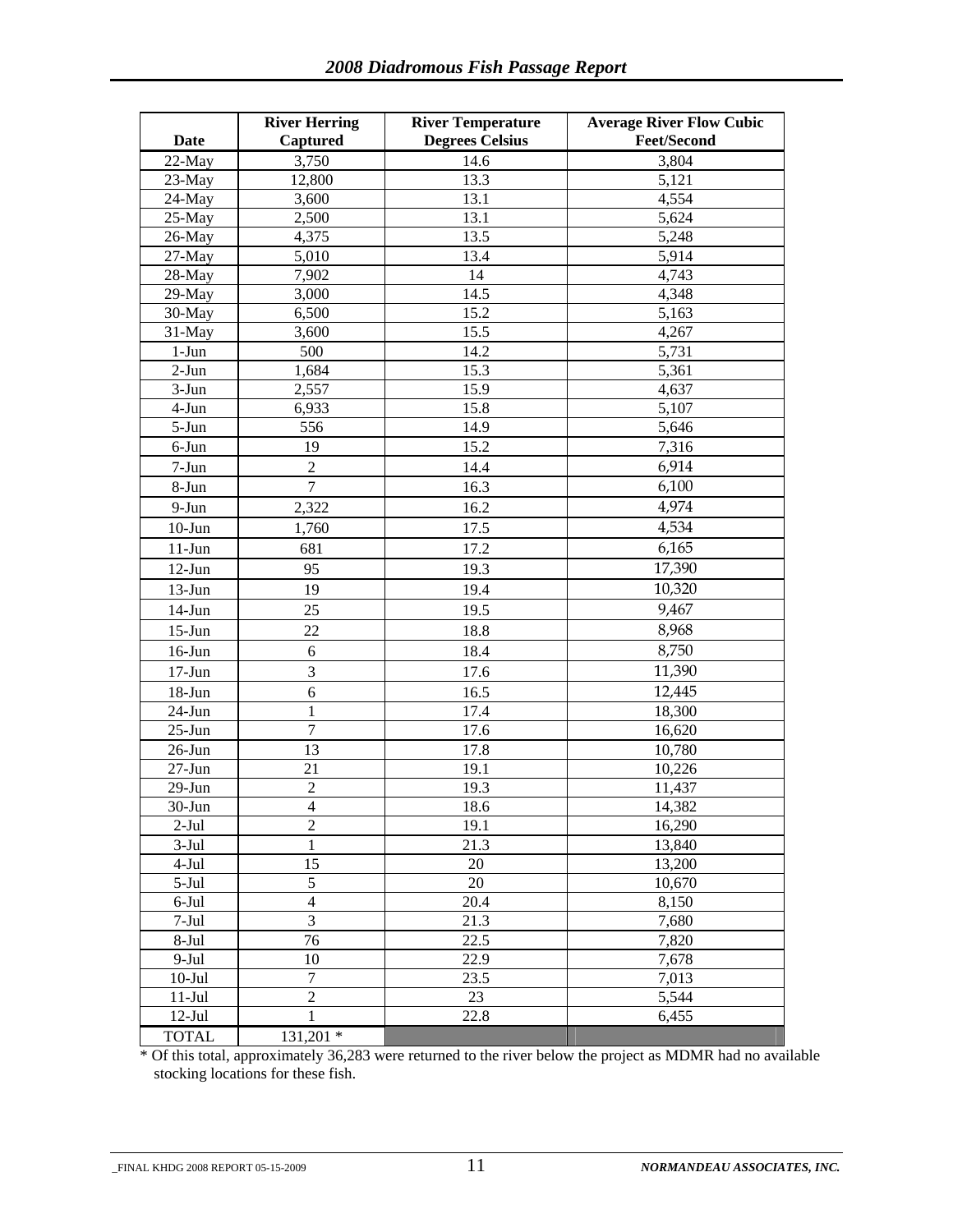### <span id="page-15-0"></span>*2.2.2.2 American Shad*

There were no shad captured at the fish lift during the 2008 migration season.

On June 19, 2008, the 1 by 2 inch fish isolation screens were removed and replaced by the 1 by 4 inch fish isolation screens. At that time, the river herring run was basically completed and these larger screens allowed more debris to pass through the screens without clogging them.

NextEra Energy personnel routinely monitored the four underwater cameras located in and around the fish lift for the presence of shad. NextEra Energy also conducted visual observations for the presence of shad throughout the migration season. Observations were made from the fish lift holding tank platform looking into the tailrace and from the U.S. Route 201 Bridge looking into Taconic ledges as described above.

Shad observations at the fish lift via the underwater cameras helped catch most of the shad in 2007 as NextEra Energy personnel were able to watch the shad swim into the fish lift area. Unlike 2007, no shad were observed in 2008 on any the four underwater cameras in the fish lift vicinity. The underwater camera data suggests that American Shad were not swimming in and out of the fish lift.

The tailrace fish lift platform and Route 201 bridge visual observations documented no shad during 2008. These observations also documented the presence of numerous large stripped bass just downstream of the fish lift entrance. These fish were observed chasing and feeding on other fish in that location. To corroborate these observations, MDMR personnel conducting striped bass research, angled some large striped bass (38-40 inch range) just below the fish lift entrance. NextEra Energy personnel did observe some shad being angled downstream of the fish lift entrance and in various locations in the river directly below the Lockwood project. NextEra Energy and MDMR also documented some shad spawning activity in the vicinity of the Fort Halifax Park area and MDMR collected juvenile shad in a number of locations in the Kennebec River below the Project.

It is difficult to provide any one specific reason why no shad were captured at the Lockwood fish lift in 2008. Some of the reasons why no shad were captured include, but are not limited to, (1) shad were successfully utilizing historic spawning habitat below the Lockwood Project, (2) shad may not have been adequately imprinted to spawning habitat above the Lockwood Project, (3) the presence of predatory stripped bass near the fish lift entrance may have had some type of behavior impact on shad passing this area, and (4) shad behavioral or fish lift hydraulic issues associated with shad entering the fish lift.

### *2.2.2.3 Atlantic Salmon*

In 2008, 22 Atlantic salmon were captured in the fish lift. This was the largest number captured since the fish lift began operation in 2006. In 2006 and 2007, 15 and 16 fish respectively were captured. The first Atlantic salmon was captured on June 3 and the last Atlantic salmon was captured on October 1, during a total of 745 fish lift cycles. In the spring, the first Atlantic salmon was captured at a water temperature of 15.9 degrees Celsius and the last salmon was captured at 16.2 degrees Celsius. On July 10, an Atlantic salmon swam into the lift at 23.5 degrees Celsius. This was the warmest water temperature that the fish lift captured an Atlantic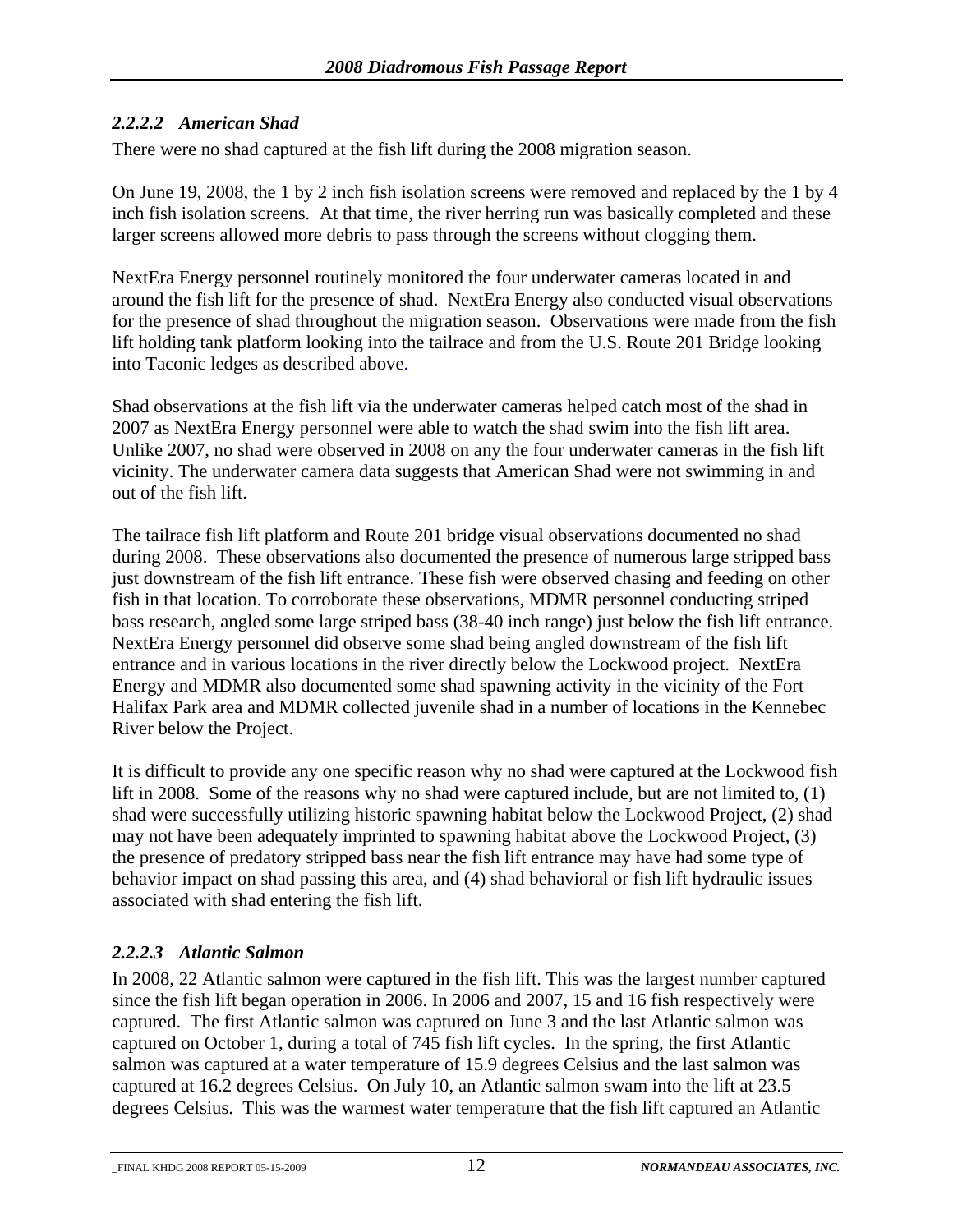<span id="page-16-0"></span>salmon. In the fall, the fish lift was operational from September 23 until October 31, 2008, but only one additional Atlantic salmon was observed and trapped during that time period. MDMR trucked the 22 Atlantic salmon to the Sandy River. The biological information and fish lift operational information regarding these Atlantic salmon is included in Table 2-4.

| <b>Date</b>                                                                 | Age <sup>1</sup> | <b>Sex</b>                | $O$ rigin <sup>2</sup>  | River Temp $({}^{\circ}C)^{3}$                                                     | River Flow $(cfs)^3$ |
|-----------------------------------------------------------------------------|------------------|---------------------------|-------------------------|------------------------------------------------------------------------------------|----------------------|
| $3-Jun$                                                                     | 2SW              | ${\bf F}$                 | H                       | 15.9                                                                               | 4,637                |
| $11-Jun$                                                                    | 2SW              | $\overline{\mathrm{F}}$   | $\ensuremath{\text{W}}$ | 17.2                                                                               | 6,165                |
| $17-Jun$                                                                    | 2SW              | M                         | W                       | 17.6                                                                               | 11,390               |
| $27 - Jun$                                                                  | 2SW              | M                         | H                       | 19.1                                                                               | 10,226               |
| $27-Jun$                                                                    | 2SW              | F                         | H                       | 19.1                                                                               | 10,226               |
| $7-Jul$                                                                     | 1SW              | G                         | H                       | 21.3                                                                               | 7,680                |
| $10 -$ Jul                                                                  | $2\mathrm{SW}$   | ${\rm F}$                 | W                       | 23.5                                                                               | 7,013                |
| $12-Jul$                                                                    | 2SW              | $\mathbf M$               | H                       | 22.3                                                                               | 6,455                |
| $15$ -Jul                                                                   | 1SW              | G                         | H                       | 23.1                                                                               | 5,759                |
| $17-Jul$                                                                    | $2\mathrm{SW}$   | F                         | W                       | 23.2                                                                               | 5,868                |
| $17-Jul$                                                                    | 2SW              | M                         | H                       | 23.2                                                                               | 5,868                |
| $19-Jul$                                                                    | 1SW              | G                         | H                       | 23.2                                                                               | 4,500                |
| $21-Jul$                                                                    | 2SW              | F                         | W                       | 22.9                                                                               | 8,199                |
| $22$ -Jul                                                                   | 1SW              | G                         | H                       | 23.2                                                                               | 10,944               |
| $24-Jul$                                                                    | 2SW              | M                         | W                       | 22.6                                                                               | 7,656                |
| $30-Jul$                                                                    | 1SW              | $\mathbf G$               | H                       | 22.3                                                                               | 7,832                |
| $30 -$ Jul                                                                  | 3SW              | $\boldsymbol{\mathrm{F}}$ | W                       | 22.3                                                                               | 7,832                |
| $30-Jul$                                                                    | 1SW              | G                         | H                       | 22.3                                                                               | 7,832                |
| $30-Jul$                                                                    | 2SW              | U                         | H                       | 22.3                                                                               | 7,832                |
| $30 -$ Jul                                                                  | 1SW              | G                         | H                       | 22.3                                                                               | 7,832                |
| 9-Sep                                                                       | 2SW              | M                         | H                       | 21                                                                                 | 7,576                |
| $1$ -Oct                                                                    | 2SW              | M                         | W                       | 16.2                                                                               | 11,430               |
| $1$ 1SW = 1 sea-winter, 2SW = 2 sea-winters; 3SW = 3 sea-winters            |                  |                           |                         |                                                                                    |                      |
| <sup>2</sup> W = Wild origin, H = Hatchery origin; G = Grisle ; U = Unknown |                  |                           |                         |                                                                                    |                      |
|                                                                             |                  |                           |                         | <sup>3</sup> River temperature and flow readings recorded before noon on all dates |                      |

**Table 2-4: Adult Atlantic Salmon Captured at the Lockwood Fish Lift, 2008** 

The underwater cameras proved to be very valuable in capturing some of the Atlantic salmon. NextEra Energy watched a few of the salmon swim into the fish lift and therefore knew exactly when to begin a fish lift cycle. Atlantic salmon were caught in the early morning hours and in the afternoon. There were a couple of occasions in which an Atlantic salmon was monitored on the underwater cameras and not immediately captured. However, the fish was subsequently captured within a few minutes of the initial observation.

Most of the captured Atlantic salmon appeared to be in overall good condition. There were seven Atlantic salmon with a similar abrasion on the underside between the pectoral fins. The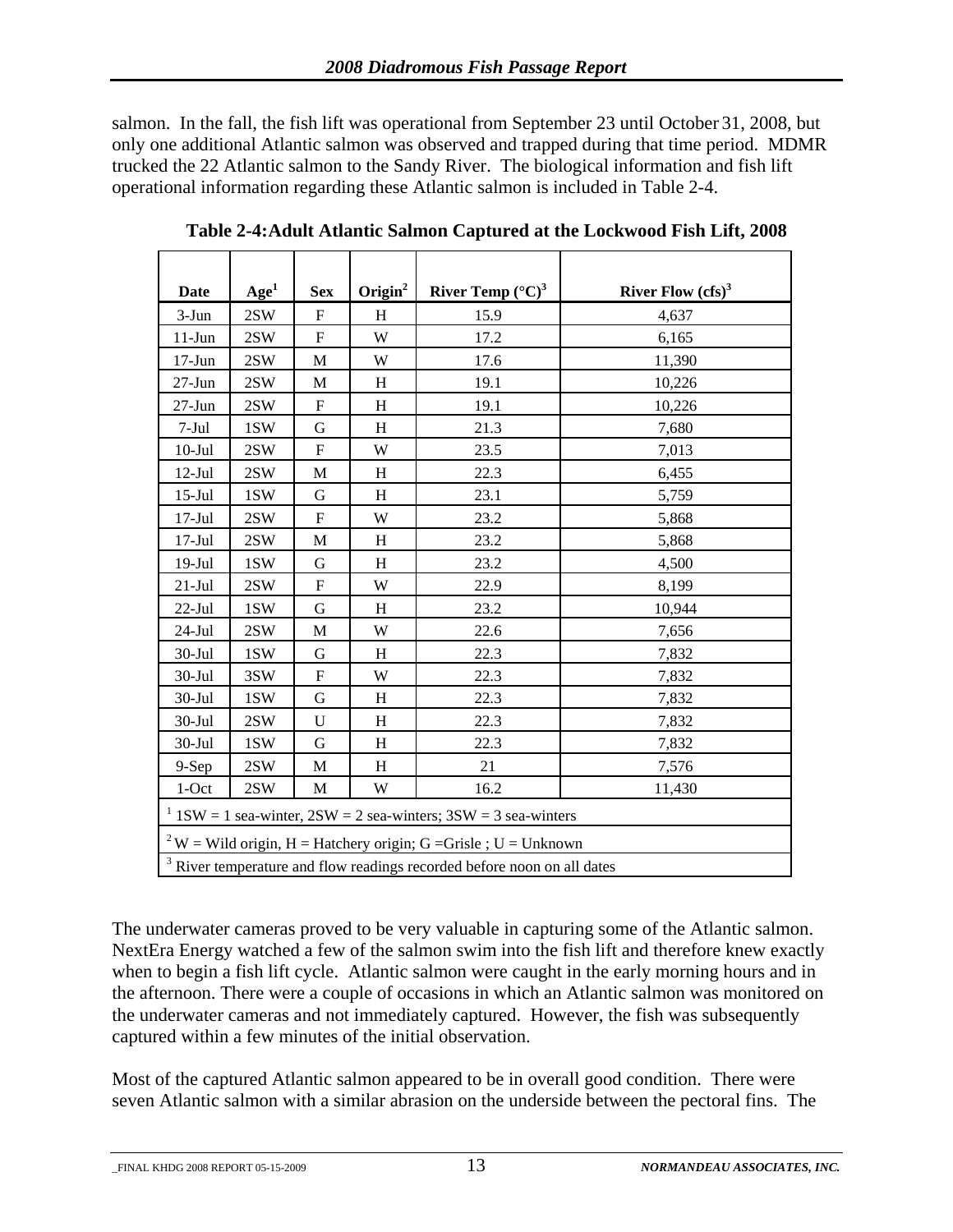<span id="page-17-0"></span>abrasion area averaged in size from approximately one inch to three inches in size. It was not clear what caused the abrasions. Similar to 2006 and 2007, there were no Atlantic salmon mortalities at the fish lift during the 2008 season or during MDMR trucking efforts.

#### *2.2.2.4 Non-Target Fish Species*

There were 22 different non-target species captured at the fish lift for a total of 1,115 fish. All the non-target species were sluiced back into the river below the fish lift. There was no non-target species mortalities at the Lockwood fish lift in 2008.

NextEra Energy captured 266 yellow perch between May 8 and November 1, 2008 which was the largest non-target catch. The second highest non-target catch was smallmouth bass at 185, followed by 172 landlocked salmon.

There were two new invasive species captured in the Lockwood fish lift this 2008 season. A 38 inch post-spawned northern pike was caught and culled on June 2, 2008, and a white catfish was caught and culled on September 9, 2008.

On May 22 and 27, 2008, NextEra Energy personnel observed a shortnose sturgeon on cameras 3 and 4 which are located just below the fish lift entrance. The sturgeon was not captured or observed after that time.

Table 2-5 shows the total number of non-target species caught in the fish lift for the 2008 season.

| <b>Species</b>             | <b>Number of Fish Caught</b> |
|----------------------------|------------------------------|
| <b>Landlocked Salmon</b>   | 172                          |
| <b>Brown Trout</b>         | 40                           |
| <b>Rainbow Trout</b>       | 7                            |
| <b>Brook Trout</b>         |                              |
| Sea Lamprey                | 13                           |
| Golden Shiner              |                              |
| <b>Common White Sucker</b> | 79                           |
| <b>Smallmouth Bass</b>     | 185                          |
| <b>Largemouth Bass</b>     | 66                           |
| <b>Striped Bass</b>        | 39                           |
| <b>Redbreast Sunfish</b>   | 89                           |
| <b>Pumpkinseed Sunfish</b> | 7                            |
| <b>Yellow Perch</b>        | 266                          |
| American Eel               | 116                          |
| <b>Black Crappie</b>       | 20                           |
| <b>Brown Bullhead</b>      | 2                            |
| Fallfish                   | 2                            |
| Northern Pike              |                              |
| White Catfish              | 1                            |
| Splake                     |                              |
| <b>TOTAL</b>               | 1,115                        |

**Table 2-5. Non-Target Species Totals at Lockwood Project**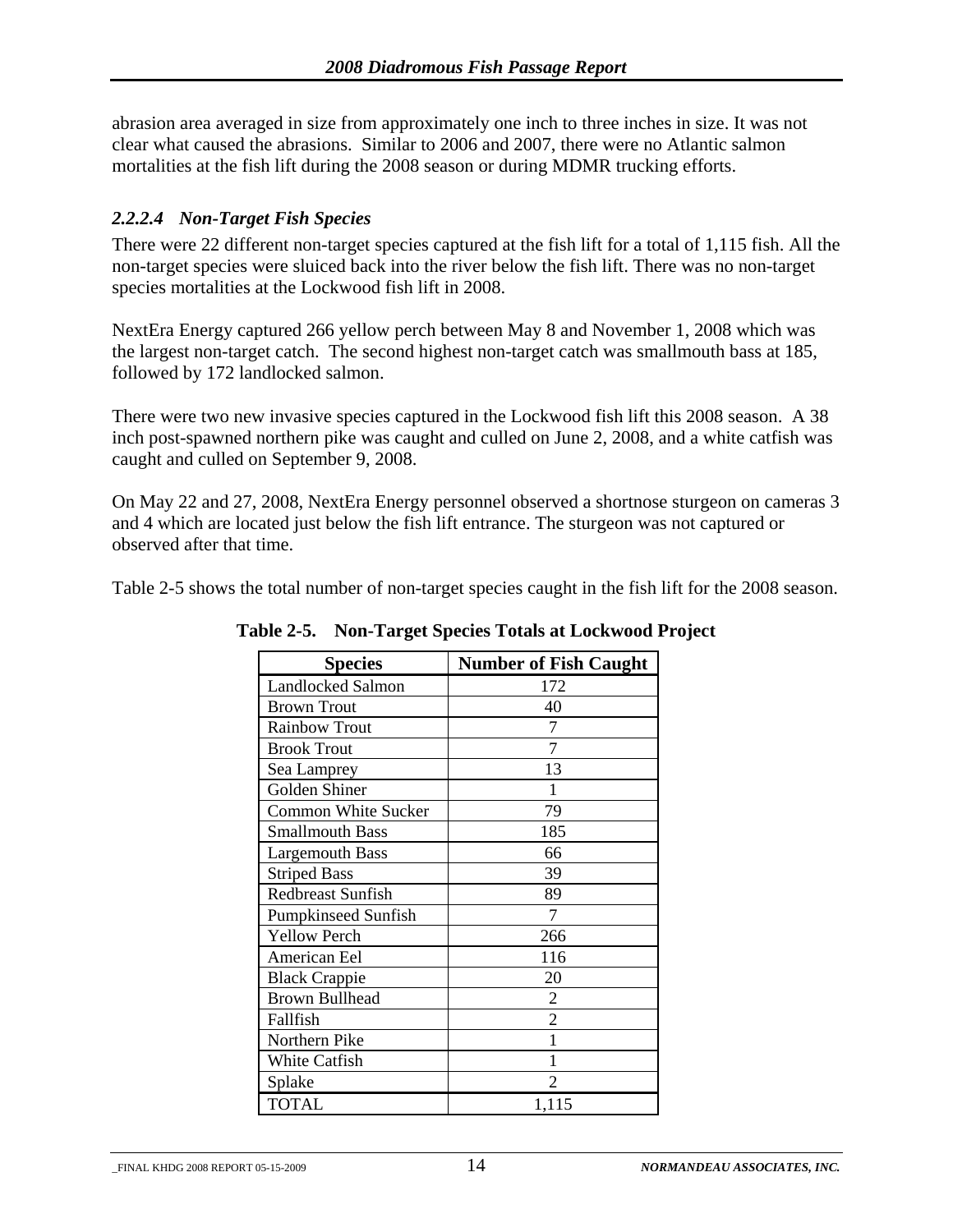#### <span id="page-18-0"></span>**2.3 DISCUSSION AND FUTURE PLANS**

#### **2.3.1 Fort Halifax**

#### *2.3.1.1 Fish Pump*

NextEra Energy removed the Fort Halifax dam in the summer of 2008. In 2009, migrating river herring, American shad and Atlantic salmon will have free passage to the Benton Falls fish lift eliminating the need to pump these fish at Fort Halifax.

#### **2.3.2 Lockwood**

#### *2.3.2.1 River Herring, American Shad and Atlantic Salmon*

In consultation with resource agencies, NextEra Energy will continue to follow the operation and effectiveness plans for the Lockwood fish lift during the 2009 migration season. This includes operation of the underwater cameras and daily coordination with MDMR during sorting, counting and trucking operations.

The January 30, 2006, NextEra Energy Lockwood Fish Lift Effectiveness Study Plan (Section 6.1.2) approved by FERC on April 25, 2006, indicated that upstream passage evaluations utilizing radio telemetry techniques will be conducted in the future as determined by resource agencies in consultation with NextEra Energy. The plan further states that the decision to move to radio telemetry studies will be made after no less than two full seasons of video monitoring and evaluation. NextEra Energy has completed three full seasons of video monitoring in 2006, 2007 and 2008.

In October 2008, NextEra Energy attended a fall planning meeting with the resource agencies and at that time the agencies requested that NextEra Energy undertake an upstream radio telemetry study for American shad in 2009 and a hydraulic study of fish lift attraction flows. The main reason for these studies is to attempt to explain why very limited numbers of shad have been captured at the Lockwood fish lift from 2006-2008.

#### *2.3.2.2 Fish Lift*

NextEra Energy will continue to operate the fish lift, trap, sort, and truck facility during the 2009 migration season with experience gained from the first three seasons. NextEra Energy will continue to coordinate with MDMR on a regular basis to ensure that fish lifting and sorting operations are conducted in an effective manner.

The fish lift isolation screens, maintenance gate bar rack and redesigned attraction water intake pipe installed in August 2007 will continue to be utilized during the 2009 season to help manage river debris.

NextEra Energy will hold river herring overnight to reduce the number of these fish passed downstream following capture at the fish lift. River herring will be held in two 1250 gallon tanks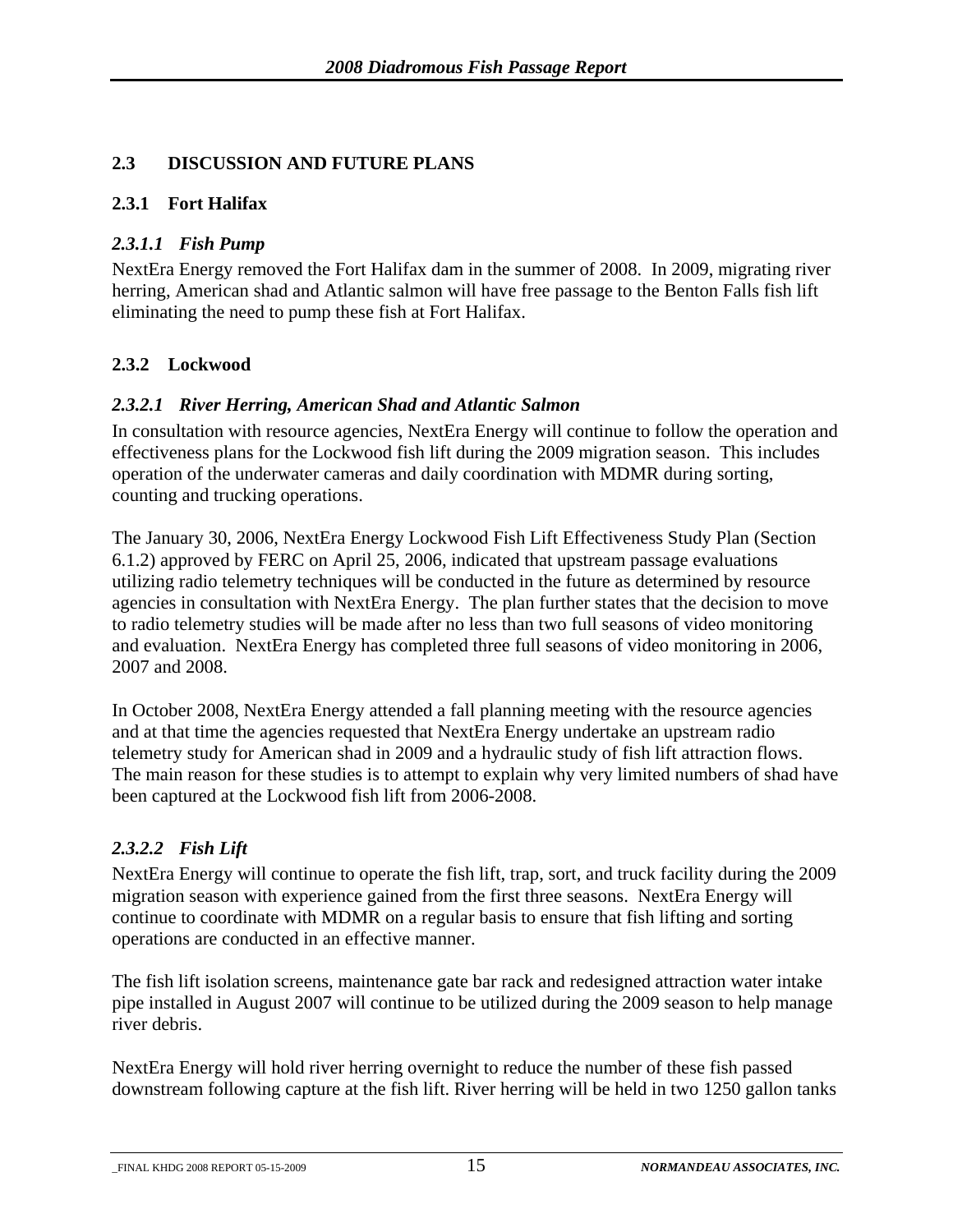<span id="page-19-0"></span>(supplied with ambient river flow and oxygen as needed) until there are adequate numbers of fish to transport to upstream spawning locations.

#### *2.3.2.3 Proposed American Shad Upstream Passage Radio Telemetry Study*

The resource agencies have requested and NextEra Energy has agreed to undertake an upstream radio telemetry effectiveness study for American shad. The study will consist of monitoring a total of 25-30 adult shad.

Adult shad for the study will be captured in the river below the project via angling or some other viable method. The test fish will be placed in a tagging vessel and held immobile with fine mesh cloth. Using a canula, a radio transmitter (coded radio tags) will then be inserted through the mouth and esophagus and deposited in the stomach. After tagging, the fish will be transported and released back into the river approximately 1/2 mile downstream of the Lockwood Project.

A total of 7 stationary monitoring stations will be deployed to monitor upstream passage of tagged American shad.

Monitor Station 1 will be placed to survey fish approaching the fish lift. The receiver at Station 1 will be coupled to one 4-element Yagi antenna. The 4-element Yagi will survey the area approximately 300 feet downstream of the fish lift to detect fish approaching the fish lift.

Monitor Stations 2-3 will be located in the entrance of the fish lift and just upstream of the fish lift hopper to detect fish entering the fish lift and moving into the hopper area. The receivers at Stations 2-3 will be coupled to 12-gauge insulated copper wire dropper antennas.

Monitor Stations 4 will be located approximately 50 feet downstream of the fish lift entrance to detect fish approaching the fish lift. The receiver at Station 4 will be coupled to 12-gauge insulated copper wire dropper antennas.

Monitor Station 5 will survey fish along the lower spillway section of the dam. The receiver at Station 5 will be connected to a 4-element Yagi antenna located next to Unit 1 spillway side of the powerhouse.

Monitor Station 6 will survey fish in the upper spillway section of the dam. The receiver at Station 6 will be connected to a 4-element Yagi antenna located at the headworks structure.

Monitor Station 7 will survey fish that have moved downstream of the fish lift. The receiver at Station 7 will be connected to a 4-element Yagi antenna located in a wooded area upstream of the Donald Carter Bridge.

Additionally, manual surveys of the tailrace area down to the Donald Carter Bridge, the spillway section, and just below the fish lift will be done on generally a daily basis throughout the study period. Boat surveys will also take place periodically throughout the study period.

Further consultation will take place with the agencies to develop criteria for interpreting the results before the study is undertaken. In addition, NextEra Energy will follow the typical

\_FINAL KHDG 2008 REPORT 05-15-2009 16 *NORMANDEAU ASSOCIATES, INC.*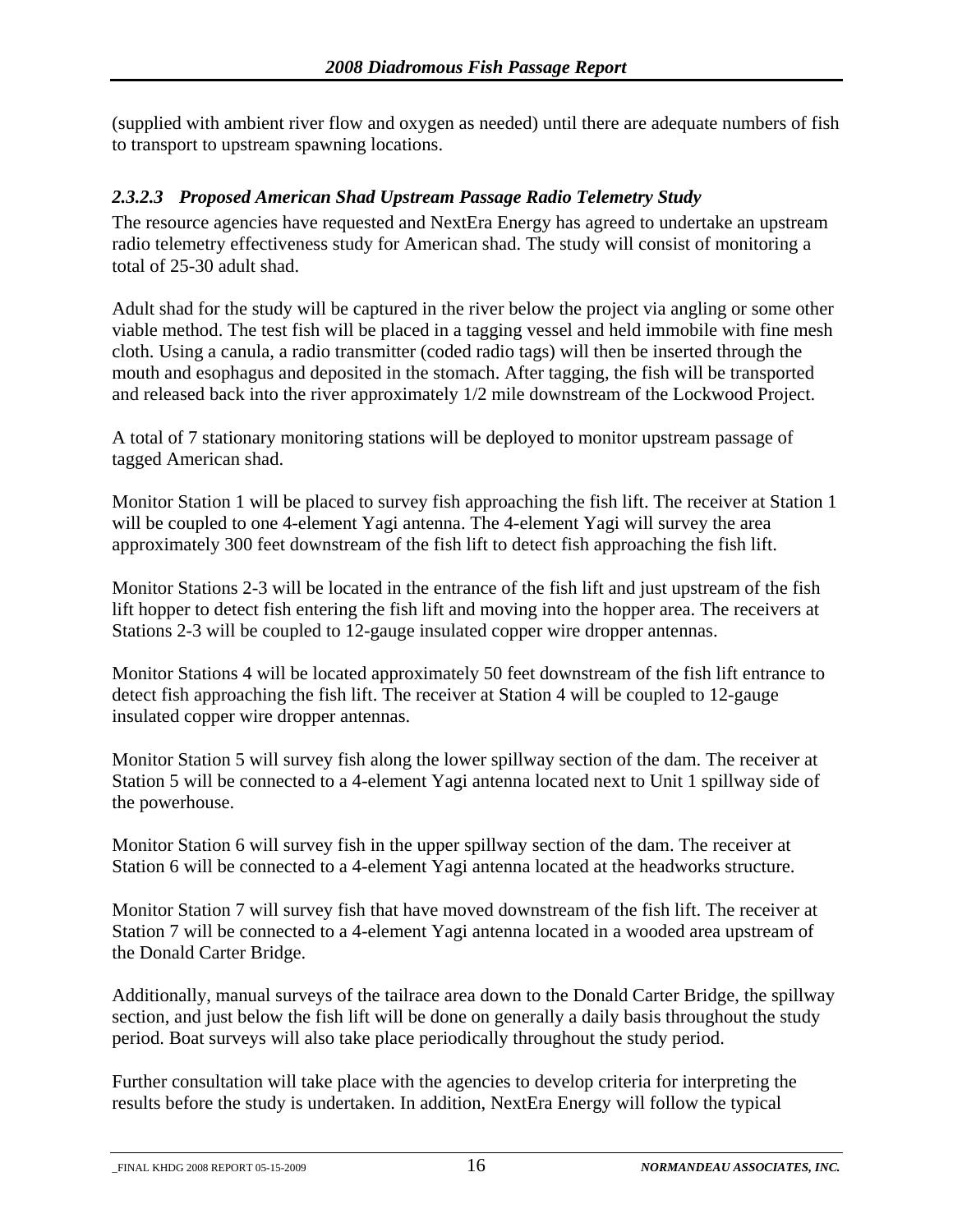<span id="page-20-0"></span>consultation process where the results of the study are discussed with the resource agencies to determine what conclusions can be drawn from the studies and to come to consensus regarding the implications of the results.

#### *2.3.2.4 Proposed Hydraulic Study of Flows in and Around the Fish Lift*

NextEra Energy will undertake a hydraulic evaluation of the flows around the fish lift to determine if there are any hydraulic issues that may be negatively impacting shad attraction to the fish lift. Fish lift attraction water current velocity, continuity, and direction will be determined with a combination of a dyed water release and Acoustic Doppler Current Profiler (ADCP) velocity measurements transects during low, high and normal station operating conditions.

The dye test will use a digital recording video camera set at a location that will record the flows in the tailrace. A biodegradable FDA-approved dye solution will be discharged into the upstream fishway. The dyed water will flow out the entrance as does the normal operating jet configuration. After the initial data is gathered, it will be evaluated to see if there are any areas that should have detailed velocity studies. A series of prints of the discharge flow patterns along with all flows will be assimilated into a report. The dye test is a good visual analysis of the continuity of surface flows.

The ADCP works by emitting sound bursts and measuring the frequency change of the echo as a function of depth to determine the water velocity. The units have four 20-degree beam angle transmitters, with three used to determine a vector and location while the fourth serves as a check. The water velocity is measured in a series of equal-thickness layers called depth cells for the full depth of the water column except for a cell at the surface and a cell at the bottom interface. The equipment will be sized so the first upper cell is 0.5 meters or less and each subsequent cell will be approximately 0.25 meters. The velocity accuracy normally is  $+/- 0.25\%$ of the (water + boat) velocity + or  $-2.5$  cm/sec. Due to potential air entrainment, the typical transect speed will be slower to develop higher accuracy. The ADCP records the velocity in three dimensions and the software has graphics that allow color-coded or vector presentations.

Depending on the results of the dyed water release, a minimum of 4 transect locations using ADCP are proposed, with three tests per location to ensure reliable data is obtained. The proposed test locations are as follows: immediately downstream of the fish lift entrance, 25 feet downstream of the fish lift entrance, 50 feet downstream of the fish lift entrance, and 75 feet downstream of the fish lift entrance. Benchmarks will be placed at location endpoints to allow repeatability of locations. Locations will be tested by floating the ADCP just under the water surface at each location from a fixed rope located on the walk platform located above and just upstream of the entrance gate. The internal flux gate compass will orient the flow and provide a bottom track. Checks on this heading will be performed with a GPS. Due to the beam angle of the unit, it will be tilted slightly to reduce side lobe interference at the immediate area of the fishway entrance. After the initial data is gathered, it will be evaluated to see if additional test locations are necessary. In addition, spot depths and elevations will be recorded along three to four transects between the entrance of the fishlift and the downstream spawning area to the Donald Carter bridge.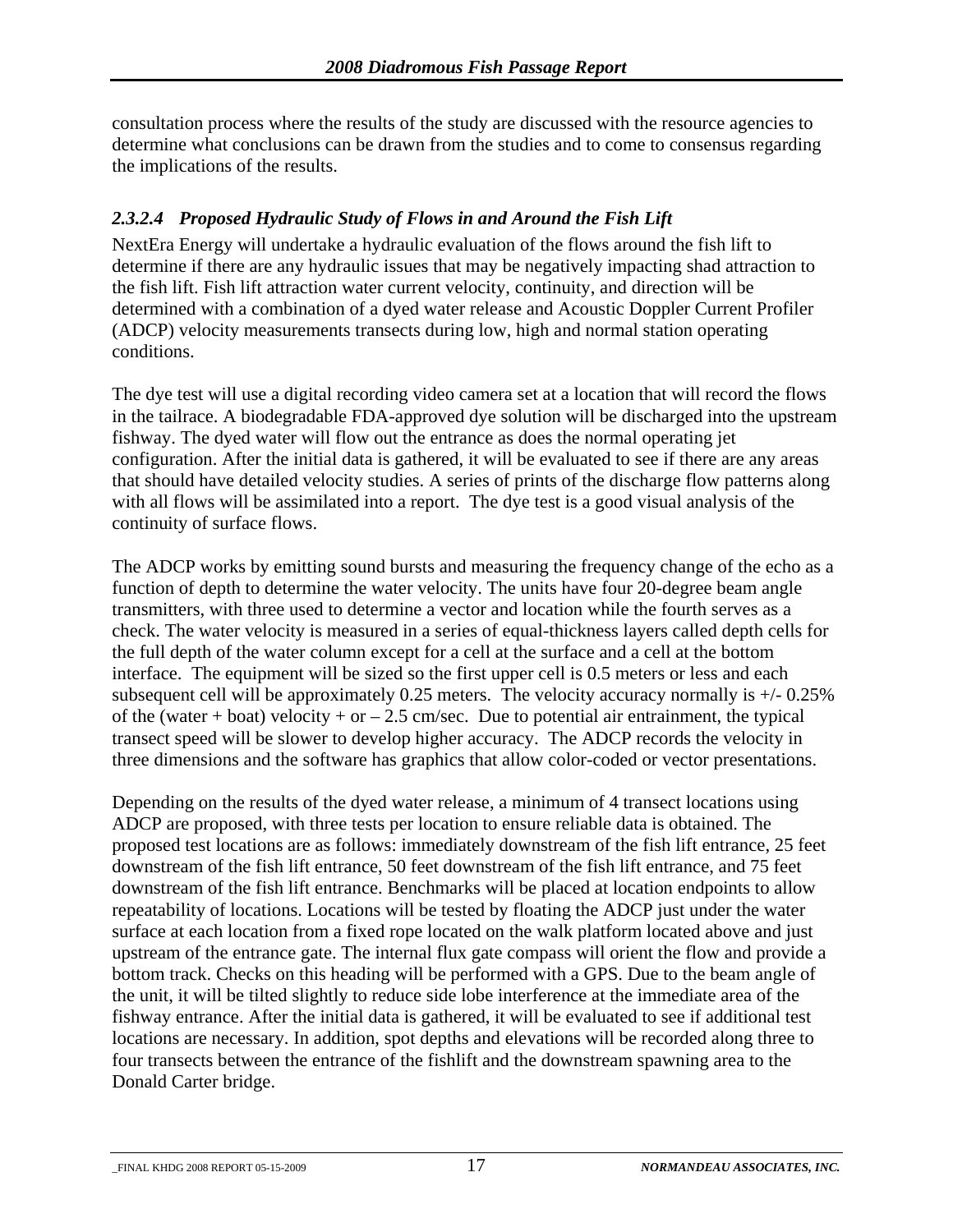#### <span id="page-21-0"></span>**2.3.3 Shawmut**

The Shawmut Project will use the Lockwood fish lift and transport system as its means of upstream fish passage until at least the year 2012. Permanent upstream passage at Shawmut will be operational 2 years following the earlier to occur of either of the following biological triggers:

- A. 15,000 American shad passed in any single season in the permanent passage facility at UAH-Hydro Kennebec; or
- B. A biological assessment trigger initiated for Atlantic salmon, alewife or blueback herring.

However, in no event shall permanent upstream passage be required to be operational at Shawmut before May 1, 2012.

#### **2.3.4 Weston**

The Weston Project will use the Lockwood fish lift and transport system as its means of upstream fish passage until at least the year 2014. Permanent upstream passage at Weston will be operational 2 years following the earlier to occur of either of the following biological triggers.

- A. 35,000 American shad passed in any single season in the permanent passage facility at UAH-Hydro Kennebec; or
- B. A biological assessment trigger initiated for Atlantic salmon, alewife or blueback herring.

However, in no event shall permanent upstream passage be required to be operational at Weston before May 1, 2014.

#### **3.0 UPSTREAM EEL PASSAGE**

#### **3.1 INTRODUCTION**

Pursuant to the 1998 KHDG Agreement, the MDMR, NextEra Energy and Merimil have installed upstream passage facilities (eelways) for American eel at the hydroelectric projects in the lower Kennebec River watershed and have initiated upstream eel passage studies.

#### **3.2 METHODS**

#### **3.2.1 Fort Halifax**

The eelway entrance was located at the base of the dam, in the same area that proved successful in previous years. One section of the eelway channel ran parallel to the dam, connecting to an upper turn pool. The eelway was a 20-inch-wide by 4-inch-high aluminum trough, with substrate consisting of a rigid, netted, mesh called *incamat*. The *incamat* was approximately 3/8 inches-high by 3/8-inches in diameter and covered the entire surface of the eelway. Prior to the 2007 season, NextEra Energy installed a different type of *incamat* suggested by MDMR. This *incamat* had a flat back side which laid flat against the surface of the trough. Since the *incamat* laid flatter and smoother, it prohibited eels from climbing up underneath it. The *incamat* allowed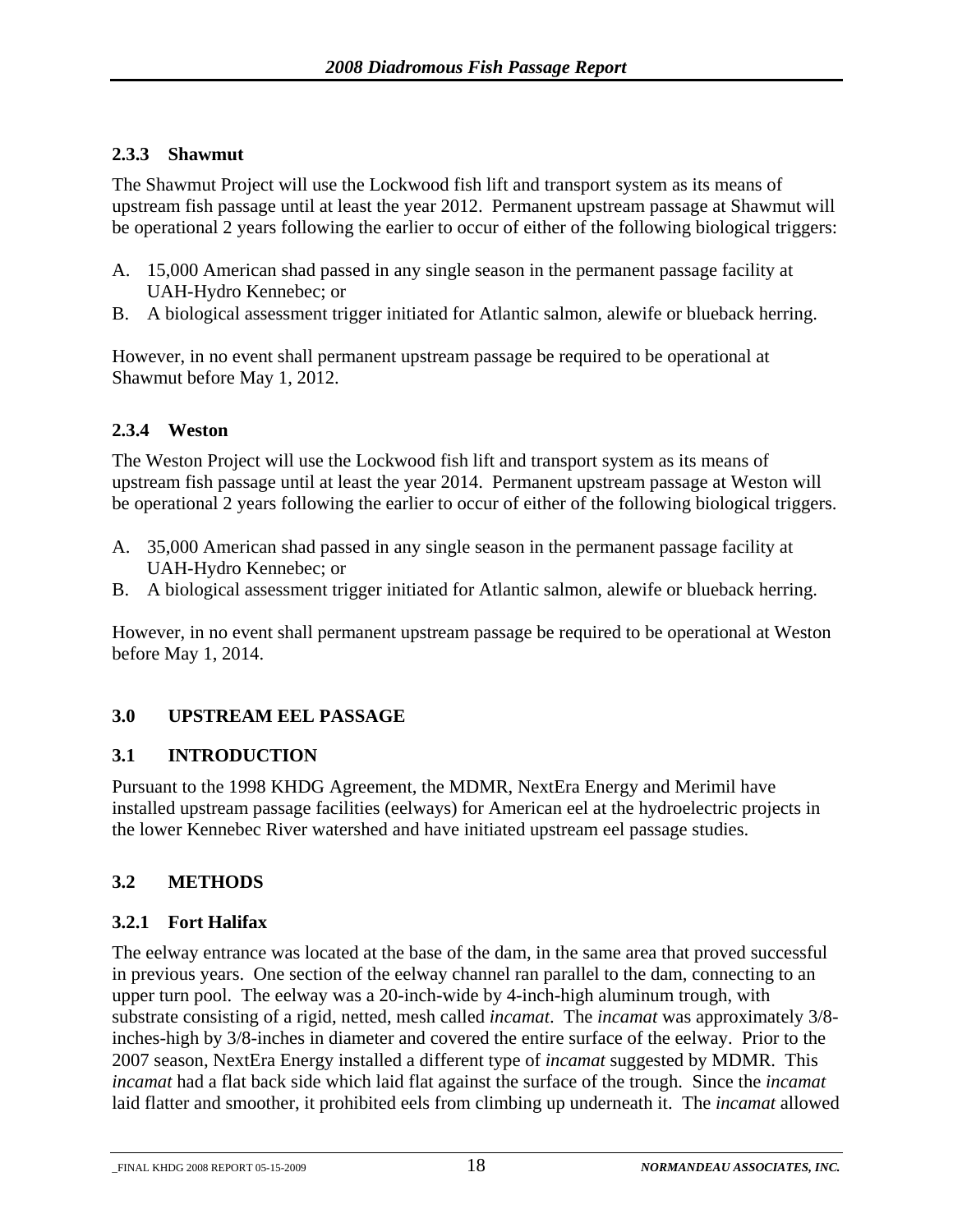<span id="page-22-0"></span>more eels to stay on top of the substrate making the eelway more efficient. A hydraulic ram was employed to introduce water in the eelway at the exit area and to create attraction flow at the entrance. A hopper and set of rails were installed under the exit area. By using a hand winch to raise the hopper, the eels could be lifted and then counted.

#### **3.2.2 Lockwood**

The Lockwood eelway consists of a 12-inch-wide by 4-inch-high aluminum trough with substrate consisting of a rigid, netted, mesh called *incamat*. The *incamat* is approximately 3/8 inches-high by 3/8-inches in diameter and covers the entire substrate of the eelway. This *incamat* has a flat back side which lies flat against the surface of the eelway. The eelway consists of two sections connected by one turn pool. Attraction water is supplied by a batteryoperated, submersible pump which supplies two spray bars located at the exit chute and at the top of the turn pool. The eelway is approximately 20-feet-long. In addition, a collection trap is located under the eelway exit area and the eels can then be counted and weighed to quantify the number migrating through the facility.

#### **3.2.3 Shawmut**

The eelway entrance was located at the most eastern end of the spillway. The eelway consists of two sections connected by one turn pool. One section of the eelway channel runs parallel to the dam and the other section runs up and over the flashboards. The eelway is a 20-inch-wide by 4 inch-high aluminum trough, with substrate consisting of a rigid, netted, mesh called *incamat*. The *incamat* is approximately 1-inch-high and covers the entire substrate of the eel passage. Attraction water is supplied by a battery-operated, submersible pump which supplies two spray bars located at the exit chute and at the turn pool. A hopper and set of rails were installed under the exit tube area. By using a hand winch to raise the hopper, the eels can be lifted and counted.

#### **3.2.4 Weston**

The eel passage facility at the Weston Project measured 24-inches-wide with 5-inch aluminum channel sides and a 1/8-inch aluminum floor. The eelway consists of two sections connected by one turn pool, with the exit attached to the top of the stanchion gate. Attraction water was supplied by a submersible electric pump and two spray bars that are located at the intersection of the exit chute and the eelway exit. A hopper and set of rails were installed under the exit chute area. By using a hand winch to raise the hopper, the eels could be lifted to the top of the abutment and counted. The exit chute tube is also hinged to allow the hopper (holding pen) to be raised to the above walkway for tending.

#### **3.3 RESULTS**

#### **3.3.1 Fort Halifax**

The flashboards were replaced on May 15 and NextEra Energy installed the eelway during the week of June 2. At that time, two foot extensions were added to the hopper rail so the eelway could be operated at lower headpond levels. NextEra Energy noted the presence of thousands of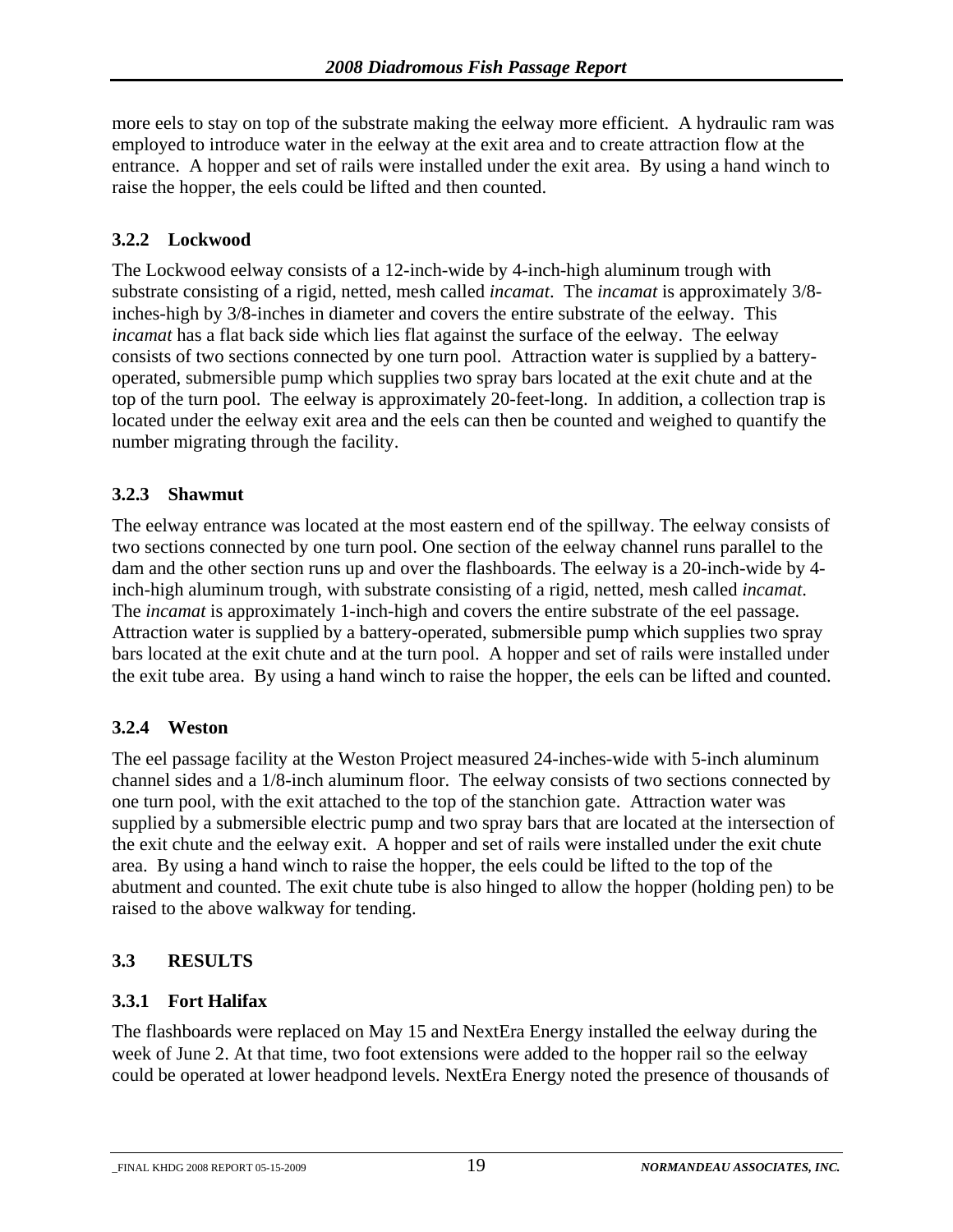<span id="page-23-0"></span>eels while replacing the flashboards on May 15. These eels were located in the many shallow ledge pools below the dam that were connected to the river.

The eelway was operational by June 3. High river flows prevented the eelway from being installed any sooner. MDMR operated the eelway and collected and counted eels using the eelway during the migration season as they have done since the original eelway was installed in 2000. MDMR collected approximately 38,869 eels at the eelway during the 2008 migration season. MDMR shut down the eelway on August 17 due to low river flows.

#### **3.3.2 Lockwood**

Due to high river flows, the Lockwood flashboards were not installed until September 26, well after the peak and at the end of the upstream eel migration. As a result, the Lockwood eelway was not installed during the 2008 migration season.

#### **3.3.3 Shawmut**

Due to high river flows, the flashboards at Shawmut were not replaced until May 21. The eelway was installed on June 6. The eelway was generally checked on Mondays, Wednesdays, and Fridays by NextEra Energy personnel.

NextEra Energy captured a total of 322 eels at the Shawmut eelway. The captured eels were anesthetized with MS-222, then measured and weighed, and allowed to recover in fresh water. The data generated an approximate weight per eel which could then be converted into an approximate total number of eels captured. All the captured eels were then released into the headpond of the Project.

The eels had a combined total weight of 550 grams. The average eel length was 118.61 mm and the average eel weighed 1.71 grams. There were no elver mortalities at the Shawmut eelway this season.

The Shawmut eelway was severely damaged by high river flows occurring between June 20 and June 24 and remained inoperable during the remainder of the season. After the damage, MDMR was contacted by NextEra Energy regarding the damage and the ongoing new rubber dam work. Due to the eelway damage and the ongoing rubber dam work which necessitated the need to remove the eelway during the summer of 2008, MDMR indicated that NextEra Energy's Shawmut eelway activities could be suspended for the remainder of the year.

#### **3.3.4 Weston**

Due to high river flows, the Weston Project eelway was not installed until June 9. The eelway was in operation from June 9 through September 15. Based on prior successful migration seasons and adequate effectiveness study results in 2007, the Weston eelway had limited monitoring in 2008. The eelway was checked periodically during the migration season and was successfully passing migrating eels. The eelway was removed on October 9.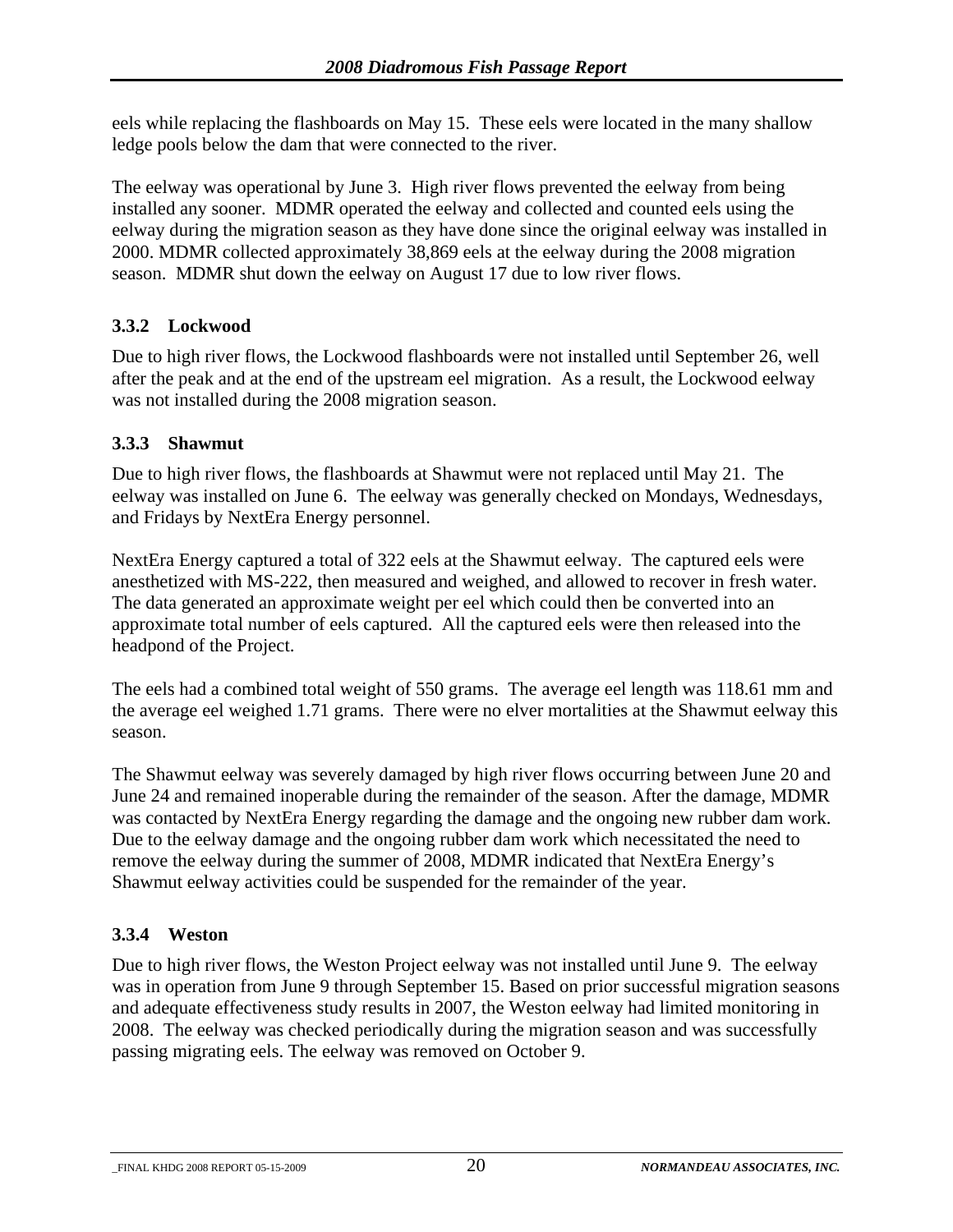#### <span id="page-24-0"></span>**3.4 DISCUSSION AND FUTURE PLANS**

#### **3.4.1 Fort Halifax**

NextEra Energy removed the Fort Halifax dam in the summer of 2008. In 2009, migrating eels will have free passage at Fort Halifax eliminating the need to install and operate the eelway.

#### **3.4.2 Lockwood**

The eelway will be installed and operational by June 15 or as soon as river conditions allow for safe installation and will be removed on or about September 15. NextEra Energy will conduct effectiveness studies at the Lockwood eelway in 2009. These studies will be conducted following methods used in the 2007 effectiveness studies at Shawmut and Weston. NextEra Energy will also collect and count the number of eels using the eelway.

#### **3.4.3 Shawmut**

NextEra Energy is planning to finish the installation of the rubber dam by the end of 2009. The permanent eelway will not be installed in 2009 because it will interfere with completion of the rubber dam work. NextEra Energy will periodically check the ledges during rubber dam construction and collect eels by dip netting, if necessary, based on safety considerations.

The new rubber dam will result in very limited leakage along the entire flashboard section. Flashboard leakage at a ledge outcropping at the existing eelway location is what attracts the migrating eels to the eelway. Eliminating leakage along the flashboards via the new rubber dam could change the existing eel migration location. Nighttime visual observation will occur in 2010 to observe where eels are congregating. Based on the nighttime data, NextEra Energy in consultation with resource agencies will take appropriate steps (i.e., relocate or modify existing eelway) to provide effective passage.

#### **3.4.4 Weston**

The eelway will be installed and operational from June 15 or as soon as river conditions allow for safe installation and will be removed on or about September 15.

Eels migrating up the eelway will be allowed to pass directly into the headpond. Due to the passage effectiveness of the eelway in 2007 and the collection of countable numbers of eels since monitoring began (i.e., 758 eels in 2005, 6,893 eels in 2006 and 8,361 eels in 2007) no additional monitoring or effectiveness studies are planned at Weston in 2009.

#### **4.0 DOWNSTREAM ANADROMOUS FISH PASSAGE**

#### **4.1 INTRODUCTION**

MDMR presently stocks adult alewives and juvenile shad above the Fort Halifax Project location. Therefore, as per the 1998 KHDG Agreement, NextEra Energy has been providing permanent downstream anadromous fish passage at the Fort Halifax Project.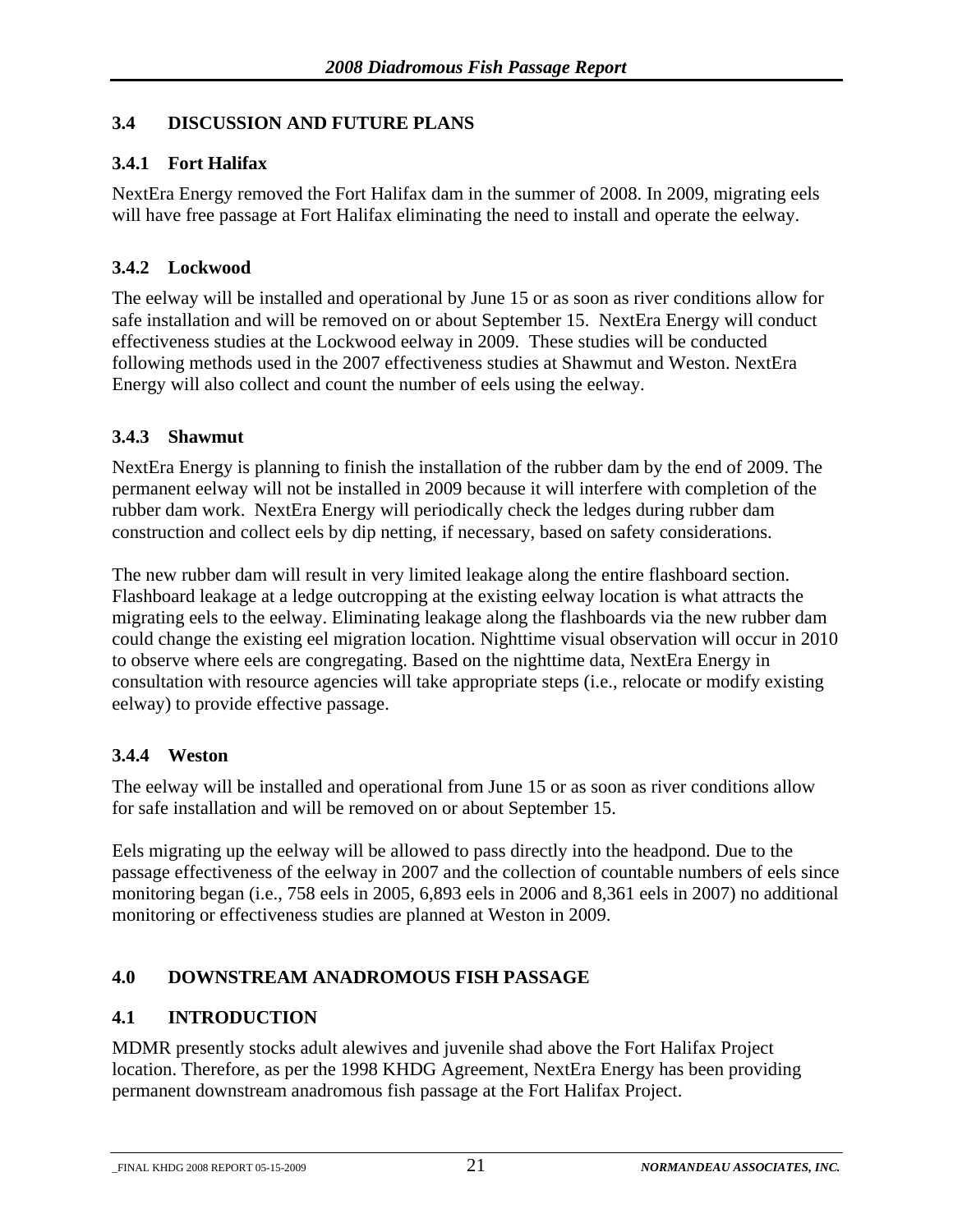<span id="page-25-0"></span>As per the 1998 KHDG Agreement, NextEra Energy has also been providing interim measures for downstream anadromous fish passage at the Lockwood, Shawmut and Weston Projects. In 2007, the MDMR began stocking Atlantic salmon from the new Lockwood fish lift to above the Weston Project. MDMR has been stocking Atlantic salmon eggs above the Weston project since 2003. Since 2000, MDMR has been stocking adult alewives above the Shawmut project and juvenile shad above the Lockwood Project.

In 2008, NextEra Energy routinely monitored downstream passage at the Kennebec River Projects to make sure the interim passage measures were open and operating properly.

#### **4.2 METHODS**

#### **4.2.1 Fort Halifax**

NextEra Energy removed the Fort Halifax dam in the summer of 2008. In the fall of 2008, downstream migrating fish had free passage at Fort Halifax eliminating the need to provide any type of downstream passage facility.

#### **4.2.2 Lockwood**

The Lockwood Project has two surface sluices, one on the right-hand side of the intake canal just above the headworks structure and one between Units 6 and 7 on the left-hand side of the power canal. In addition to the sluices, the spillway is also used by downstream migrating fish.

The sluice above the headworks structure is a manually adjustable fixed gate. It is 7.5-feet-wide by 16-inches-deep. Flows through this sluice fluctuate with headpond elevation and range from 35 to 40 cfs and discharge over the face of the dam into a shallow pool connected to the river.

The sluice between Units 6 and 7 is a fixed gate containing five stoplogs. The sluice is 6-feetwide by 30-inches-deep. With all stoplogs removed, this sluice passes flows in the range of 60 to 70 cfs. Flows from this sluice discharge directly into the tailrace of the Project, which is approximately 15-feet-deep.

The Lockwood Project also includes an 875-foot-long spillway section with 15-inch wood flashboards. On September 26, 2008, three orifices, 3-feet-long by 8-inches-high were placed at three locations along the spillway. The purpose of the orifices is to pass a 50 cfs minimum flow for the protection of downstream fisheries. The orifices may also provide downstream passage routes even when the project is not spilling over the top of the flashboards. The hydraulic capacity of the seven generating units at the Project is approximately 5,660 cfs.

In accordance with the interim downstream passage requirements of the 1998 KHDG Agreement, NextEra Energy uses the sluices and the spillway as a primary means of providing downstream passage for anadromous species and American eel.

On September 2, 2005, NextEra Energy filed a study plan with FERC titled "Interim Downstream Fish Passage Effectiveness Evaluation Plan". FERC approved the study plan in a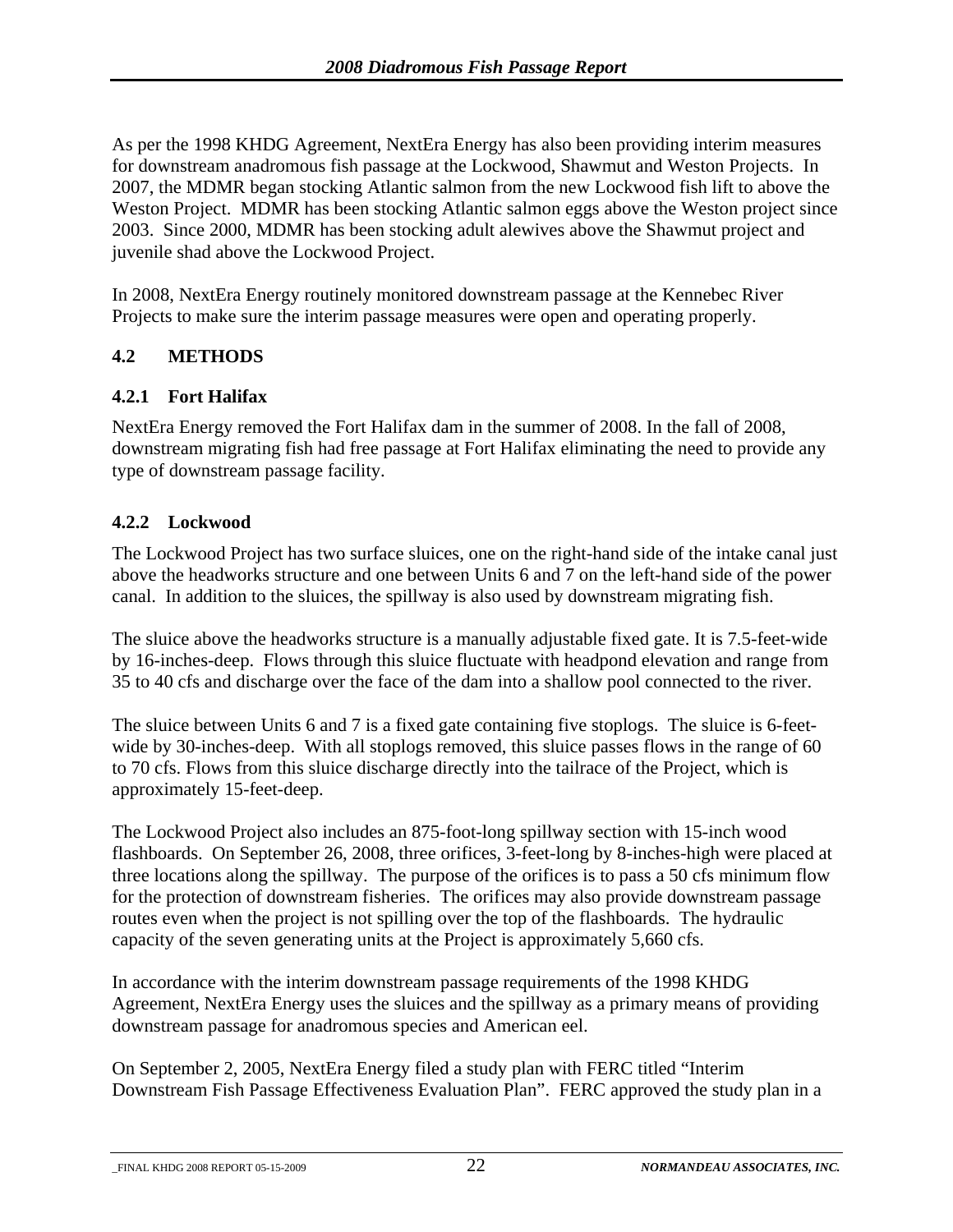<span id="page-26-0"></span>March 8, 2006 order and NextEra Energy completed the study plan during the 2007 downstream migration season. The purpose of the study was to evaluate the effectiveness of the existing interim passage measures.

#### **4.2.3 Shawmut**

The Shawmut Project has one sluice located on the right-hand side of the intake structure next to Unit 6 (see Figure 5). The sluice next to Unit 6 is a manually adjustable sluice containing three stoplogs. The sluice is 4-feet-wide by 22-inches-deep. With all stoplogs removed this sluice passes flows in the range of 30 to 35 cfs. Flows from this sluice discharge over the face of the dam and drain into a shallow pool connected to the river.

The Shawmut Project also includes a 1,100-foot-long spillway section that consists of a hinged flashboard section, a log sluice, and a four-foot high plywood flashboard section. The hydraulic capacity of the eight generating units at the Project is approximately 6,700 cfs.

In accordance with the interim downstream passage requirements of the 1998 KHDG agreement, NextEra Energy uses the sluice and spillway as a means of providing downstream passage for anadromous species and the American eel.

#### **4.2.4 Weston**

The Weston Project has one sluice located on the South Channel dam (see Figure 6). The sluice was formerly used as a log sluice and is located near the Unit 4 intake. It is 18-feet-wide by 14 feet-high and resultant flows discharge into a deep plunge pool. Maximum flow through the gate at full pond is 2,250 cfs and, during the downstream migration period, the gate is opened 1.5 feet passing 120 cfs.

The Weston Project also includes two taintor gates, an inflatable rubber dam section, and stanchion gate sections. The hydraulic capacity of the four generating units at the Project is approximately 6,000 cfs.

In accordance with the interim downstream passage requirements of the 1998 KHDG Agreement, NextEra Energy uses the log sluice and spillage as a means of providing downstream passage for anadromous species and American eel.

#### **4.3 RESULTS**

#### **4.3.1 Fort Halifax**

NextEra Energy removed the Fort Halifax dam in the summer of 2008. In 2009, downstream migrating fish will have free passage at Fort Halifax eliminating the need to provide any type of downstream passage device.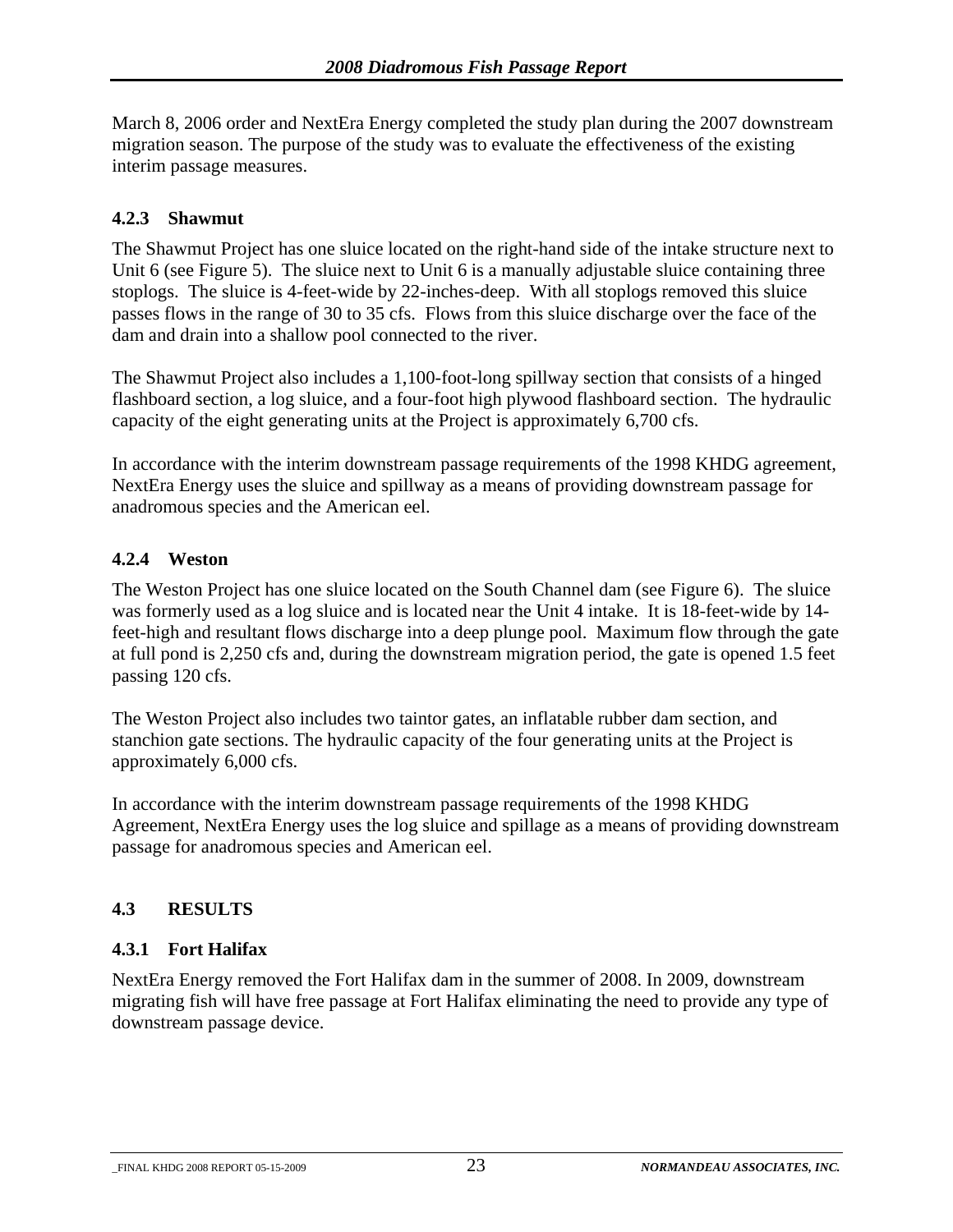#### <span id="page-27-0"></span>**4.3.2 Lockwood**

No adult alewives were observed migrating downstream through the Lockwood Project during 2008, similar to the results of previous years of observations. Reasons for the lack of post-spawn adult sightings may be attributed to: (1) subsequently low numbers of downstream migrants due to normal post-spawning mortality and attrition, and (2) the possibility that adults passed the Project during spill events or times when personnel were not at the Project. Also, the Project power canal was dewatered for maintenance from August 4 through August 14. During that time all flow was diverted over the spillway section.

Juvenile alosids were observed at the Project on a few occasions from the end of August through the end of October. Most of these fish were observed in the power canal, and limited bird or fish feeding activity was observed in the tailrace area.

In 2008, the MDMR stocked 22 Atlantic salmon from the Lockwood fish lift above the Weston Project. Additionally, some limited number of Atlantic salmon eggs had been placed in upstream stream-side incubators in prior years and would have over-wintered into 2008. NextEra Energy did not receive any reports of sightings of Atlantic salmon or salmon smolt at the Project. Reasons for the lack of post-spawn adult and smolt sightings may be attributed to: (1) the relatively low numbers stocked above the Project and the low likelihood of actually observing these low number of downstream migrants, and (2) the possibility that they passed the Project during spill events or times when personnel were not at the project.

#### **4.3.3 Shawmut**

NextEra Energy personnel observed a small number of adult alewives migrating downstream through the Shawmut Project during 2008, similar to the results of previous years of observations. Reasons for the lack of post-spawn adult sightings may be attributed to: (1) subsequently low numbers of downstream migrants due to normal post-spawning mortality and attrition, and (2) the possibility that adults passed the Project during spill events.

In the spring, the tailrace area was checked six times for the presence of fish mortalities from May 20 until June 10, 2008. During that time, NextEra Energy personnel collected 263 river herring, one black crappie, one brown trout and 2 additional juvenile salmonids. During the 2008 migration season, MDMR stocked 47,944 adult river herring into the Shawmut headpond. These fish were collected from the Lockwood fish lift and was the first time that river herring were stocked directly into the Shawmut headpond.

In 2008, the MDMR stocked 22 Atlantic salmon from the Lockwood fish lift above the Shawmut Project. Additionally, some limited number of Atlantic salmon eggs had been placed in upstream stream-side incubators in prior years and would have over-wintered into 2008. NextEra Energy did not receive any reports of sightings of Atlantic salmon or salmon smolt at the Project. Reasons for the lack of post-spawn adult and smolt sightings may be attributed to: (1) the relatively low numbers stocked above the Project and the low likelihood of actually observing these low number of downstream migrants, and (2) the possibility that they passed the Project during spill events or times when personnel were not at the Project.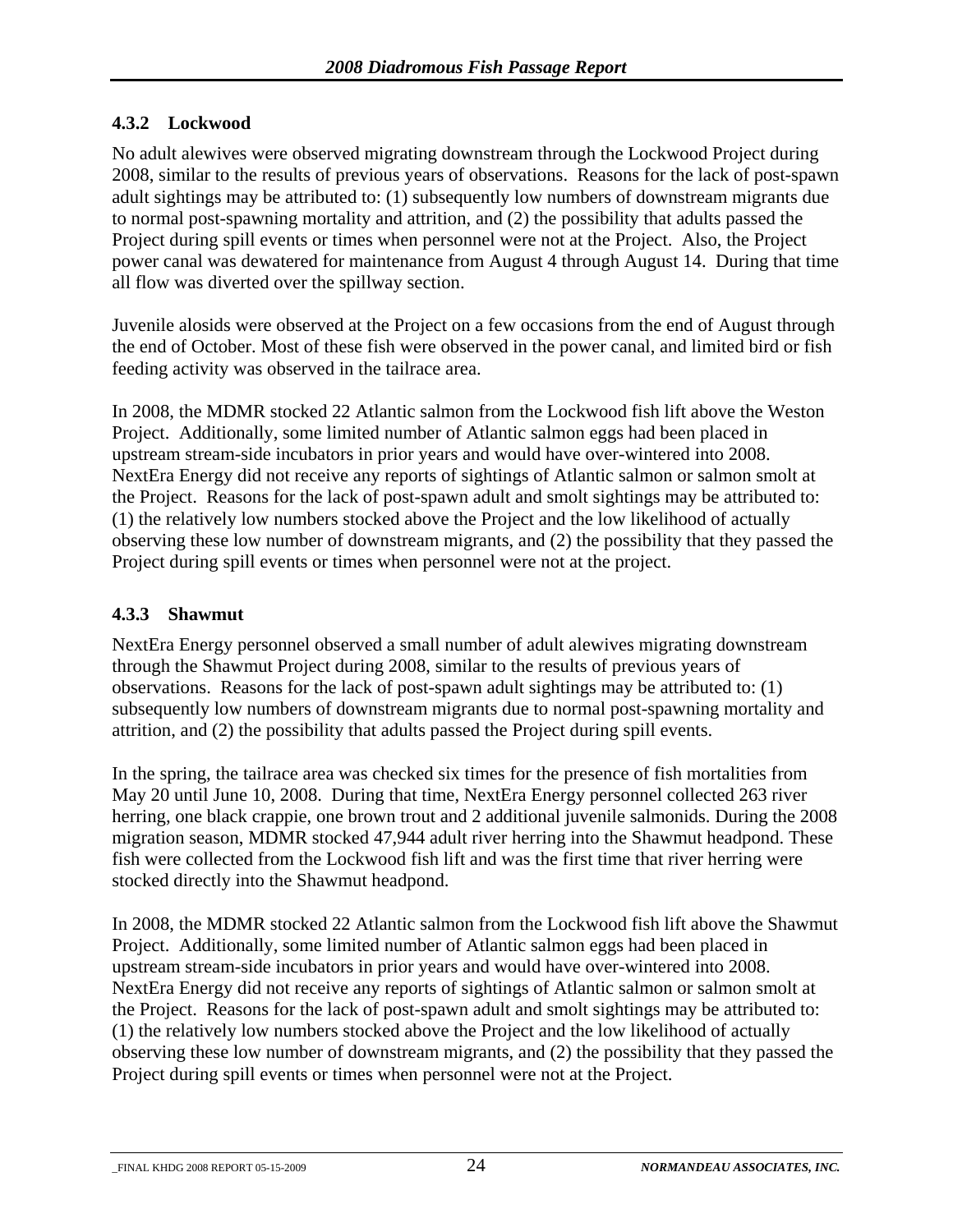#### <span id="page-28-0"></span>**4.3.4 Weston**

In 2008, the MDMR stocked 22 Atlantic salmon from the Lockwood fish lift above the Weston Project. Additionally, some limited number of Atlantic salmon eggs had been placed in upstream stream-side incubators in prior years and would have over-wintered into 2008. NextEra Energy did not receive any reports of sightings of Atlantic salmon or salmon smolt at the Project. Reasons for the lack of post-spawn adult and smolt sightings may be attributed to: (1) the relatively low numbers stocked above the Project and the low likelihood of actually observing downstream migrants, and (2) the possibility that they passed the Project during spill events.

#### **4.4 DISCUSSION AND FUTURE PLANS**

#### **4.4.1 Fort Halifax**

NextEra Energy removed the Fort Halifax dam in the summer of 2008. In 2009, downstream migrating fish will have free passage at Fort Halifax eliminating the need to provide any type of downstream passage device.

#### **4.4.2 Lockwood**

Based on consultation during 2008 and 2009 with resource agencies, NextEra Energy is planning to install a downstream passage facility. This facility will consist of a 10-foot-deep floating boom leading to a new surface sluice gate (see Figure 4A-C). The facility was originally scheduled to be installed in the spring of 2009, however logistical delays have moved the installation date to the summer of 2009. This facility is intended to provide safe downstream passage for Atlantic salmon smolt, Atlantic salmon kelts, adult and juvenile alewife, and adult and juvenile American shad. The resource agencies have requested that NextEra Energy operate the new downstream passage facility at Lockwood from April 1- December 30 annually. Due to the absence of any specific Atlantic salmon smolt and kelt migration period data for the Kennebec drainage, it is difficult to say that April 1 - December 31 is the actual migration period. NextEra Energy proposes that in consultation/cooperation with MDMR, it will gather specific data on smolt and kelt migration timing in the Kennebec drainage to better quantify the migration period. NextEra Energy will also put together time series information on April, May and June Kennebec River flows at Lockwood in an attempt to answer some questions on spillage volumes and resultant smolt passage. In addition, during the 2009 guidance device shake down period, NextEra Energy will evaluate the logistical issues surrounding installation and operation during the migration period and removal prior to winter ice-in conditions.

NextEra Energy will use the 2009 migration season as a shake-down period for the new facility and will evaluate its resistance to tearing, debris loading and other mechanical issues. NextEra Energy will also attempt to gather some general qualitative observations of fish passage at the facility as feasible. In 2010, NextEra Energy in consultation with resource agencies will conduct a pit tagging or other type of quantitative study to evaluate the effectiveness of the facility for the target fish species.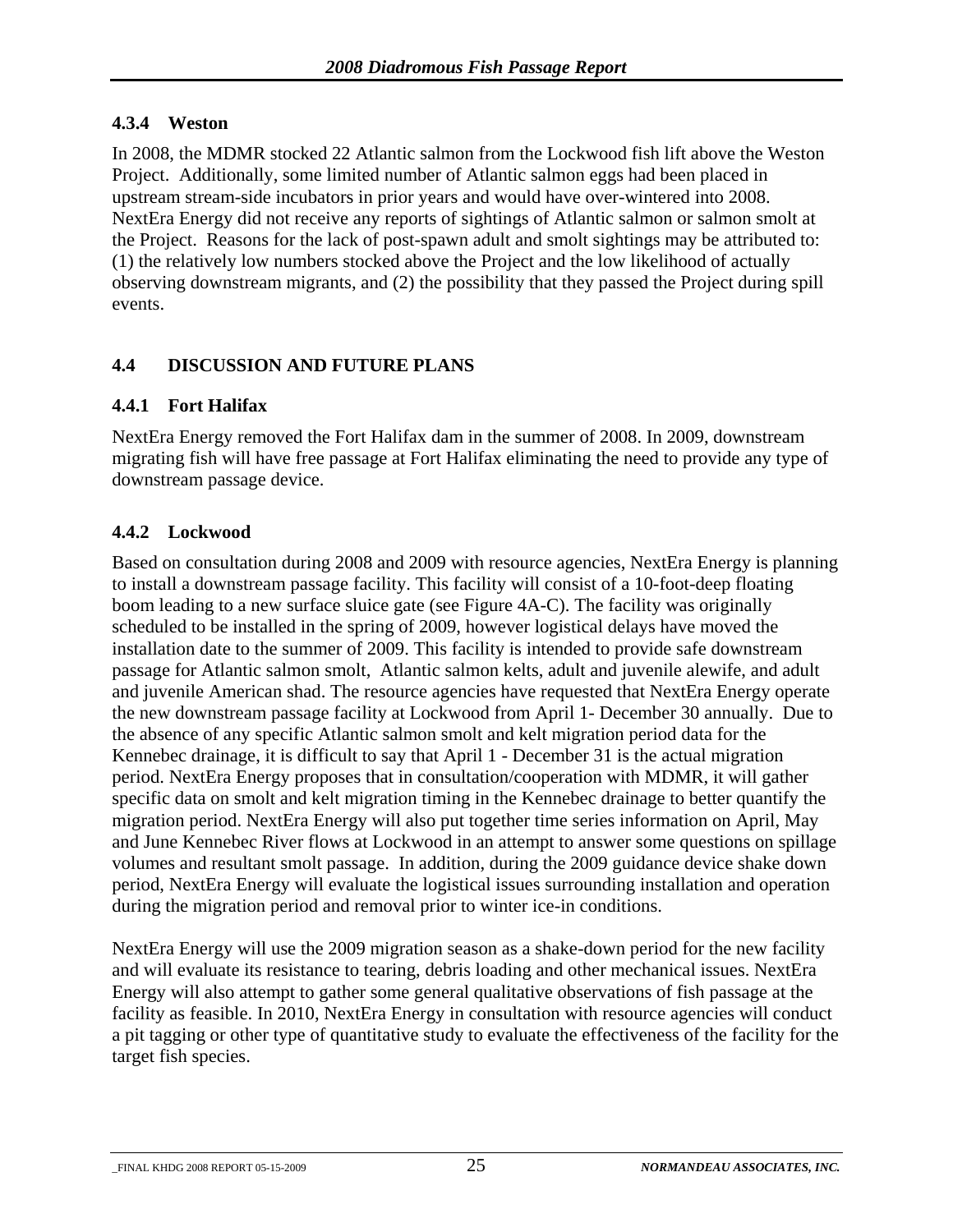#### <span id="page-29-0"></span>**4.4.3 Shawmut**

NextEra Energy will operate interim downstream passage measures at Shawmut for Atlantic salmon smolt, Atlantic salmon kelts, and adult and juvenile alewife from April 1 - December 30 annually as river conditions allow.

#### *4.4.3.1 Shawmut Downstream Passage Studies*

NextEra Energy will consult annually with the resource agencies on the need to initiate downstream passage studies for adult river herring, adult American shad, adult Atlantic salmon and salmon smolt.

NextEra Energy anticipates that the adult shad and river herring studies will begin when adult shad and additional numbers of river herring are stocked above the Shawmut dam and after further consultation with the MDMR, NMFS and USFWS.

NextEra Energy will consult with resource agencies and develop draft study plans (for agency review and comment) to assess downstream passage for smolts and kelts at Shawmut by September 30, 2009.

#### **4.4.4 Weston**

NextEra Energy will operate interim downstream passage at Weston for Atlantic salmon smolt and Atlantic salmon kelts from April 1-June 15 and November 1-December 30 annually as river conditions allow.

#### *4.4.4.1 Weston Downstream Passage Studies*

NextEra Energy will consult annually with the resource agencies on the need to initiate downstream passage studies for adult river herring, adult American shad, adult Atlantic salmon and salmon smolt.

NextEra Energy anticipates that the adult shad and river herring studies will begin when adult shad and additional numbers of river herring are stocked above the Weston dam and after further consultation with the MDMR, NMFS and USFWS.

NextEra Energy will consult with resource agencies and develop draft study plans (for agency review and comment) to assess downstream passage for smolts and kelts at Weston by September 30, 2009.

#### **5.0 DOWNSTREAM EEL PASSAGE**

#### **5.1 METHODS**

At Lockwood, the 2007 radio telemetry studies demonstrated effective downstream eel passage via the deep canal gate adjacent to Unit 1. This gate was opened during the 2008 downstream eel migration period. Surface sluice gates are opened seasonally at Fort Halifax, Shawmut and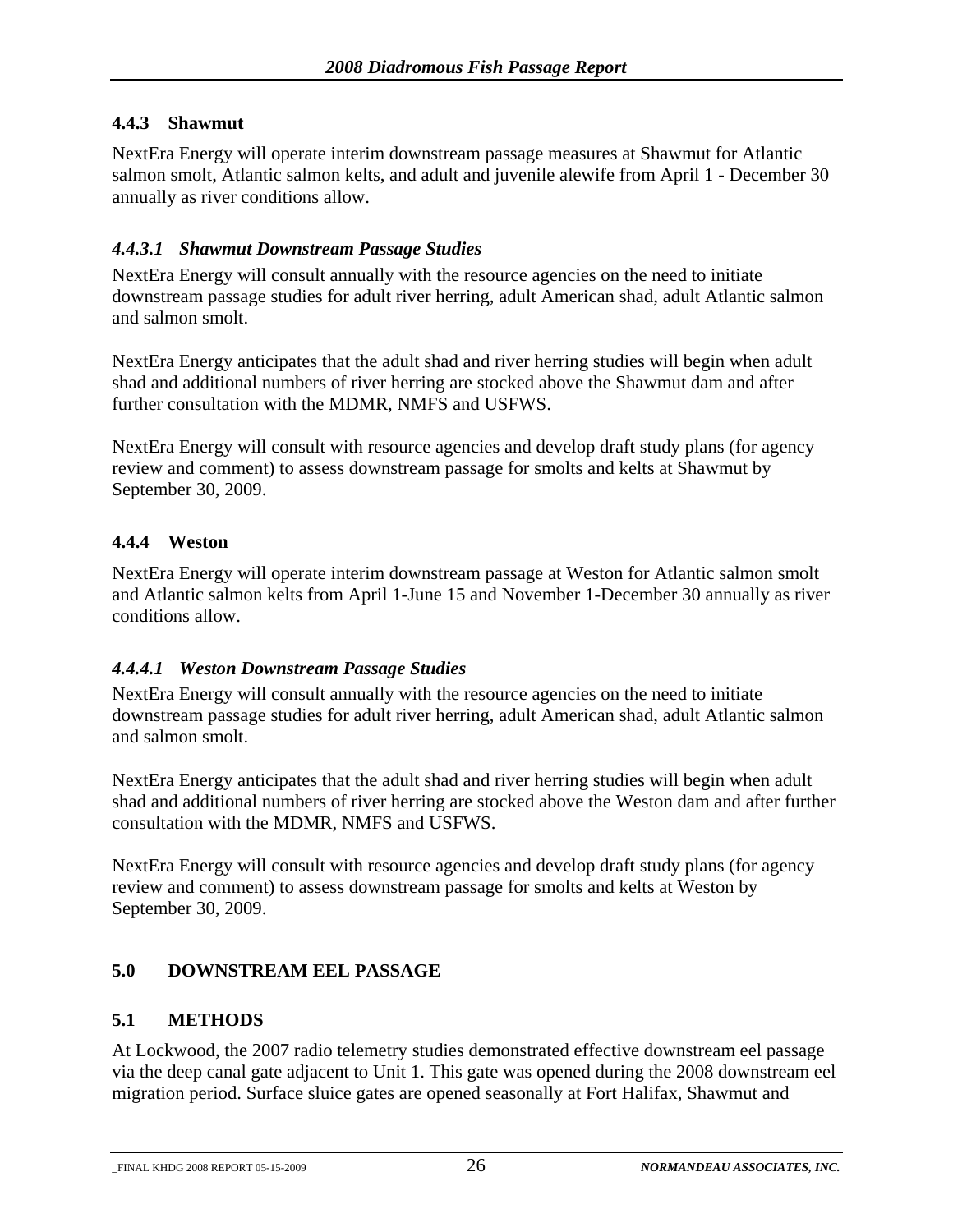<span id="page-30-0"></span>Weston to provide interim downstream passage for clupeids and various Atlantic salmon life stages as applicable. These same gates provide interim downstream passage for eels. In addition, unregulated spillage over flashboards and turbine passage are routes that migrating eels may use.

In 2004, NextEra Energy began a program of systematic searches for dead fish or injured eels in the tailrace of each project. The program started by conducting periodic checks of the tailraces during the 2004 fall migration season with observations done by wading in certain areas of the tailraces. Information from these sampling episodes helped to identify areas where dead fish or injured eels collected (or may likely collect) in each of the tailraces and focused efforts and sampling techniques in 2005, 2006 and 2007. In 2008, observations were conducted in the morning generally on a daily basis from early September until late October at Lockwood and Shawmut and generally about two times per week at Weston**.** 

#### **5.1.1 Fort Halifax**

The Fort Halifax dam was removed in the summer of 2008. No tailrace observations were conducted in the fall of 2008.

#### **5.1.2 Lockwood**

The Lockwood wading observations were conducted generally daily along the west shoreline below the fish lift for approximately 200-300 yards.

In addition, NextEra Energy used a canoe, as well as an underwater camera and view tubes to access and observe areas that could not otherwise be accessed by wading. At Lockwood, these areas included the Unit 1- 6 tailrace area, Ticonic Bay and both sides of the Kennebec River down below the mouth of the Sebasticook River. NextEra Energy personnel checked all possible areas in the Lockwood tailrace that were safe to wade or canoe on various occasions.

On various occasions, NextEra Energy personnel would use binoculars from specific vantage points to view inaccessible tailrace areas at the projects. At Lockwood, these vantage points included the second floor windows at the Lockwood powerhouse.

#### **5.1.3 Shawmut**

The Shawmut wading observations were conducted along the west shoreline below Units 7 and 8 tailrace areas for approximately 200-300 yards.

In addition, NextEra Energy used a canoe, as well as an underwater camera and view tubes to access and observe areas that could not otherwise be accessed by wading. At Shawmut, these areas included the Units 7 and 8 discharge canal and tailrace area below the canal, and an area below the Units 1-6 tailrace.

Also on various occasions, both sides of the Shawmut tailrace were checked down to the first set of power lines that cross the river, approximately ¾ of a mile below the Project. At this location, there are two small shallow island areas that were checked during the migration season. That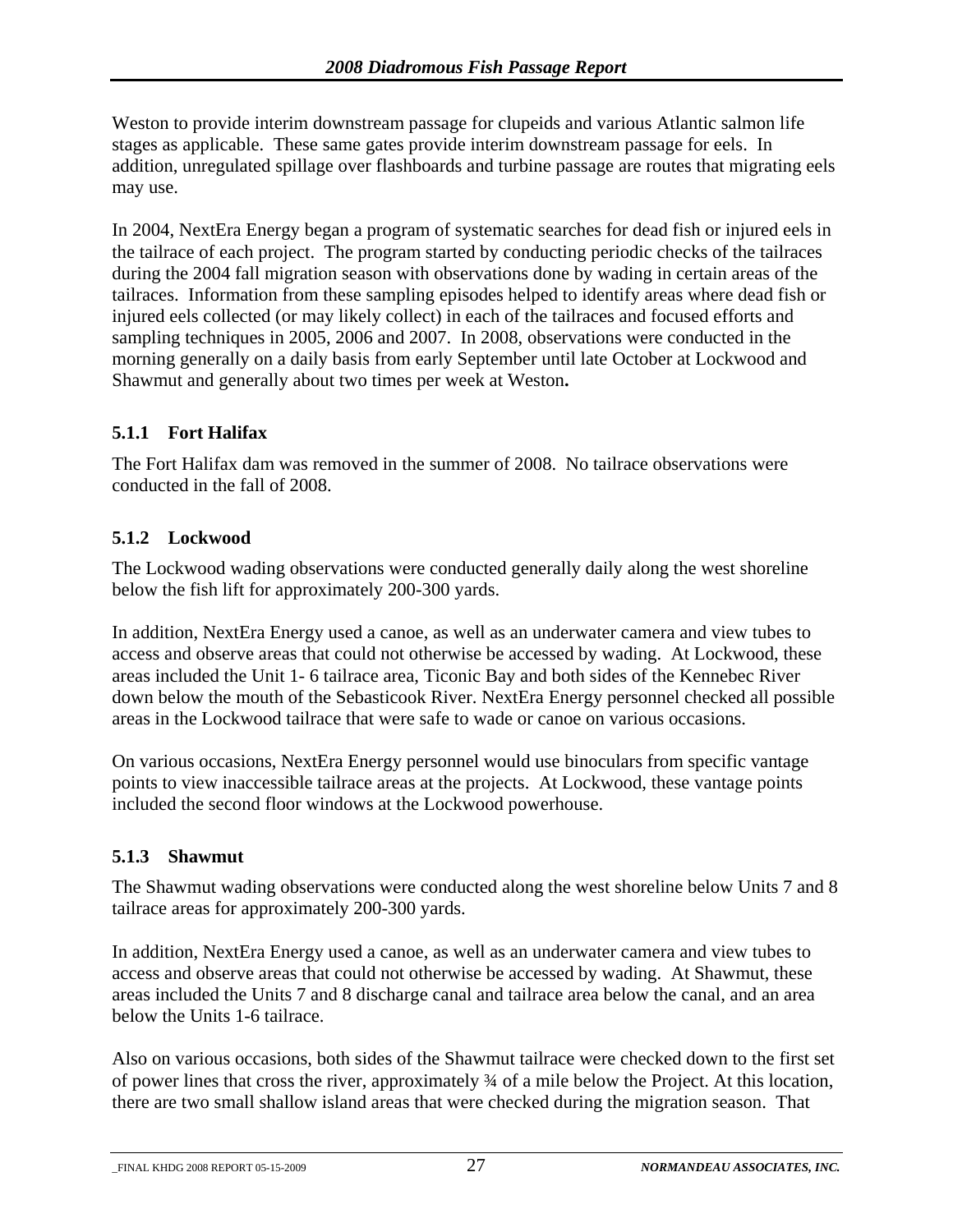<span id="page-31-0"></span>section of river beyond the power lines is relatively deep which is unsafe to wade, even during low river flows.

At times of low river flows, NextEra Energy personnel were able to wade from Unit 7 and 8 discharge canal, downstream to the two islands and down to the power lines that cross the river. NextEra Energy personnel checked all possible areas in the Shawmut tailrace that were safe to wade or canoe on numerous occasions and under changing river flows.

On various occasions, NextEra Energy used binoculars from specific vantage points to view inaccessible tailrace areas at the projects. At Shawmut, these vantage points included the Units 1-6 powerhouse roof.

#### *5.1.3.1 Downstream Eel Passage Effectiveness Studies at Shawmut*

The 2007 downstream eel radio telemetry study at Shawmut indicated that an additional year of testing should be conducted in the fall of 2008 while utilizing primarily Units  $1 - 6$  for nighttime generation (and restricting the nighttime use of Units 7 and 8) to consider the effect of the rack spacing or various operation options that may improve eel passage at the Shawmut Project.

NextEra Energy contracted Normandeau Associates to conduct additional downstream eel passage effectiveness studies at the Shawmut Project in 2008 using radio telemetry techniques. These studies are specifically described in a report in Appendix B.

#### **5.1.4 Weston**

The Weston wading observations were conducted along the west shoreline below the south channel dam for approximately 200 yards.

On one occasion, NextEra Energy personnel conducted a river observation in an area known as the Big Eddy which is located approximately ¾ of a mile below the Project. This area was checked on October 9th. There were no observations conducted further below this area as that stretch of river becomes much deeper making wading impractical.

Also, NextEra Energy on various occasions used binoculars from specific vantage points to view inaccessible tailrace areas at the projects. At Weston, these vantage points included the foot bridge just below the South Channel dam and at the South Channel Dam.

#### *5.1.4.1 Downstream Eel Passage Effectiveness Studies at Weston*

NextEra Energy contracted Normandeau Associates to conduct downstream eel passage effectiveness studies at the Weston project in 2008 using radio telemetry techniques. These studies are specifically described in a report in Appendix C.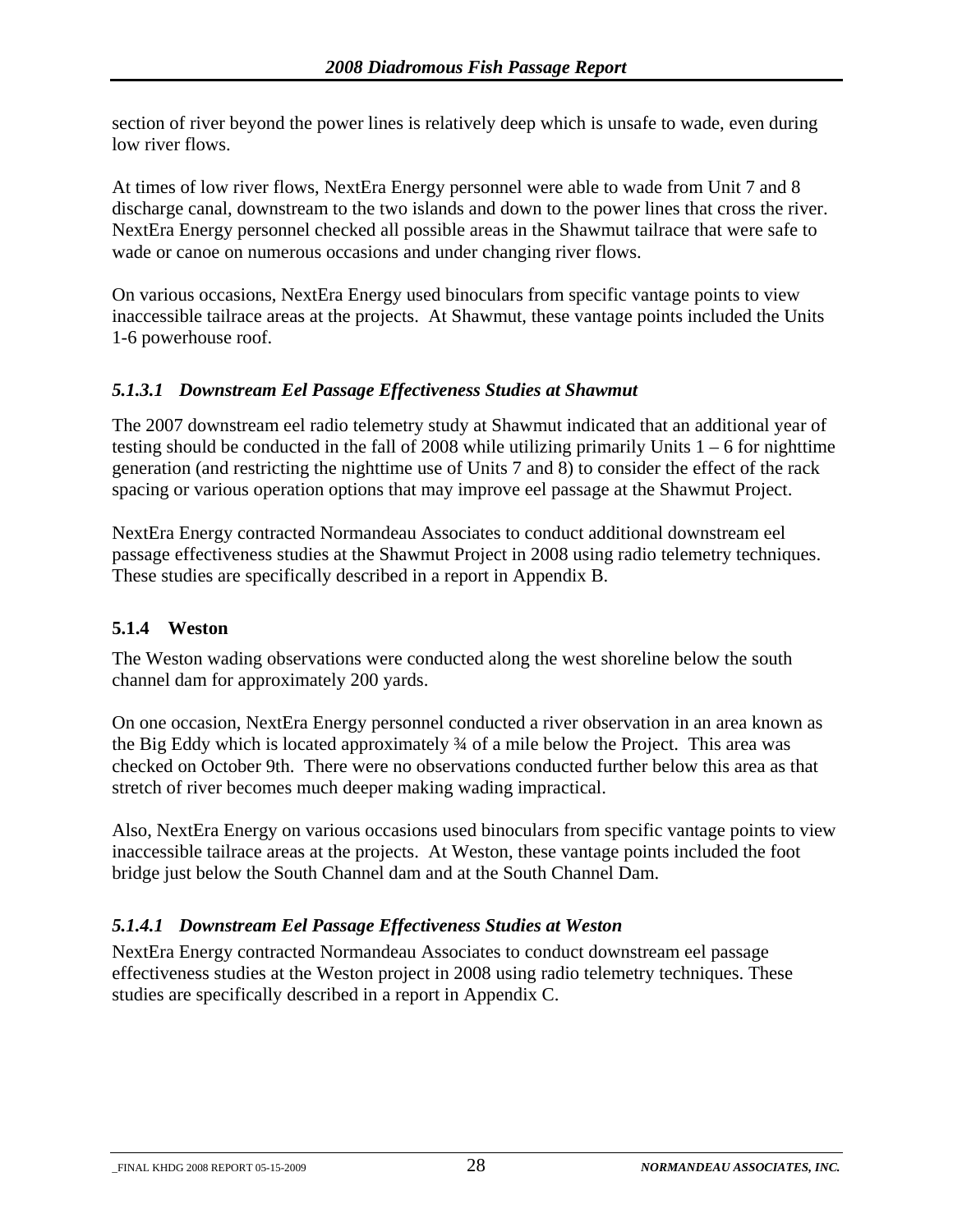#### <span id="page-32-0"></span>**5.2 RESULTS**

#### **5.2.1 Fort Halifax**

The Fort Halifax dam was removed in the summer of 2008. No tailrace observations were conducted in the fall of 2008.

#### **5.2.2 Lockwood**

NextEra Energy personnel found no eel mortalities below the Lockwood project during the downstream migration season.

A single eel mortality was found on the Lockwood canal trash racks during the 2008 downstream migration season. This eel was found while NextEra Energy personnel operated the trash rake on October 7, 2008.

#### **5.2.3 Shawmut**

NextEra Energy personnel collected only three eel mortalities below the Shawmut project in 2008.

#### *5.2.3.1 Downstream Eel Passage Studies at Shawmut*

The specific results of these studies are included in Appendix B of this report. In summary,

- With the deep gate set at 1.5 feet (passing approximately 270 cfs) and Units 1-6 on and Units 7 and 8 off at night, approximately 58.3% (7 of 12) of the silver American eel that passed via Shawmut's forebay utilized the deep gate.
- With the deep gate set at 2.5 feet (passing approximately 425 cfs) and Units 1-6 on and Units 7 and 8 off at night approximately 83.3% (25 of 30) of the silver American eel that passed via Shawmut's forebay utilized the deep gate.
- Immediate survival of silver American eel passing through the deep gate set at 425 cfs was 92.0% (23 of 25). Immediate survival through the deep gate when set at 270 cfs was 57% (4 of 7).
- Immediate survival of silver American eel passing through Units 1-6 was 90% (9 of 10).
- The deep gate set at 2.5 feet in combination with shutting off Units 7 and 8 at night provides effective passage for eels at the Shawmut Project.

#### **5.2.4 Weston**

NextEra Energy personnel found no eel mortalities below the Weston project in 2008.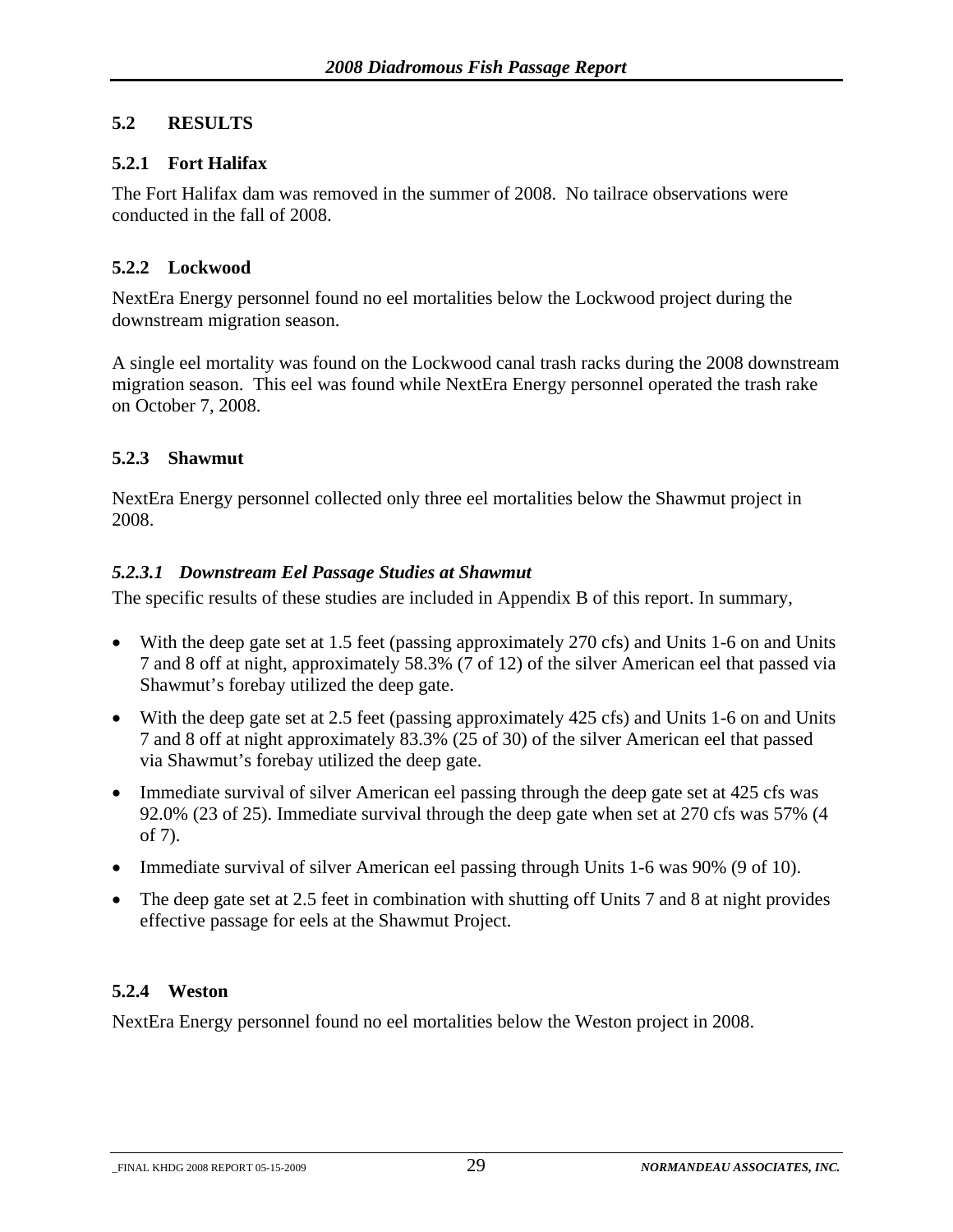#### <span id="page-33-0"></span>*5.2.4.1 Downstream Eel Passage Studies at Weston*

The specific results of these studies are included in Appendix C of this report. In summary,

- 29.0% (7 of 24) test eels used the obermeyer gates, 13.0% (3 of 24) used the taintor gate, 58.3% (14 of 24) used the turbines and none used the South Channel log sluice.
- Obermeyer gate immediate survival was 85.7% (6 of 7) and taintor gate immediate survival was 100% (3 of 3) for test eels.
- Turbine Unit 2 immediate survival was 83.3% (5 of 6), turbine Unit 3 immediate survival was 100% (2 of 2), and turbine Unit 4 immediate survival was 83.3% (5 of 6) for test eels.
- 85.7% (12 of 14) of the test eels that passed through the Weston turbines were detected alive 10 miles downstream at the Shawmut project.
- 75% (9 of 12) Weston test eels detected alive at Shawmut subsequently passed Shawmut (6 via the deep gate, two via the spillway and one via Unit 5) and 100% (9 of 9) were detected alive 5 miles downstream in the Hydro Kennebec headpond.

#### **5.3 DISCUSSION AND FUTURE PLANS**

#### **5.3.1 Fort Halifax**

The Fort Halifax dam was removed in the summer of 2008 so downstream migrating eels have free passage at the Project so no studies or additional work is necessary.

#### **5.3.2 Lockwood**

NextEra Energy will continue to use the deep sluice next to Unit 1 as the primary permanent downstream passage measure for out-migrating adult American eels. Licensee proposes to open the deep gate 8 hours a night during a six-week period between September 15 and November 15 inclusive. The gate will be set at approximately 1.5 feet passing approximately 300 cfs to provide effective passage.

#### **5.3.3 Shawmut**

Based the 2008 studies, Licensee proposes to use the deep gate located between the two powerhouses as the primary downstream passage measure for out-migrating adult American eels. Licensee proposes to open the deep gate and turn off Units 7 and 8 at night, for 8 hours a night, during a six-week period between September 15 and November 15 inclusive. The gate will be set at approximately 2.5 feet passing approximately 425 cfs to provide effective passage. Licensee reserves the right to modify the above proposal in the future if other downstream eel passage measures are identified in consultation with resource agencies. In addition, to resolve the deep gate mortality issue, NextEra Energy in consultation with resource agencies will design and construct in 2009 a plunge pool below the outlet of the deep gate.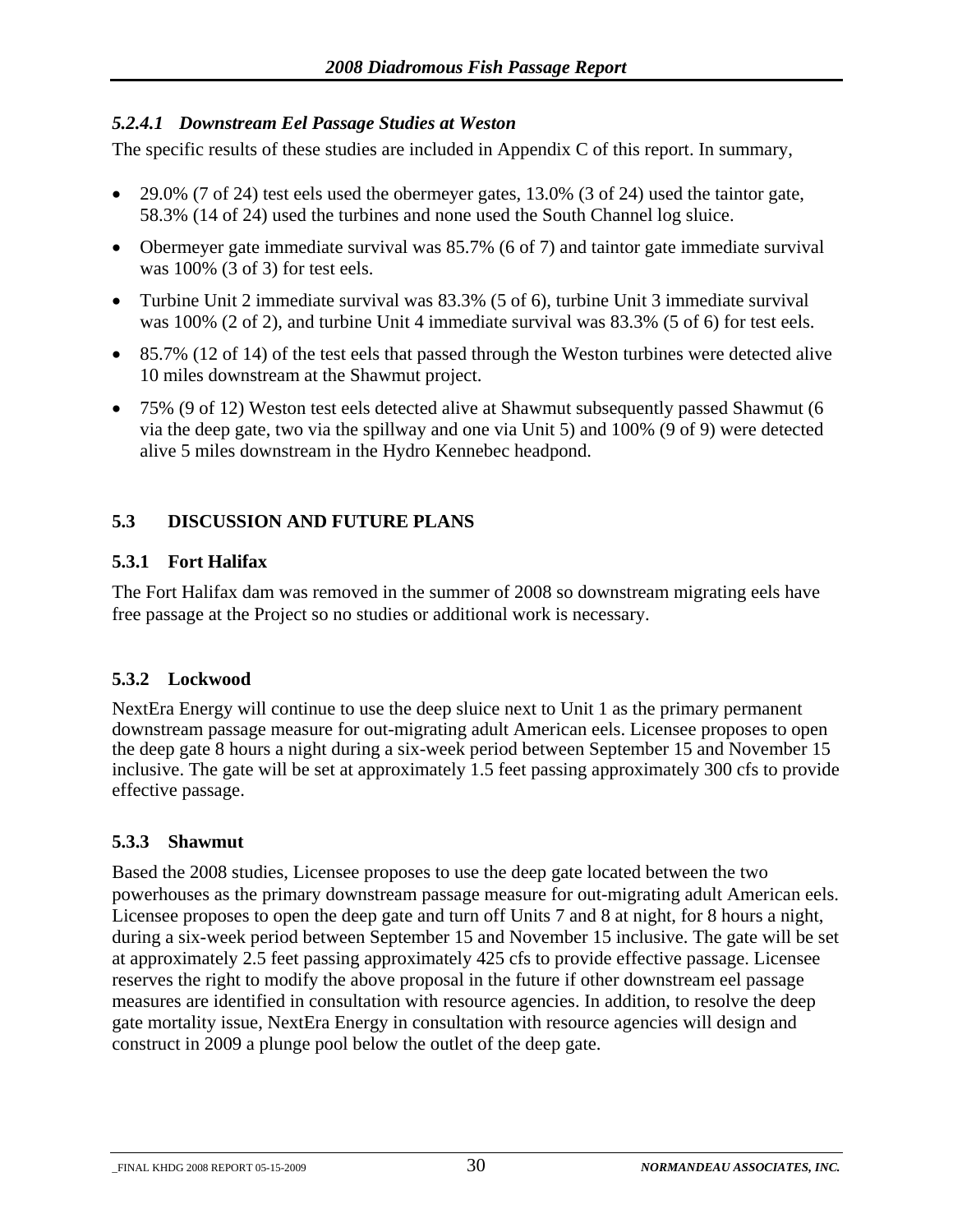#### <span id="page-34-0"></span>**5.3.4 Weston**

Based on 2008 studies, the taintor gate, the obermeyer gates and the log sluice don't appear to be the preferred passage routes for eels. In addition, the Weston Station does not have an existing deep gate for eel passage like the Shawmut and Lockwood projects, and installation of a new deep gate would be difficult due to the stations "in river" location. Based on the above site constraints and based on the immediate turbine survival rates of 85.7%, NextEra Energy will initiate further consultation with the resource agencies in the summer of 2009 to evaluate downstream eel passage options for the project.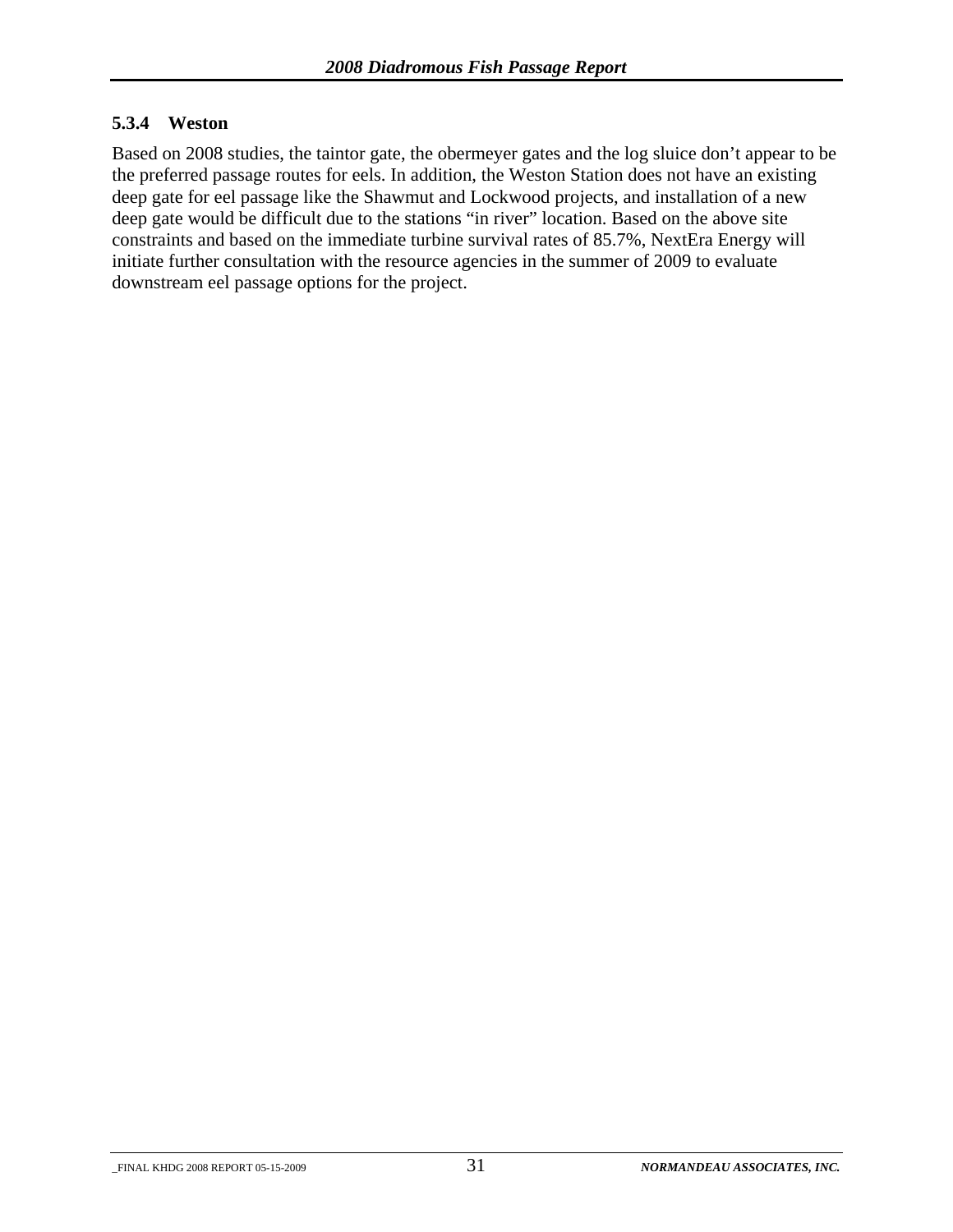

**HLLLE**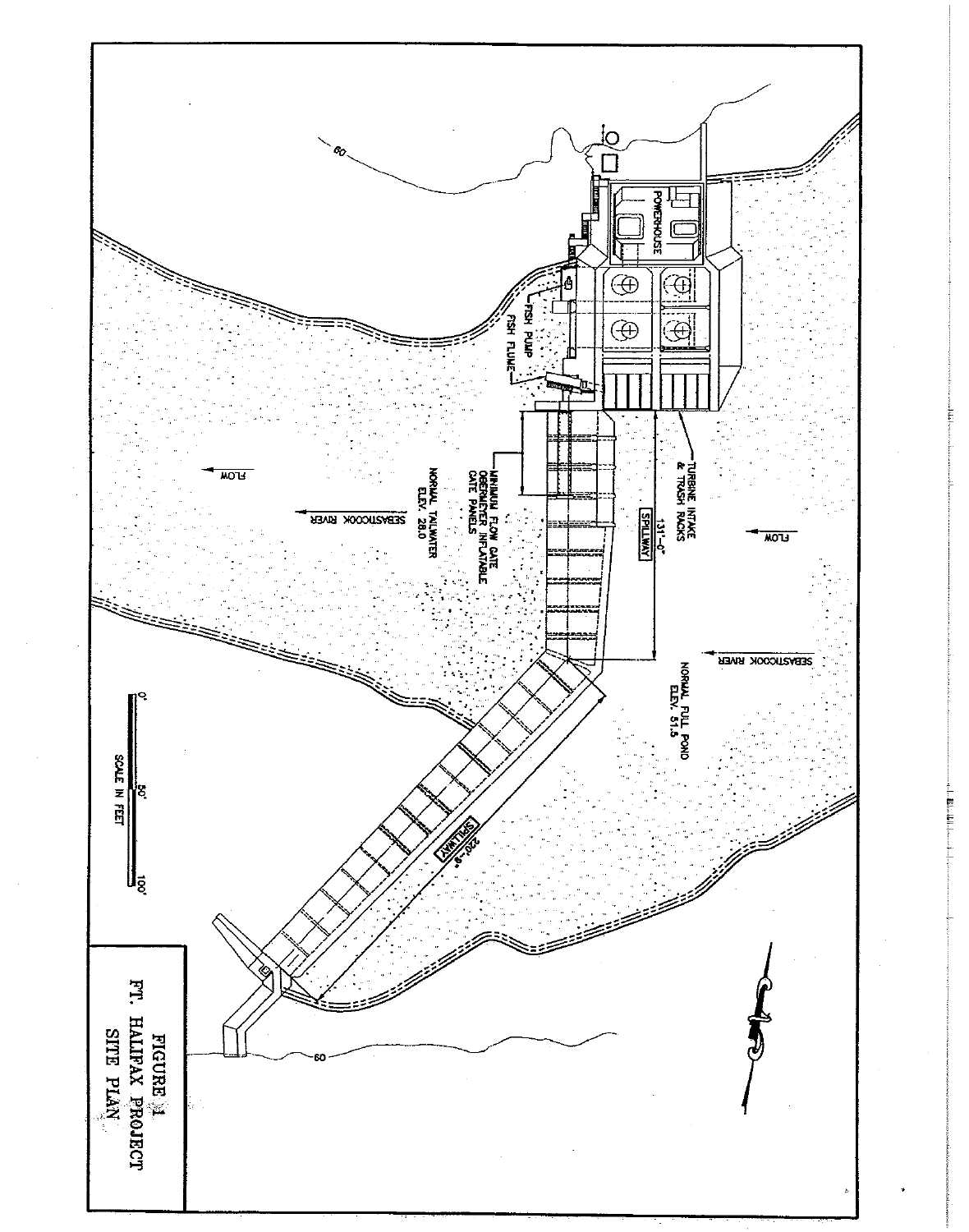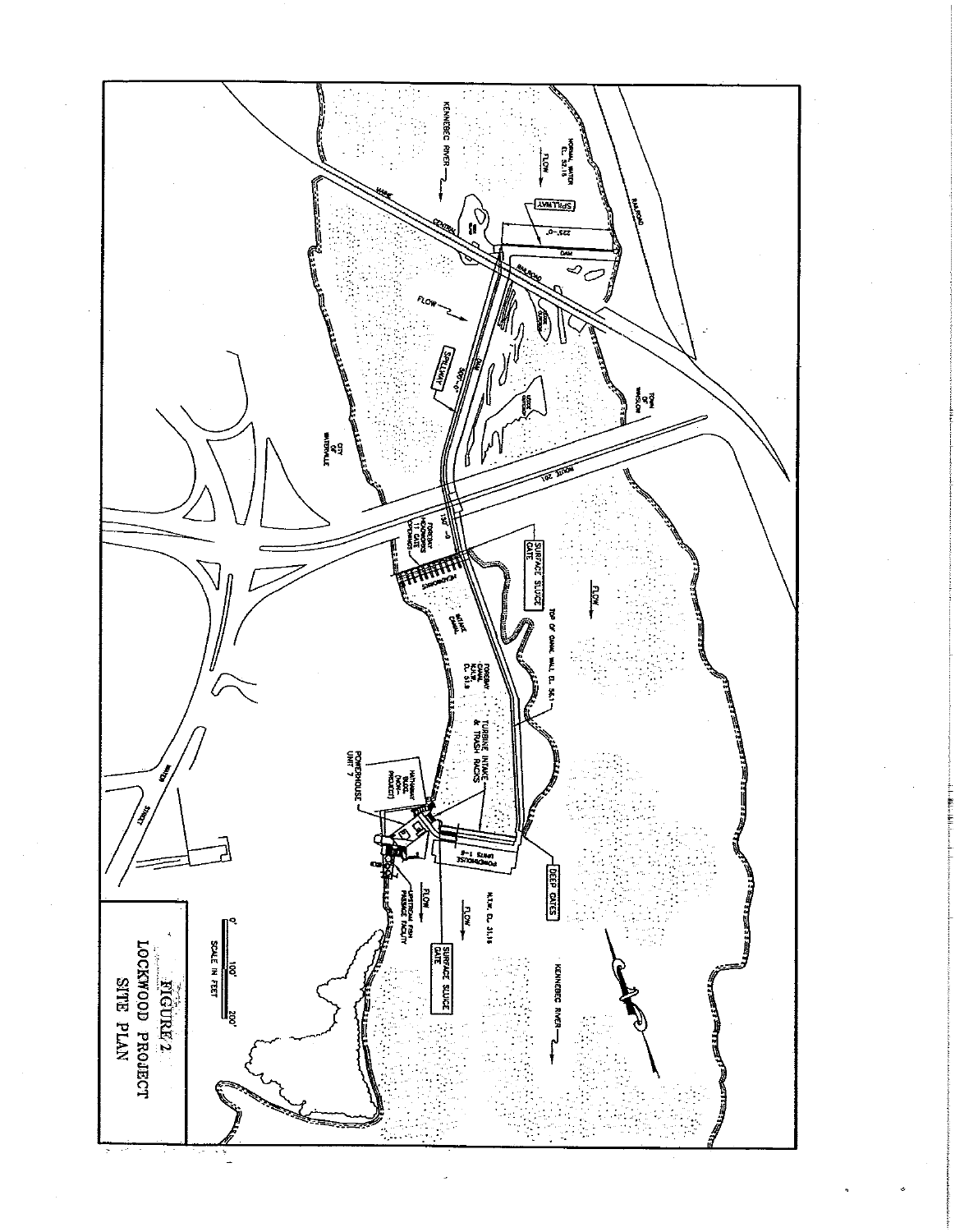

Marchitect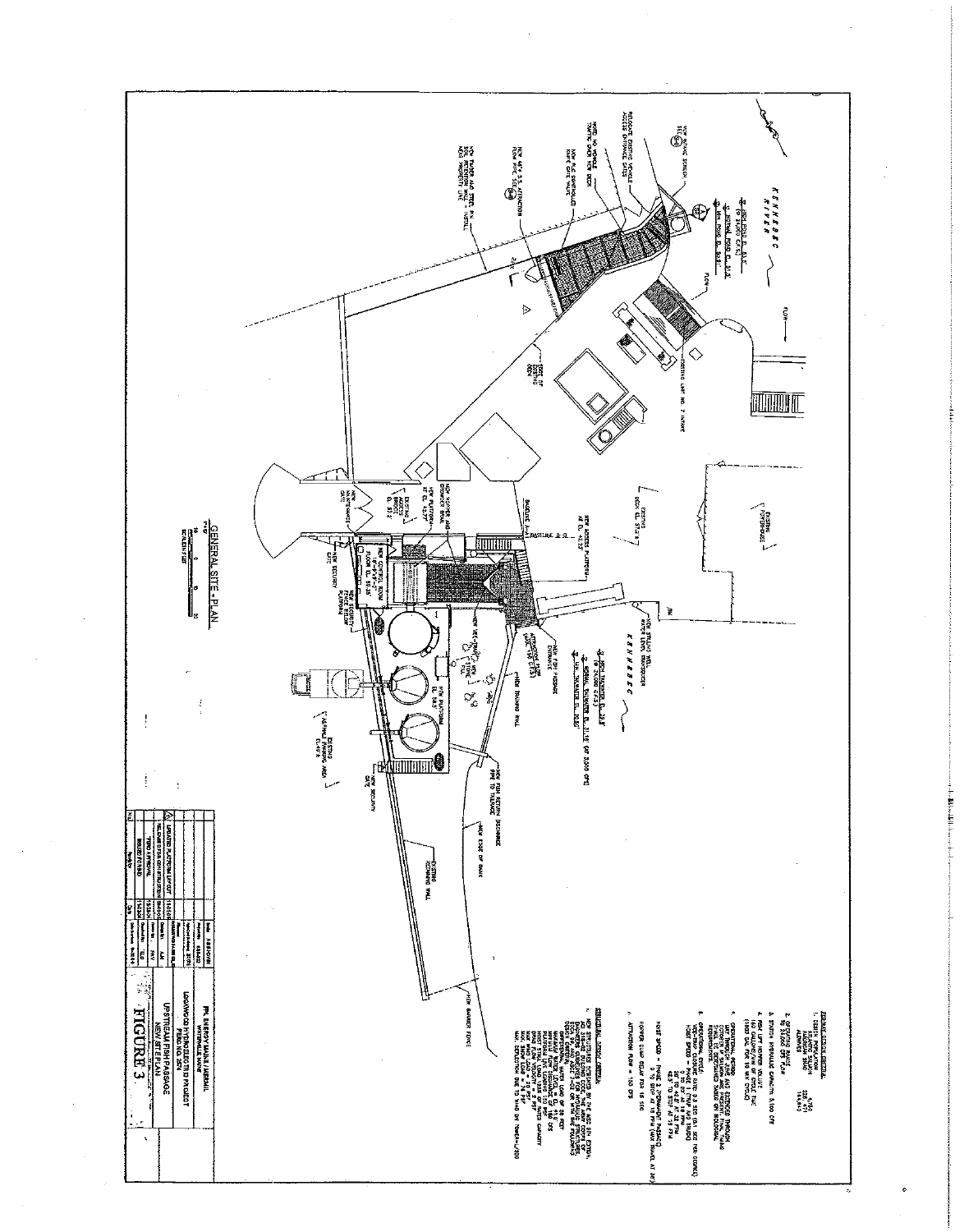<span id="page-38-0"></span>

|  | -20 - 30              | 40. |  |
|--|-----------------------|-----|--|
|  |                       |     |  |
|  | GRAPHIC SCALE IN FEET |     |  |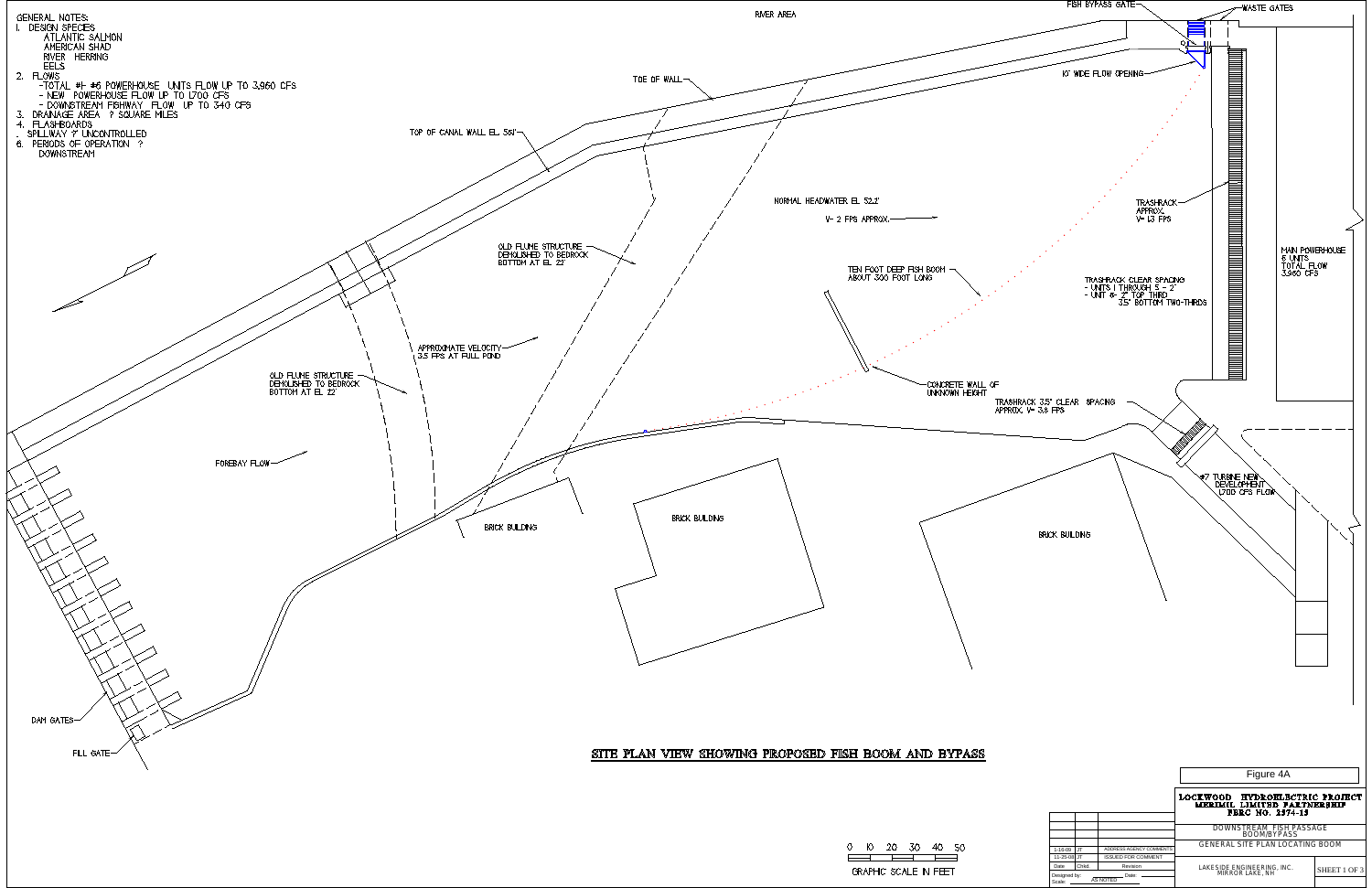

|                                             |       |                            | Figure 4B                                                                            |              |  |
|---------------------------------------------|-------|----------------------------|--------------------------------------------------------------------------------------|--------------|--|
|                                             |       |                            | LOCKWOOD<br>HYDROELECTRIC PROJECT<br>MERIMIL LIMITED PARTNERSHIP<br>FERC NO. 2574-15 |              |  |
|                                             |       |                            | DOWNSTREAM FISH PASSAGE<br>BOOM/BYPASS                                               |              |  |
| $1 - 16 - 09$                               | JT.   | ADDRESS AGENCY COMMENT\$   | HYBRID BOOM ELEVATION- NET/MEMBRANE                                                  |              |  |
| 11-25-08 JT                                 |       | <b>ISSUED FOR COMMENTS</b> |                                                                                      |              |  |
| Date                                        | Chkd. | Revision                   | LAKESIDE ENGINEERING, INC.<br>MIRROR LAKE, NH                                        | SHEET 2 OF 3 |  |
| Date:<br>Designed by:<br>AS NOTED<br>Scale: |       |                            |                                                                                      |              |  |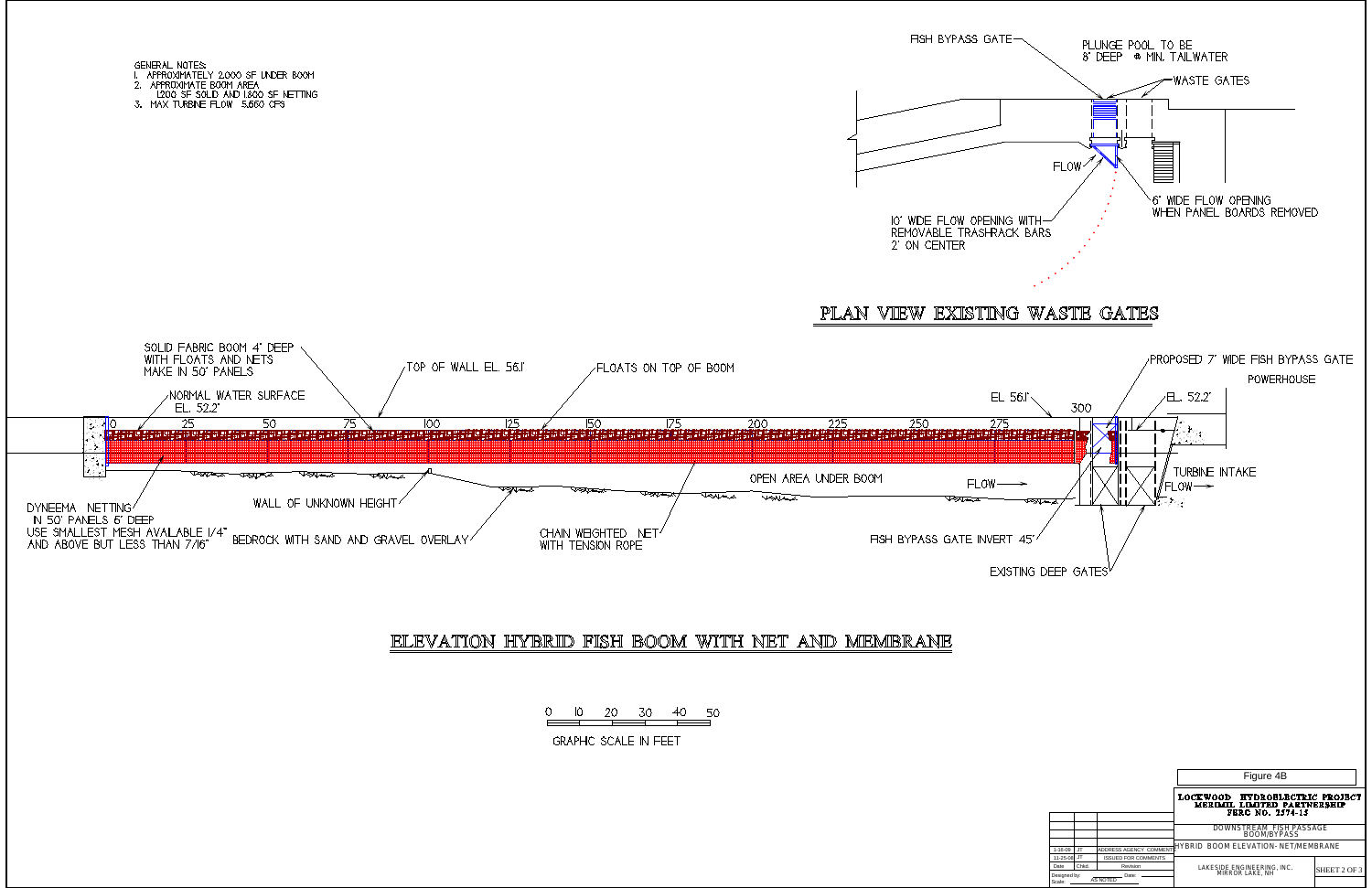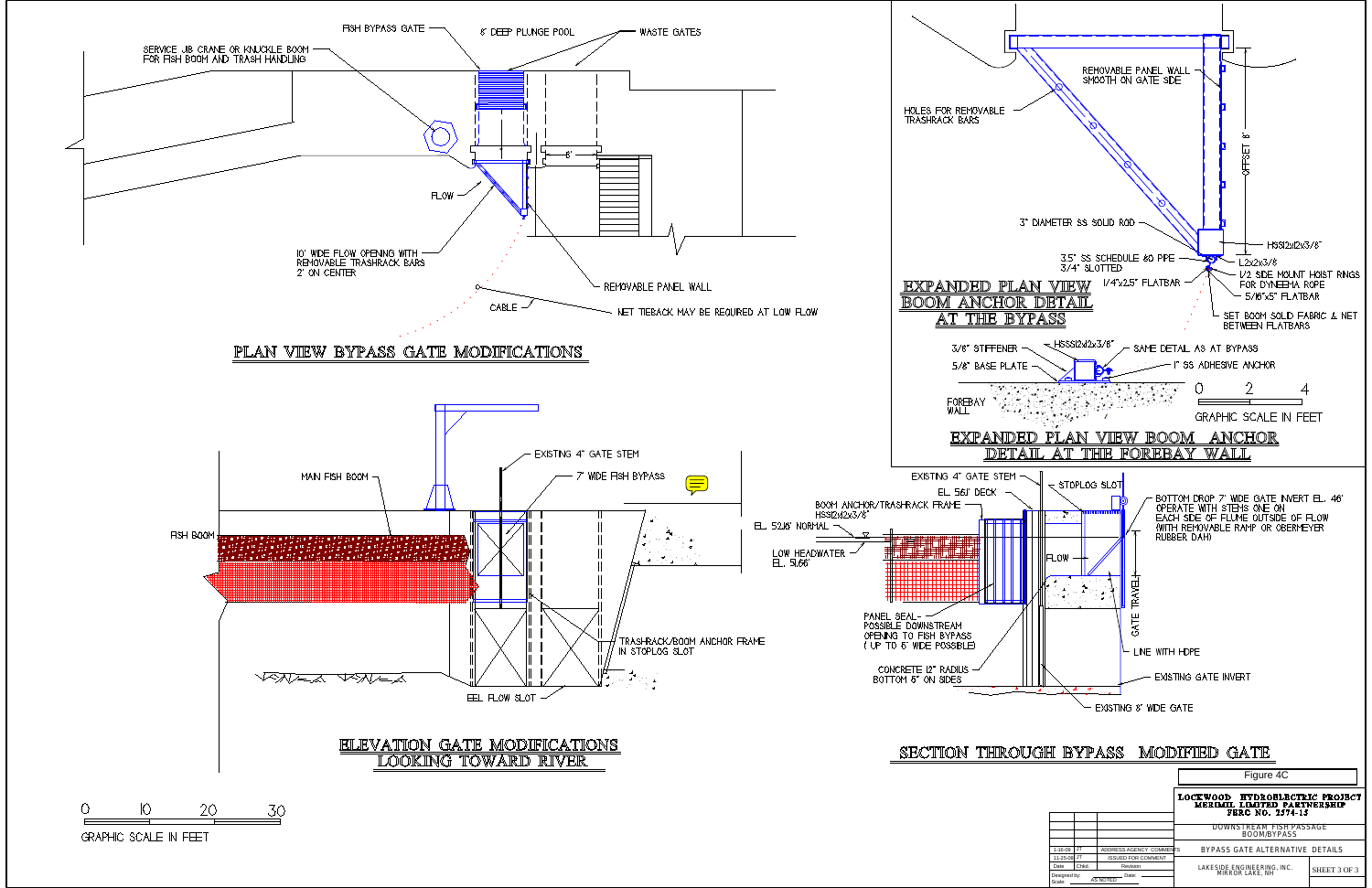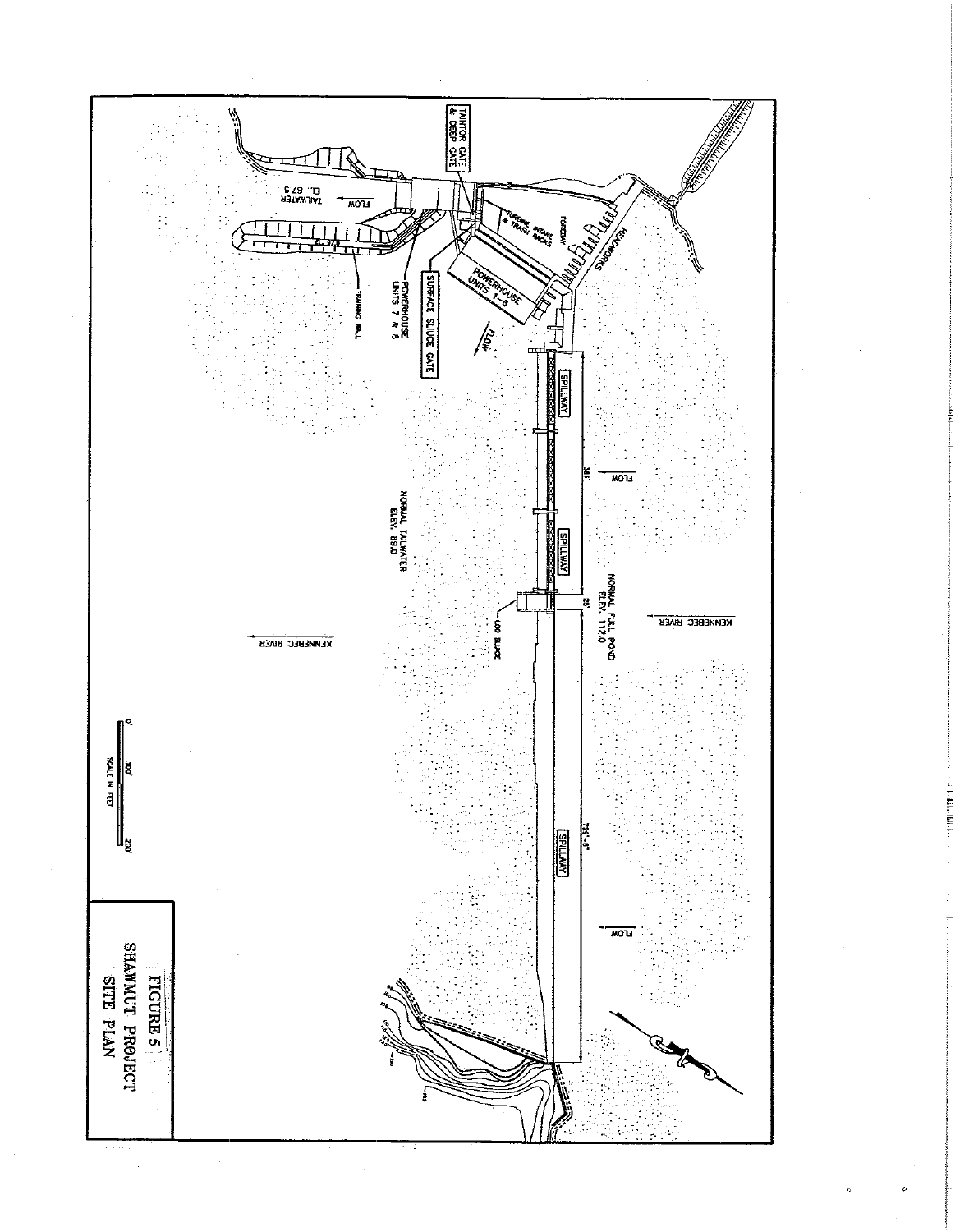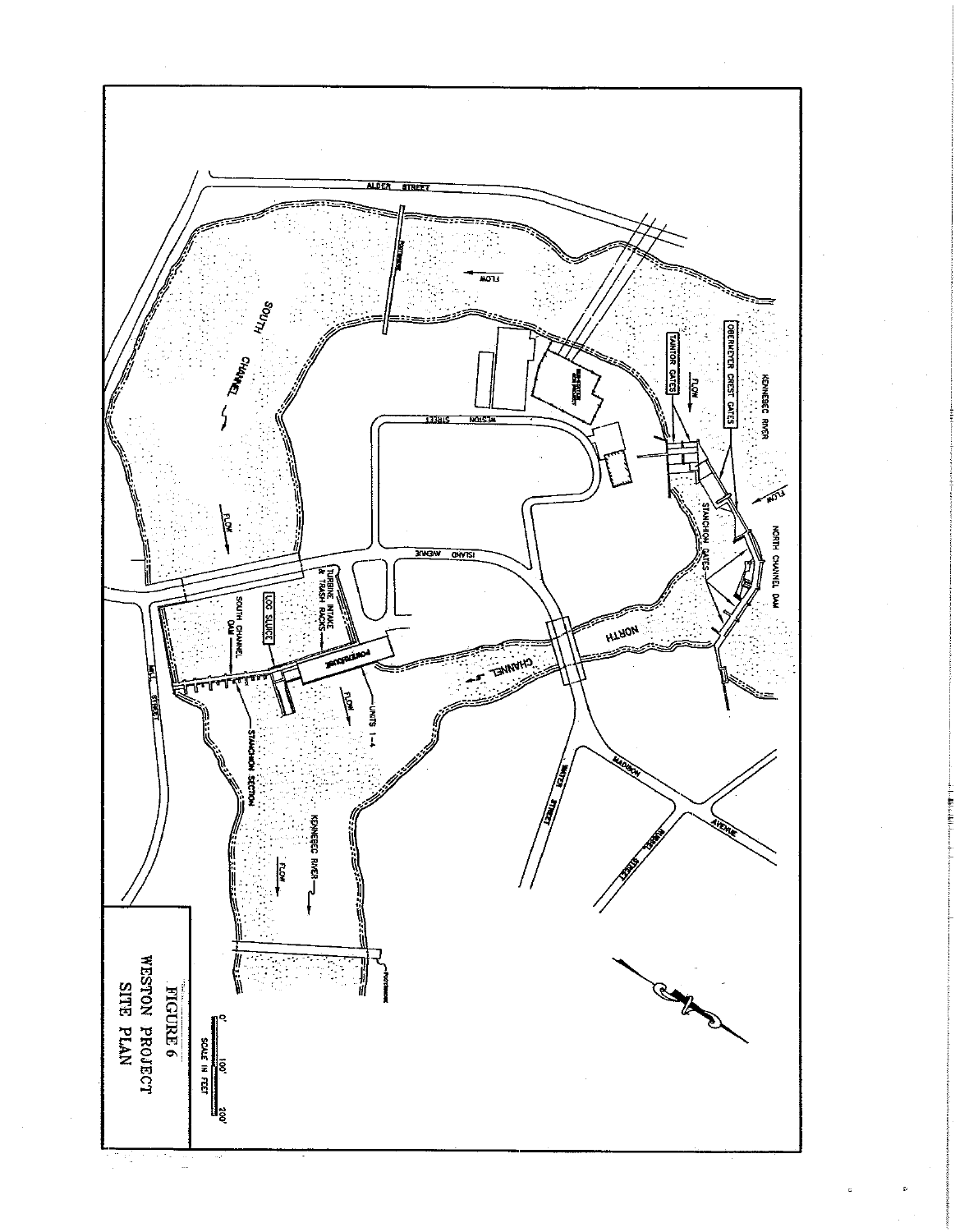# **Appendix A:**

# **River Flow, River Temperature, and Fish Lift Operational Status at the Lockwood Project**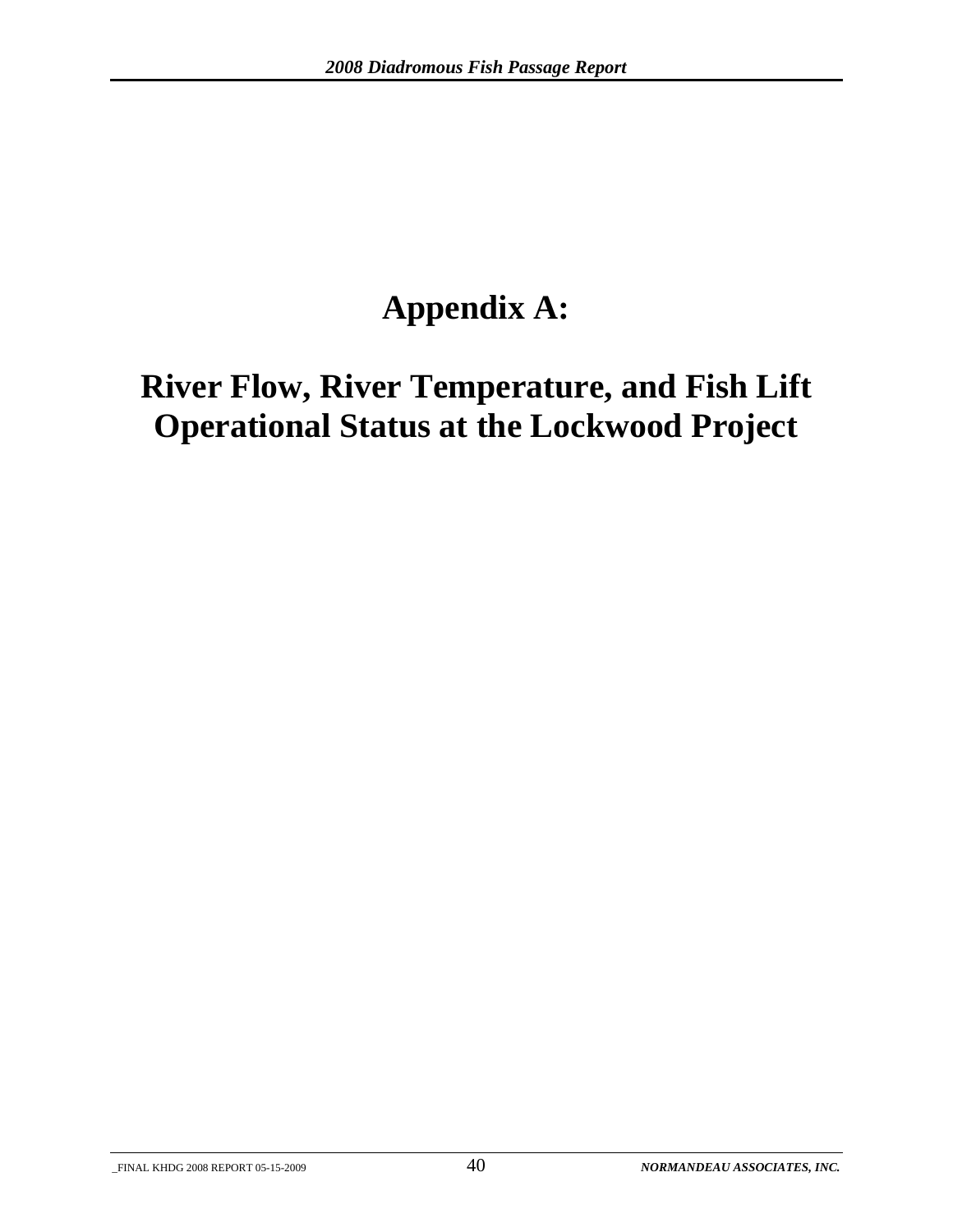|           | River Temp.        | <b>River Flow</b> |                         |
|-----------|--------------------|-------------------|-------------------------|
| Date      | $\mathsf{C}^\circ$ | (cfs)             | <b>Fish Lift Status</b> |
| 1-May     | 7                  | 90,000            | Shutdown                |
| 2-May     | 7                  | 65,000            | Shutdown                |
| 3-May     | 7                  | 38,000            | Shutdown                |
| 4-May     | 7                  | 22,000            | Shutdown                |
| 5-May     | 7.7                | 23,900            | Shutdown                |
| 6-May     | $8\,$              | 26,090            | Shutdown                |
| 7-May     | 8.6                | 25,210            | Shutdown                |
| 8-May     | 9.1                | 22,760            | Operational             |
| $9-May$   | 10.7               | 21,550            | Operational             |
| $10-May$  | 10.3               | 20,740            | Operational             |
| 11-May    | 10.7               | 19,930            | Operational             |
| $12-May$  | 10.6               | 15,740            | Operational             |
| $13-May$  | 11.9               | 15,140            | Operational             |
| $14$ -May | 12.6               | 12,724            | Operational             |
| $15-May$  | 12.1               | 11,800            | Operational             |
| $16$ -May | 11.8               | 8,717             | Operational             |
| $17-May$  | 12.4               | 8,217             | Operational             |
| 18-May    | 12.6               | 6,657             | Operational             |
| $19-May$  | 13.9               | 6,487             | Operational             |
| $20$ -May | 15.5               | 6,340             | Shutdown                |
| $21$ -May | 15.5               | 5,757             | Operational             |
| $22-May$  | 14.4               | 5,787             | Operational             |
| $23-May$  | 13.4               | 5,776             | Operational             |
| 24-May    | 13.1               | 4,554             | Operational             |
| $25-May$  | 13.3               | 5,624             | Operational             |
| 26-May    | 13.5               | 5,314             | Operational             |
| $27-May$  | 13.4               | 4,914             | Operational             |
| 28-May    | 14                 | 4,743             | Operational             |
| $29$ -May | 14.5               | 4,348             | Operational             |
| 30-May    | 15.2               | 5,163             | Operational             |
| 31-May    | 15.5               | 4,267             | Operational             |

Lockwood Fish Lift River Temperature, River Flow and Fish Lift Status

#### May 2008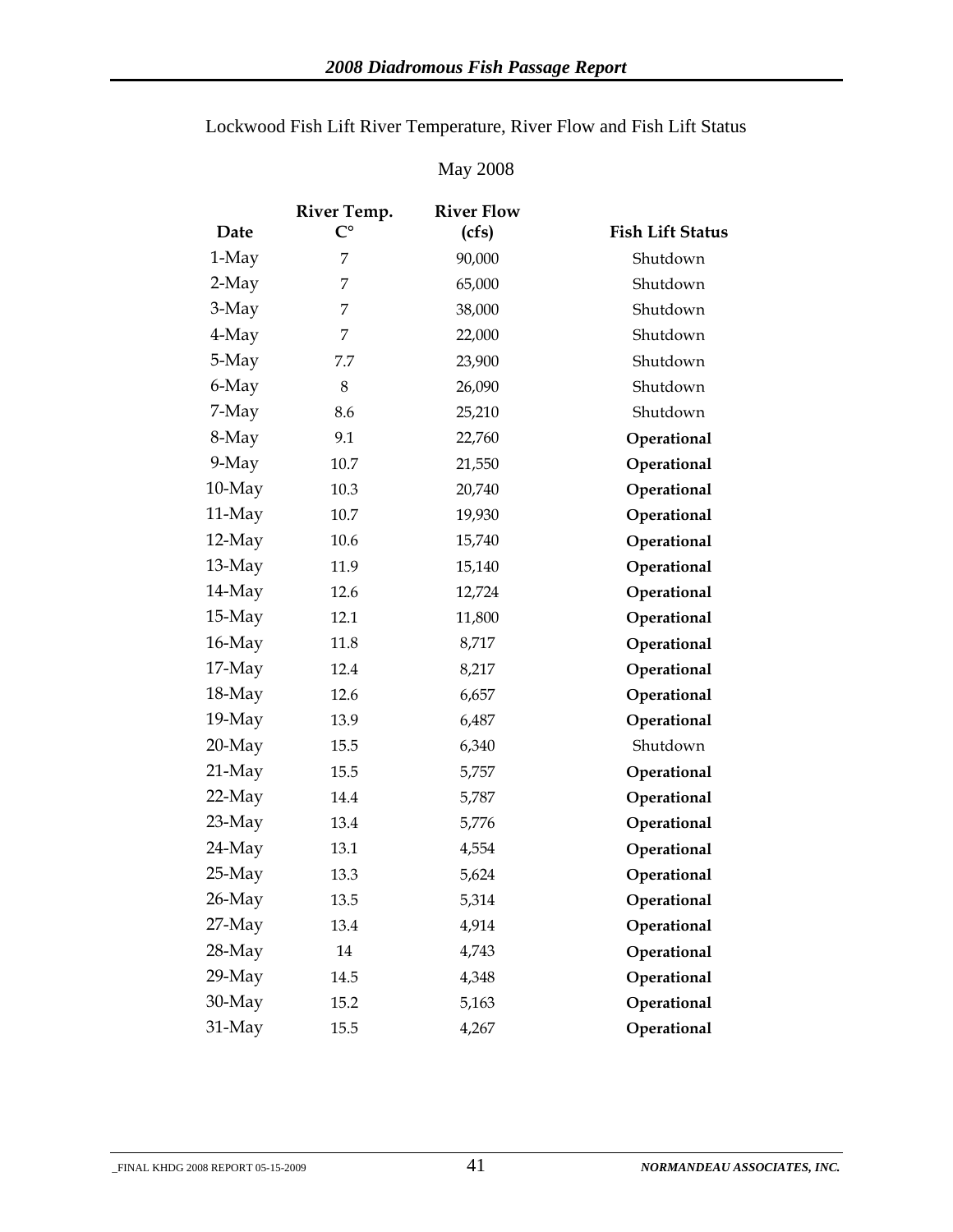#### June 2008

|           | River Temp. |                         |                         |
|-----------|-------------|-------------------------|-------------------------|
| Date      | $C^{\circ}$ | <b>River Flow (cfs)</b> | <b>Fish lift Status</b> |
| $1$ -Jun  | 14.2        | 5,731                   | Operational             |
| $2$ -Jun  | 15.3        | 5,361                   | Operational             |
| $3$ -Jun  | 15.9        | 4,637                   | Operational             |
| $4$ -Jun  | 15.8        | 5,107                   | Operational             |
| $5$ -Jun  | 14.9        | 5,646                   | Operational             |
| $6$ -Jun  | 15.2        | 7,316                   | Operational             |
| $7$ -Jun  | 14.8        | 6,914                   | Operational             |
| $8$ -Jun  | 16.3        | 6,100                   | Operational             |
| $9$ -Jun  | 16.2        | 4,974                   | Operational             |
| $10$ -Jun | $17.5\,$    | 4,534                   | Operational             |
| $11$ -Jun | 17.2        | 6,165                   | Operational             |
| $12$ -Jun | 19.4        | 17,390                  | Operational             |
| $13$ -Jun | 19.4        | 10,320                  | Operational             |
| $14$ -Jun | 19.2        | 9,467                   | Operational             |
| $15$ -Jun | 18.8        | 8,968                   | Operational             |
| $16$ -Jun | 18.4        | 8,750                   | Operational             |
| $17$ -Jun | 17.6        | 11,390                  | Operational             |
| $18$ -Jun | 16.5        | 12,445                  | Operational             |
| $19$ -Jun | 16.5        | 29,962                  | Shutdown                |
| $20$ -Jun | 16.4        | 39,141                  | Shutdown                |
| $21$ -Jun | 16.5        | 32,902                  | Shutdown                |
| $22$ -Jun | 16.7        | 24,672                  | Shutdown                |
| $23$ -Jun | 17          | 23,870                  | Shutdown                |
| $24$ -Jun | 17.4        | 18,300                  | Operational             |
| $25$ -Jun | 17.6        | 16,620                  | Operational             |
| $26$ -Jun | 17.8        | 10,780                  | Operational             |
| $27$ -Jun | 19.1        | 10,226                  | Operational             |
| $28$ -Jun | 19.9        | 11,685                  | Operational             |
| $29$ -Jun | 19.3        | 11,437                  | Operational             |
| $30$ -Jun | 18.6        | 14,382                  | Operational             |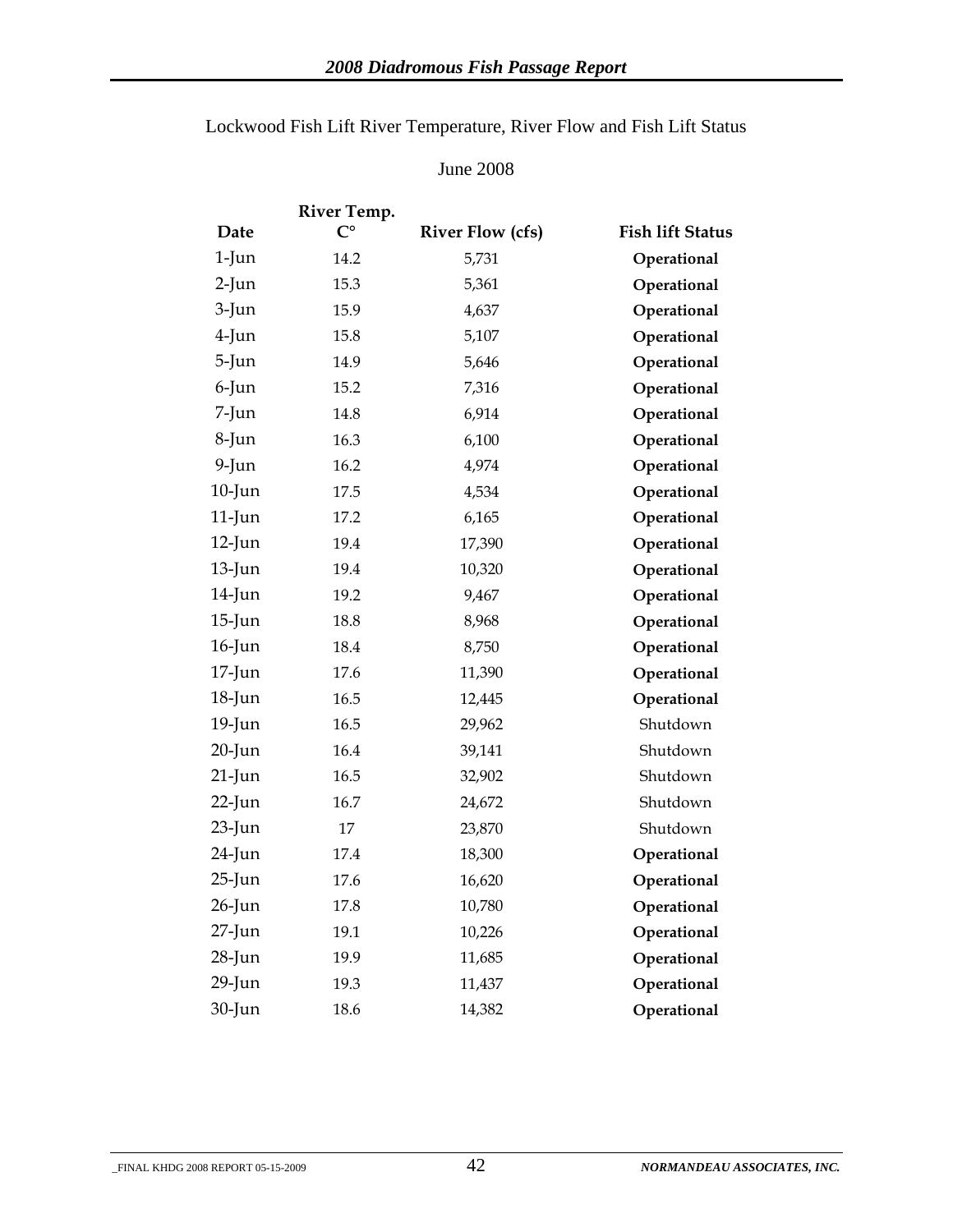|           | River Temp. | <b>River Flow</b> |                         |
|-----------|-------------|-------------------|-------------------------|
| Date      | $C^{\circ}$ | (cfs)             | <b>Fish Lift Status</b> |
| $1$ -Jul  | 18.3        | 29,856            | Shutdown                |
| $2$ -Jul  | 18.9        | 16,290            | Operational             |
| $3$ -Jul  | 21.3        | 13,840            | Operational             |
| $4$ -Jul  | 20          | 13,200            | Operational             |
| $5$ -Jul  | 20          | 10,670            | Operational             |
| $6$ -Jul  | 20.4        | 8,150             | Operational             |
| $7$ -Jul  | 21.3        | 7,680             | Operational             |
| $8$ -Jul  | 22.5        | 7,820             | Operational             |
| $9$ -Jul  | 22.9        | 7,678             | Operational             |
| $10$ -Jul | 23.5        | 7,013             | Operational             |
| $11$ -Jul | 23          | 5,244             | Operational             |
| $12$ -Jul | 22.8        | 6,455             | Operational             |
| $13$ -Jul | 22.8        | 5,452             | Operational             |
| $14$ -Jul | 22.5        | 5,049             | Operational             |
| $15$ -Jul | 22.9        | 5,759             | Operational             |
| $16$ -Jul | 22.9        | 7,258             | Operational             |
| $17$ -Jul | 23.1        | 5,868             | Operational             |
| $18$ -Jul | 23.8        | 5,025             | Operational             |
| $19$ -Jul | 23.4        | 4,500             | Operational             |
| $20$ -Jul | 24.5        | 3,643             | Operational             |
| $21$ -Jul | 22.9        | 8,199             | Operational             |
| $22$ -Jul | 23.2        | 10,944            | Operational             |
| $23$ -Jul | 23.3        | 8,238             | Operational             |
| $24$ -Jul | 22.6        | 7,656             | Operational             |
| $25$ -Jul | 22.2        | 22,530            | Shutdown                |
| $26$ -Jul | 22.3        | 24,766            | Shutdown                |
| $27$ -Jul | 21.9        | 14,793            | Operational             |
| $28$ -Jul | 21.5        | 12,500            | Operational             |
| $29$ -Jul | 22.4        | 9,329             | Operational             |
| $30$ -Jul | 22.4        | 7,832             | Operational             |
| $31$ -Jul | 23          | 3,021             | Operational             |

Lockwood Fish Lift River Temperature, River Flow and Fish Lift Status

#### July 2008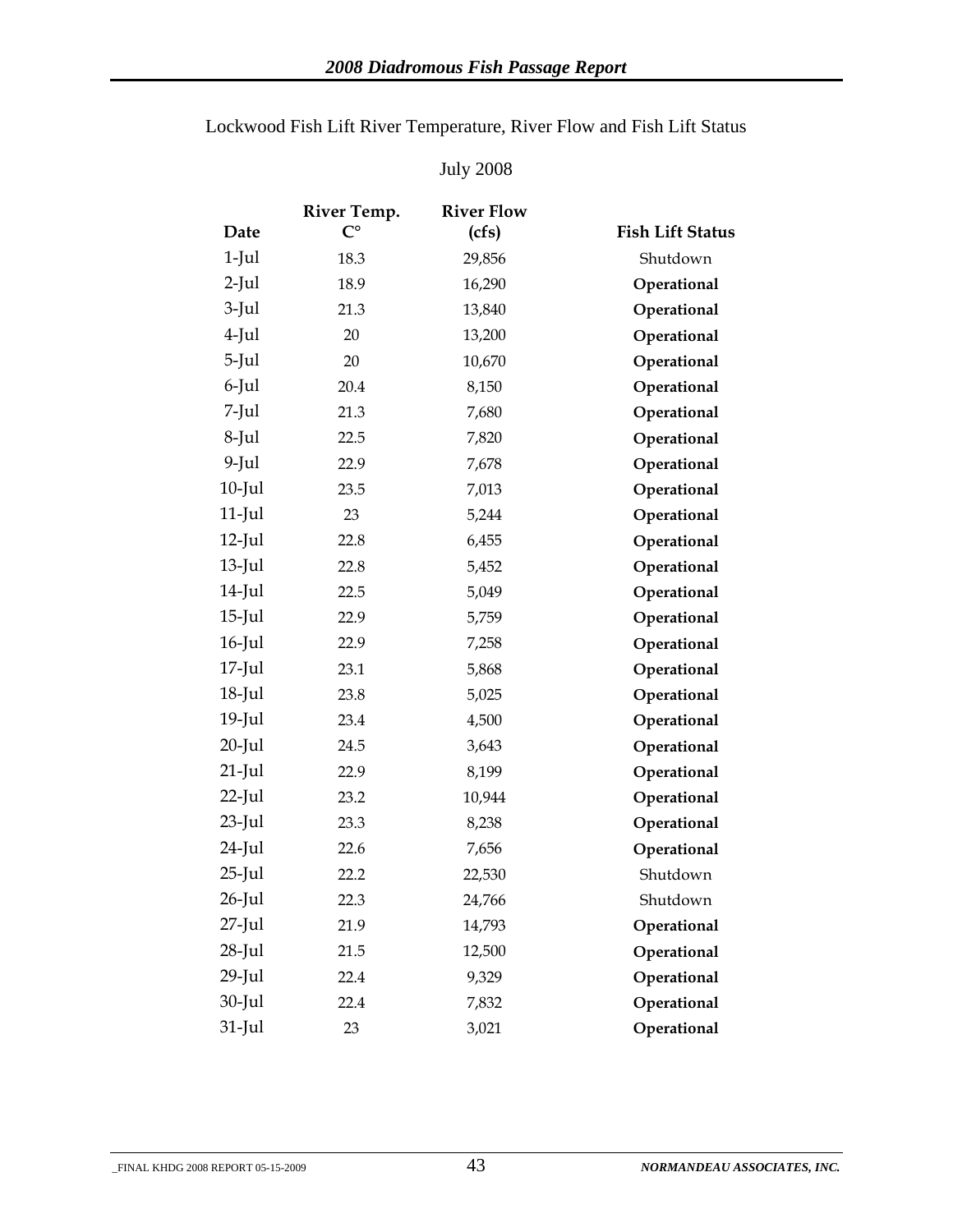| Lockwood Fish Lift River Temperature, River Flow and Fish Lift Status |  |
|-----------------------------------------------------------------------|--|
|-----------------------------------------------------------------------|--|

### August 2008

|           | River Temp. | <b>River Flow</b> |                                |
|-----------|-------------|-------------------|--------------------------------|
| Date      | $C^{\circ}$ | (cfs)             | <b>Fish Lift Status</b>        |
| $1-Aug$   | 22.4        | 9,563             | Operational                    |
| $2-Aug$   | 22          | 11,250            | Operational                    |
| $3-Aug$   | 22.2        | 10,656            | Operational                    |
| 4-Aug     | 22.1        | 12,461            | Annual 2-week Station Shutdown |
| 5-Aug     | 22.3        | 13,255            | Annual 2-week Station Shutdown |
| 6-Aug     | 22.2        | 13,362            | Annual 2-week Station Shutdown |
| 7-Aug     | 22.2        | 17,282            | Annual 2-week Station Shutdown |
| 8-Aug     | 21.5        | 41,680            | Annual 2-week Station Shutdown |
| $9-Aug$   | 20.6        | 48,500            | Annual 2-week Station Shutdown |
| $10-Aug$  | 20          | 43,100            | Annual 2-week Station Shutdown |
| $11-Aug$  | 19.5        | 30,000            | Annual 2-week Station Shutdown |
| $12$ -Aug | 19.2        | 25,000            | Annual 2-week Station Shutdown |
| $13$ -Aug | 19          | 20,600            | Annual 2-week Station Shutdown |
| 14-Aug    | 19          | 13,390            | Annual 2-week Station Shutdown |
| $15-Aug$  | 19.9        | 12,280            | Operational                    |
| $16$ -Aug | 20.3        | 11,910            | Operational                    |
| $17$ -Aug | 20.3        | 13,910            | Operational                    |
| $18-Aug$  | 20.5        | 12,690            | Operational                    |
| $19-Aug$  | 20.6        | 11,680            | Operational                    |
| $20-Aug$  | 19.8        | 10,591            | Shutdown                       |
| 21-Aug    | 19.9        | 10,455            | Shutdown                       |
| $22$ -Aug | 20          | 10,167            | Operational                    |
| $23$ -Aug | 20.3        | 10,113            | Operational                    |
| $24$ -Aug | 20.2        | 10,011            | Operational                    |
| $25-Aug$  | 20.5        | 9,430             | Operational                    |
| $26$ -Aug | 20.4        | 9,152             | Operational                    |
| $27-Aug$  | 20.9        | 10,500            | Operational                    |
| 28-Aug    | 20.5        | 4,752             | Operational                    |
| $29$ -Aug | 20.6        | 3,324             | Operational                    |
| 30-Aug    | 21          | 3,875             | Operational                    |
| $31-Aug$  | 20.9        | 7,122             | Operational                    |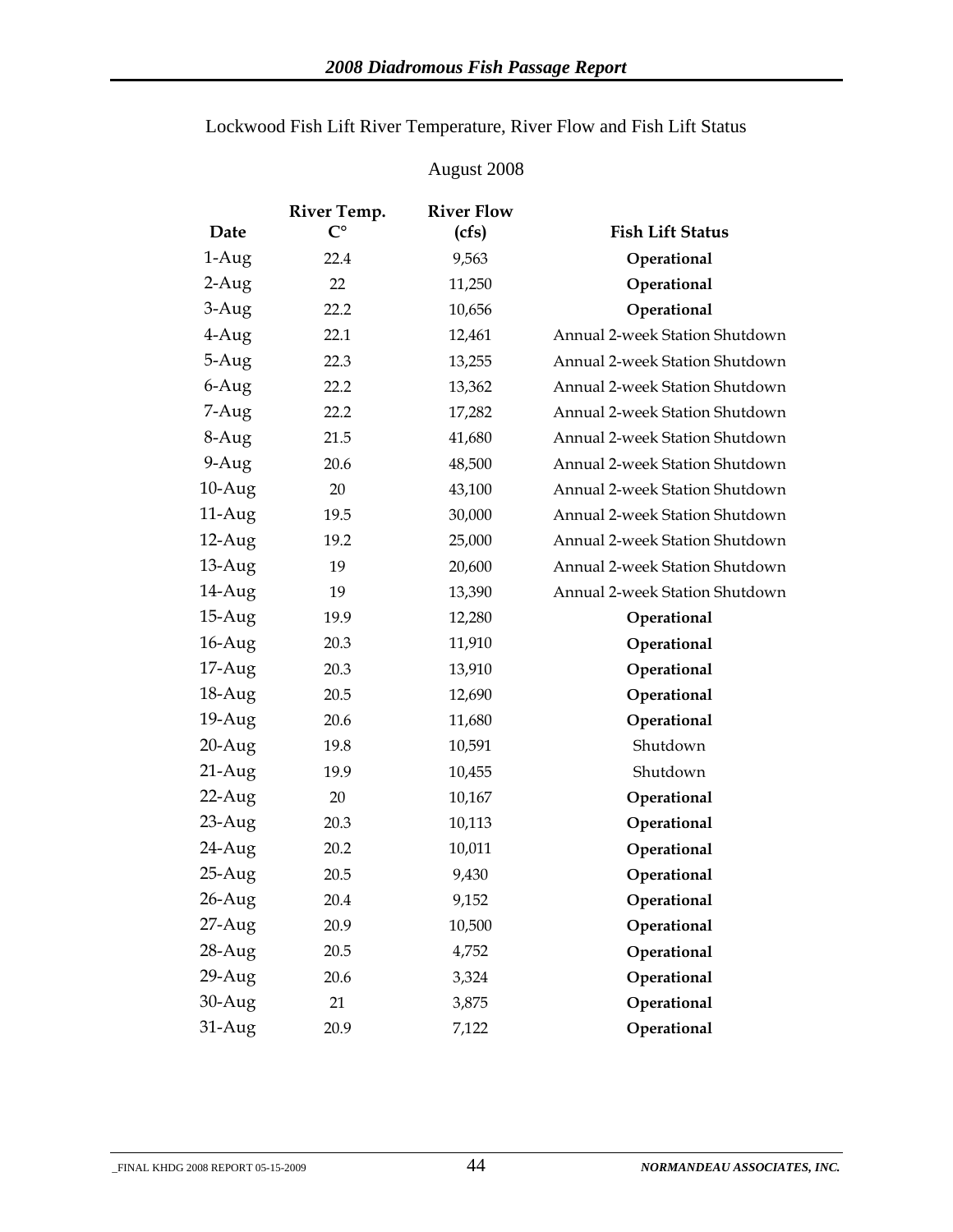|        | River Temp.        | <b>River Flow</b> |                         |
|--------|--------------------|-------------------|-------------------------|
| Date   | $\mathsf{C}^\circ$ | (cfs)             | <b>Fish Lift Status</b> |
| 1-Sep  | 20.8               | 7,224             | Operational             |
| 2-Sep  | 20.9               | 7,036             | Operational             |
| 3-Sep  | 21.2               | 7,675             | Operational             |
| 4-Sep  | 21.2               | 4,301             | Operational             |
| 5-Sep  | 21.6               | 4,291             | Operational             |
| 6-Sep  | 21.6               | 3,800             | Operational             |
| 7-Sep  | 21                 | 8,372             | Operational             |
| 8-Sep  | 20.9               | 11,754            | Operational             |
| 9-Sep  | 20.8               | 7,576             | Operational             |
| 10-Sep | 20.5               | 8,900             | Operational             |
| 11-Sep | 18.8               | 8,240             | Operational             |
| 12-Sep | 18.8               | 8,100             | Operational             |
| 13-Sep | 18.9               | 6,900             | Operational             |
| 14-Sep | 18.7               | 6,900             | Operational             |
| 15-Sep | 18.8               | 7,250             | Operational             |
| 16-Sep | 18.7               | 6,140             | Operational             |
| 17-Sep | 18.4               | 5,550             | Operational             |
| 18-Sep | 18.6               | 6,010             | Operational             |
| 19-Sep | 18.1               | 5,150             | Operational             |
| 20-Sep | 17.9               | 4,720             | Operational             |
| 21-Sep | 17.3               | 4,721             | Operational             |
| 22-Sep | 17.2               | 7,170             | Operational             |
| 23-Sep | 17.2               | 5,082             | Shutdown                |
| 24-Sep | 15.8               | 4,677             | Shutdown                |
| 25-Sep | 15.9               | 5,056             | Shutdown                |
| 26-Sep | 16.3               | 5,056             | Shutdown                |
| 27-Sep | 16.9               | 4,259             | Shutdown                |
| 28-Sep | 17.4               | 8,339             | Shutdown                |
| 29-Sep | 17                 | 21,600            | Shutdown                |
| 30-Sep | 16                 | 14,930            | Shutdown                |

Lockwood Fish Lift River Temperature, River Flow and Fish Lift Status

#### September 2008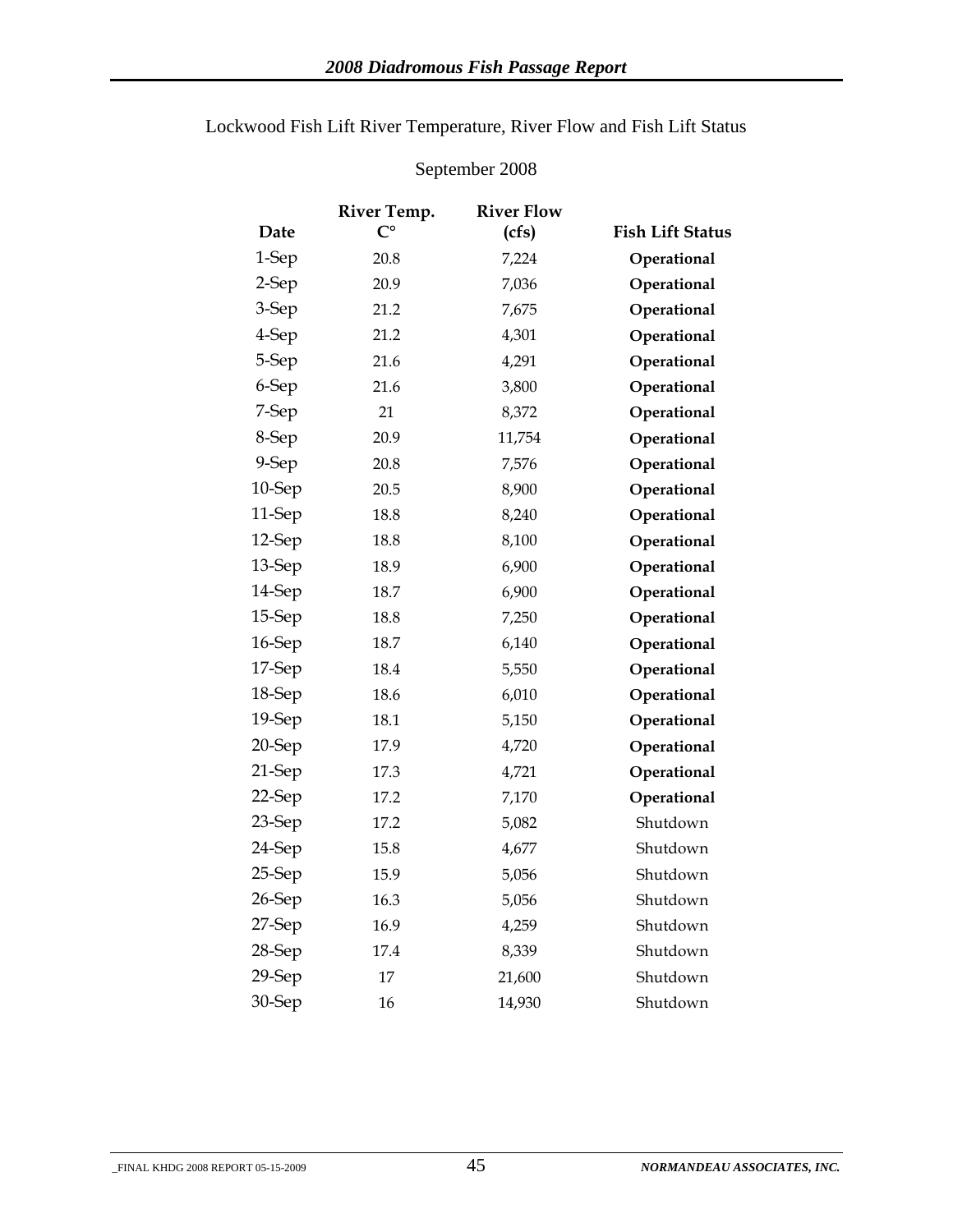|           | River Temp. | <b>River Flow</b> |                         |
|-----------|-------------|-------------------|-------------------------|
| Date      | $C^{\circ}$ | (cfs)             | <b>Fish Lift Status</b> |
| 1-Oct     | 16.2        | 11,430            | Operational             |
| $2$ -Oct  | 16          | 9,520             | Operational             |
| 3-Oct     | 15.2        | 9,370             | Operational             |
| 4-Oct     | 14.8        | 8,300             | Operational             |
| 5-Oct     | 14.1        | 8,300             | Operational             |
| 6-Oct     | 13.6        | 6,290             | Operational             |
| 7-Oct     | 12.8        | 7,110             | Operational             |
| 8-Oct     | 12.6        | 6,270             | Operational             |
| 9-Oct     | 13          | 6,045             | Operational             |
| $10$ -Oct | 13.3        | 5,250             | Operational             |
| 11-Oct    | 13.3        | 6,220             | Operational             |
| 12-Oct    | 12.9        | 4,814             | Operational             |
| $13$ -Oct | 13.4        | 5,109             | Operational             |
| 14-Oct    | 13.3        | 5,946             | Operational             |
| $15$ -Oct | 13.3        | 5,051             | Operational             |
| 16-Oct    | 13.3        | 5,094             | Operational             |
| $17$ -Oct | 13.1        | 6,160             | Operational             |
| 18-Oct    | 13          | 5,933             | Operational             |
| 19-Oct    | 12.7        | 5,842             | Operational             |
| $20$ -Oct | 12.2        | 8,769             | Operational             |
| $21$ -Oct | 11.7        | 6,391             | Operational             |
| $22$ -Oct | 10.9        | 5,236             | Operational             |
| $23$ -Oct | 10.1        | 5,162             | Operational             |
| 24-Oct    | 9.2         | 4,819             | Operational             |
| $25$ -Oct | 9           | 4,762             | Operational             |
| 26-Oct    | 10          | 5,000             | Operational             |
| $27$ -Oct | 10.3        | 32,660            | Shutdown                |
| $28$ -Oct | 10.2        | 18,520            | Operational             |
| $29$ -Oct | 9.9         | 15,730            | Operational             |
| 30-Oct    | 9.3         | 16,340            | Operational             |
| 31-Oct    | 8.9         | 13,890            | Operational             |

### Lockwood Fish Lift River Temperature, River Flow and Fish Lift Status

#### October 2008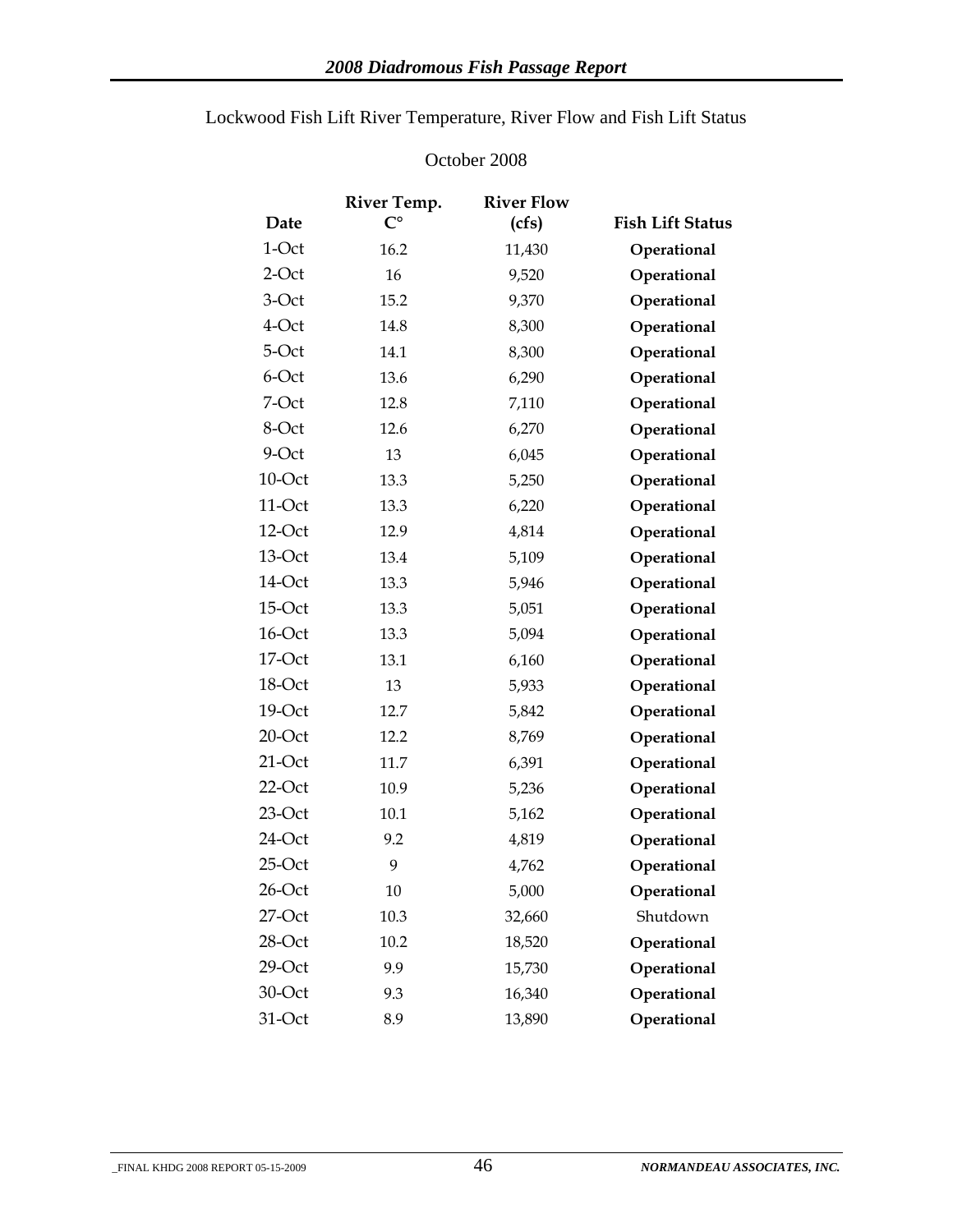# **Appendix B:**

# **Evaluation of Silver American Eel Downstream Passage at the Shawmut Project (Kennebec River, Maine)**